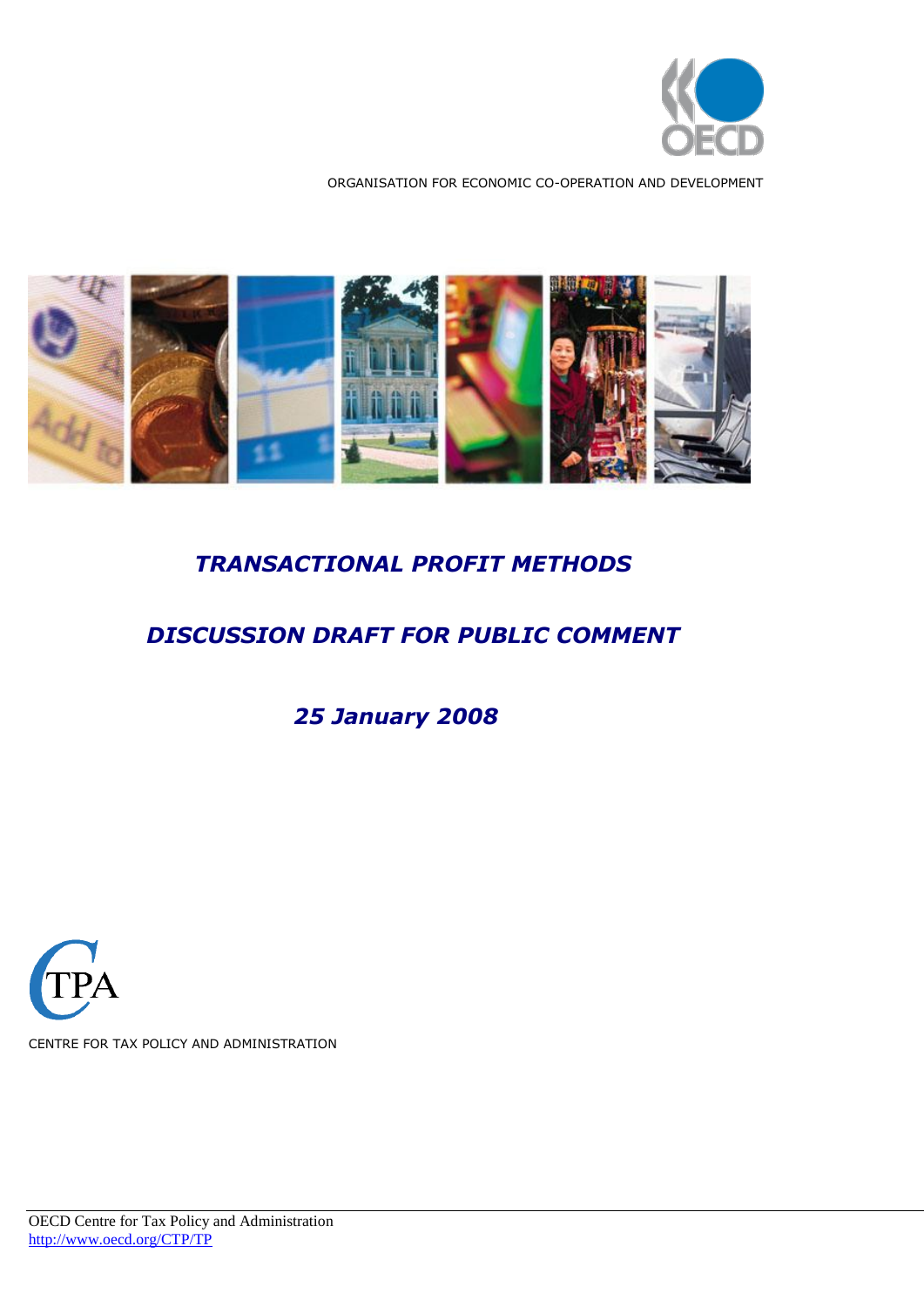# **RELEASE FOR PUBLIC COMMENT OF A SERIES OF ISSUES NOTES ON TRANSACTIONAL PROFIT METHODS**

1. As part of its procedures for monitoring the implementation of the Transfer Pricing Guidelines for Multinational Enterprises and Tax Administrations ("the TP Guidelines"), Working Party No. 6 of the OECD Committee on Fiscal Affairs is examining the application of transactional profit methods (*i.e.*, the transactional profit split and the transactional net margin method).

2. An open invitation to comment on issues in relation to profit methods was released in February 2006 and attracted many detailed responses from the public (see invitation to comment at [http://www.oecd.org/document/58/0,3343,en\\_2649\\_37989753\\_36199290\\_1\\_1\\_1\\_1,00.html](http://www.oecd.org/document/58/0,3343,en_2649_37989753_36199290_1_1_1_1,00.html) and responses received from the public at http://www.oecd.org/document/8/0,3343.en\_2649\_37989753\_37422280\_1\_1\_1\_1,00.html).

3. Comments are now invited on the attached series of Issues notes that was drafted by the Working Party, building on experience acquired by countries in applying transactional profit methods since the adoption of the TP Guidelines in 1995 and on comments received from the business community in response to the 2006 invitation.

4. Comments should be sent **by 30 April 2008** to Jeffrey Owens, Director of the OECD Centre for Tax Policy and Administration [\(Jeffrey.Owens@oecd.org\)](mailto:Jeffrey.Owens@oecd.org). Unless otherwise requested at the time of submission, comments submitted to the OECD in response to this invitation may be posted on the OECD website. Comments should be sent preferably electronically in Word format, to facilitate their reproduction in OECD documents.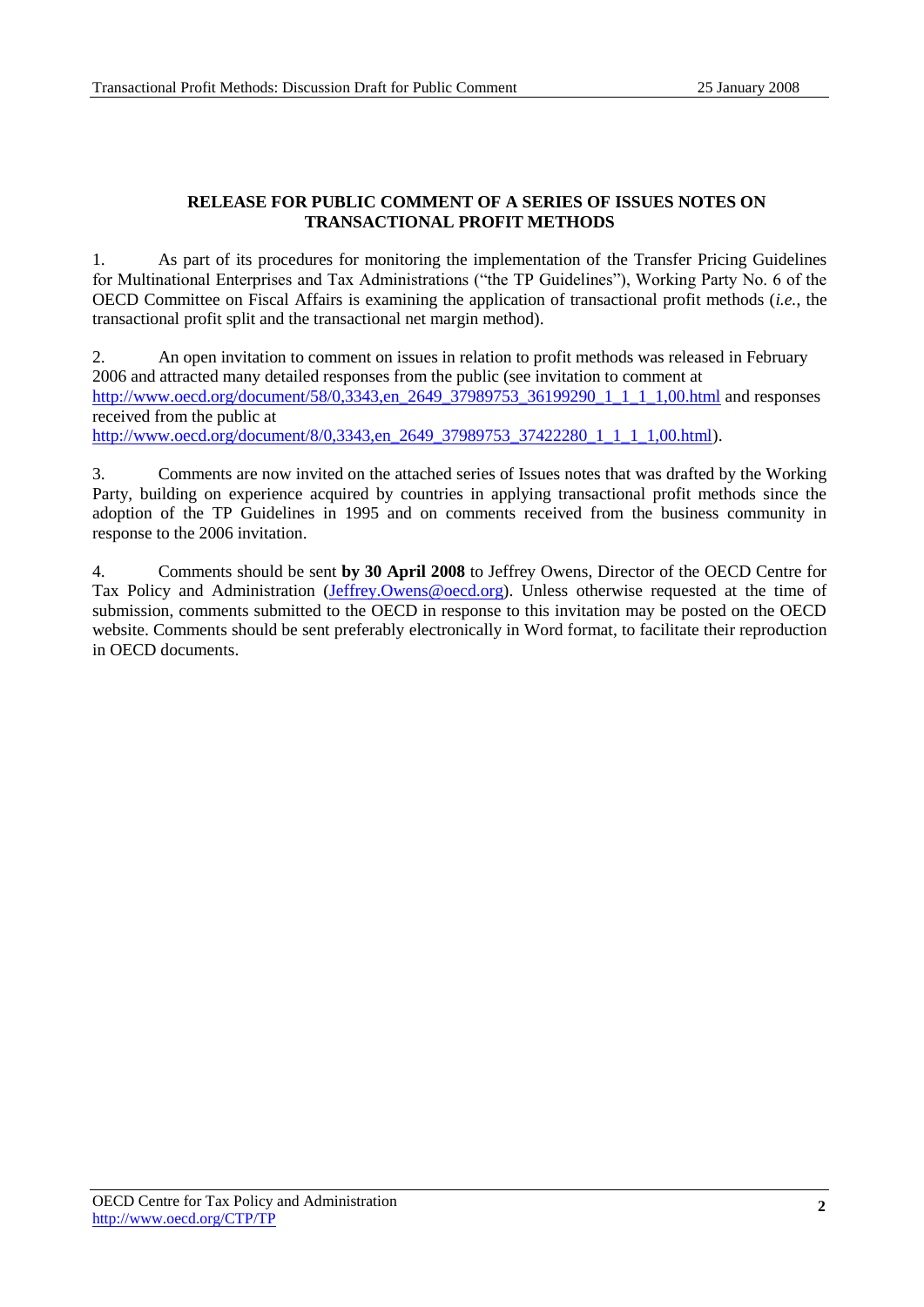## **TABLE OF CONTENTS**

| 1. REVIEW OF TRANSACTIONAL PROFIT METHODS: STATUS AS LAST RESORT METHODS5                               |  |
|---------------------------------------------------------------------------------------------------------|--|
|                                                                                                         |  |
|                                                                                                         |  |
|                                                                                                         |  |
| 2. USE OF MORE THAN ONE METHOD (USE OF A TRANSACTIONAL PROFIT METHOD IN                                 |  |
| CONJUNCTION WITH A TRADITIONAL TRANSACTION METHOD, OR SANITY CHECK)18                                   |  |
|                                                                                                         |  |
| A - Use of a transactional profit method in conjunction with a traditional transaction method19         |  |
|                                                                                                         |  |
|                                                                                                         |  |
| 3. ACCESS TO THE INFORMATION NEEDED TO APPLY OR REVIEW THE APPLICATION                                  |  |
|                                                                                                         |  |
| A - Cases where a tax administration requests information on a foreign associated enterprise because it |  |
| considers such information to be needed in order to review the taxpayers' application of a              |  |
|                                                                                                         |  |
| B - Cases where a tax administration requests information on the taxpayer's cost accounting27           |  |
|                                                                                                         |  |
| 4. APPLICATION OF TRANSACTIONAL PROFIT METHODS AND UNIQUE CONTRIBUTIONS 29                              |  |
|                                                                                                         |  |
|                                                                                                         |  |
| B - Transactions involving intangibles and the transactional net margin method 32                       |  |
| 5. APPLICATION OF THE TRANSACTIONAL NET MARGIN METHOD: STANDARD OF                                      |  |
|                                                                                                         |  |
|                                                                                                         |  |
|                                                                                                         |  |
|                                                                                                         |  |
| C - Aggregation, segmentation of transactions with the transactional net margin method                  |  |
|                                                                                                         |  |
|                                                                                                         |  |
| 6. APPLICATION OF THE TRANSACTIONAL NET MARGIN METHOD: SELECTION AND                                    |  |
|                                                                                                         |  |
|                                                                                                         |  |
|                                                                                                         |  |
|                                                                                                         |  |
|                                                                                                         |  |
|                                                                                                         |  |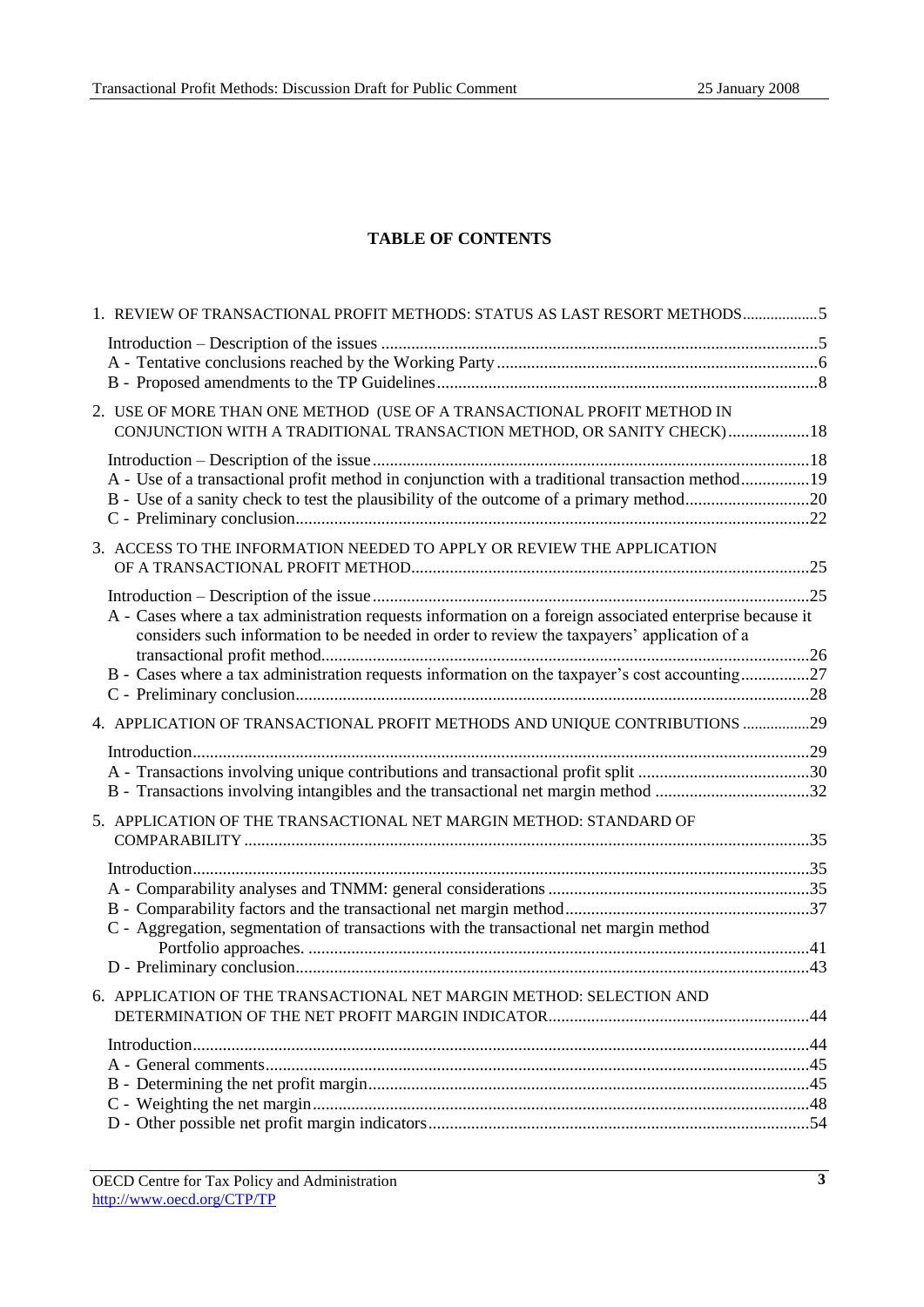| 7. APPLICATION OF A TRANSACTIONAL PROFIT SPLIT METHOD: DETERMINING THE COMBINED |  |
|---------------------------------------------------------------------------------|--|
|                                                                                 |  |
|                                                                                 |  |
|                                                                                 |  |
|                                                                                 |  |
| 8. TRANSACTIONAL PROFIT SPLIT METHOD: RELIABILITY OF A RESIDUAL ANALYSIS        |  |
|                                                                                 |  |
|                                                                                 |  |
|                                                                                 |  |
| 9. APPLICATION OF A TRANSACTIONAL PROFIT SPLIT METHOD: HOW TO SPLIT             |  |
|                                                                                 |  |
|                                                                                 |  |
|                                                                                 |  |
|                                                                                 |  |
|                                                                                 |  |
|                                                                                 |  |
|                                                                                 |  |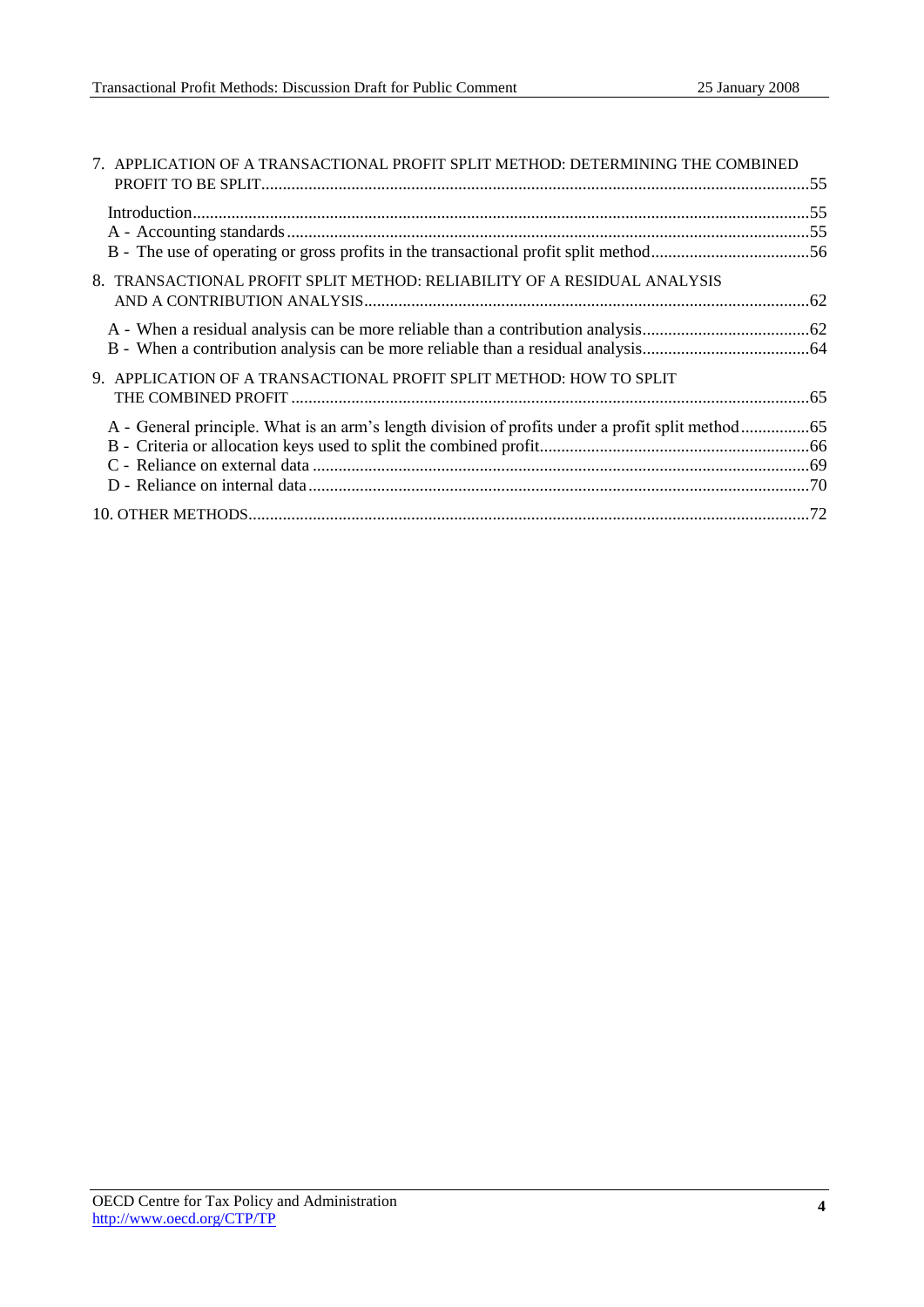## **1. REVIEW OF TRANSACTIONAL PROFIT METHODS: STATUS AS LAST RESORT METHODS**

#### **Introduction – Description of the issues**

1. In the OECD Transfer Pricing Guidelines for Multinational Enterprises and Tax Administrations (hereafter the "TP Guidelines"), traditional transaction methods are regarded as preferable to other methods. Transactional profit methods are described as last resort methods the use of which should be limited to those exceptional situations where there are no data available or where the available data are not of sufficient quality to rely solely or at all on the traditional transaction methods (see paragraphs 2.49, 3.49 and 3.54 of the TP Guidelines).

2. But since the publication of the TP Guidelines in 1995, an increasing number of countries indicate that in practice transactional profit methods are being used in far more cases than would be expected from their last resort status.

3. In the context of its review of transactional profit methods, Working Party No. 6 of the Committee on Fiscal Affairs is looking both at whether their last resort status should be maintained and at developing further practical guidance for the application of these methods. This issue note focuses on the first question *i.e.* whether or not to maintain the last resort status of transactional profit methods.

4. In order to inform a decision on that question, the Working Party had detailed discussions of the following issues:

- **Examination of the arguments in favour of maintaining the last resort status**: what the reasons were for giving transactional profit methods a last resort status in the TP Guidelines and whether there are new concerns that have arisen since 1995; assess the validity of these old and new concerns and whether there are ways to alleviate them.
- **Examination of the arguments in favour of changing the last resort status:** what the reasons are for many taxpayers and tax administrations to use transactional profit methods despite their last resort status and the arguments raised in favour of changing the status of these methods.
- **Examination of the various possible options with respect to the status of transactional profit methods**: what the options are (including whether different solutions should be promoted for the profit split methods and for the transactional net margin method (hereafter "TNMM") or for specific transactions), their pros and cons, and what safeguards or conditions should be satisfied in order for these various options to be acceptable.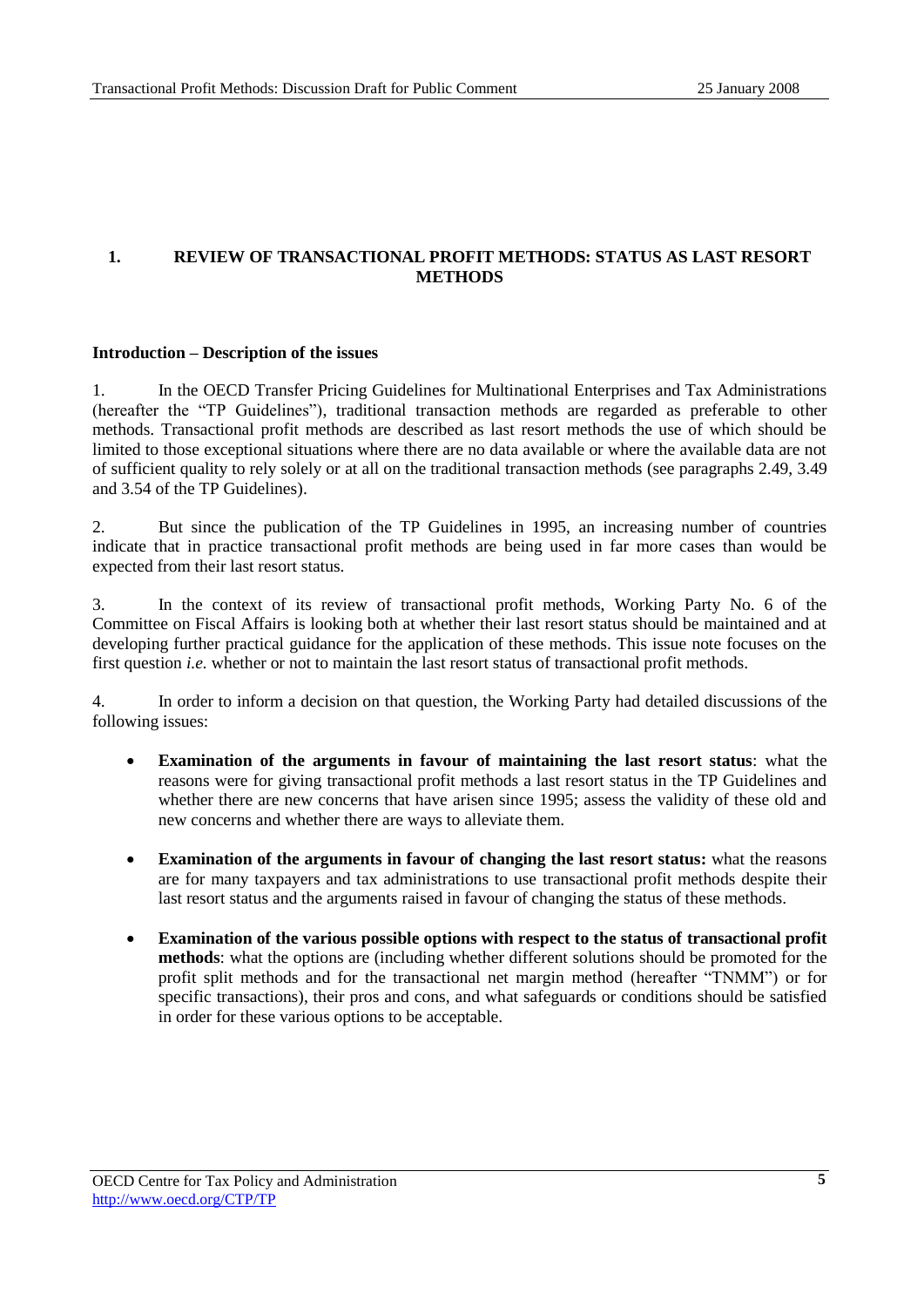# **A - Tentative conclusions reached by the Working Party**

5. Having discussed these issues in detail, the Working Party tentatively reached the following conclusions:

- The selection of a transfer pricing method always aims at finding the most appropriate method for a particular case.
- For this purpose, it should take account of the respective strengths and weaknesses of each of the OECD recognised methods; of the appropriateness of the method considered in view of the comparability (including functional) analysis of the controlled transaction under review; of the availability of sufficiently reliable information (in particular on uncontrolled comparables) in order to apply the selected method and / or other methods; of the degree of comparability of controlled and uncontrolled transactions including the reliability of comparability adjustments that may be needed to eliminate differences between them. <sup>1</sup> Each of these points is discussed in Sections A.1 to A.4 below.

6. The proposal by the Working Party is thus to remove the exceptionality and put a greater emphasis on the relative strengths and weaknesses of each method and on the importance of the comparability analysis, *i.e.* on the appropriateness of the method to the circumstances of the case. This does not mean in practice that the general preference for traditional transaction methods over transactional profit methods is simply abolished as the Working Party considers that traditional transaction methods have intrinsic strengths as discussed in Section A.1 below.

7. Where, taking account of the comparability analysis of the controlled transaction under review and of the availability of information, a traditional transaction method and a transactional profit method can be applied in an equally reliable manner, the traditional transaction method is generally to be preferred.

8. The Working Party's recommendation that the selection of a transfer pricing method always should aim at finding the most appropriate method for each particular case does not mean that all the transfer pricing methods should be analysed or tested in each case. The selection of the most appropriate method should follow from the application of a process similar to the typical search process that is proposed in the comparability paper that was released for public comment in May 2006 [page 45]. $^2$ 

## *A.1 Strengths and weaknesses of each of the OECD recognised methods – Preference for traditional transaction methods in relevant circumstances*

9. The respective strengths and weaknesses of the OECD recognised methods and in particular of transactional profit methods are extensively discussed in the TP Guidelines. Some of this discussion needs to be updated to take account of the evolution of the practice since 1995 (see part B of this note for draft amendments to the relevant language in the TP Guidelines).

10. There is general agreement (among countries and among most of the business commentators who responded to the OECD questionnaire on profit methods) that traditional transaction methods are more direct methods than transactional profit methods. For this reason, where, taking account of the comparability analysis of the controlled transaction under review and of the availability of information, the

 $\overline{a}$ **1**. Paragraph 1.70 of the TP Guidelines already notes that "In general, the parties should attempt to reach a reasonable accommodation keeping in mind the imprecision of the various methods and the preference for higher degrees of comparability and a more direct and closer relationship to the transaction."

**<sup>2</sup>**. [http://www.oecd.org/document/12/0,3343,en\\_2649\\_33753\\_36651660\\_1\\_1\\_1\\_1,00.html.](http://www.oecd.org/document/12/0,3343,en_2649_33753_36651660_1_1_1_1,00.html)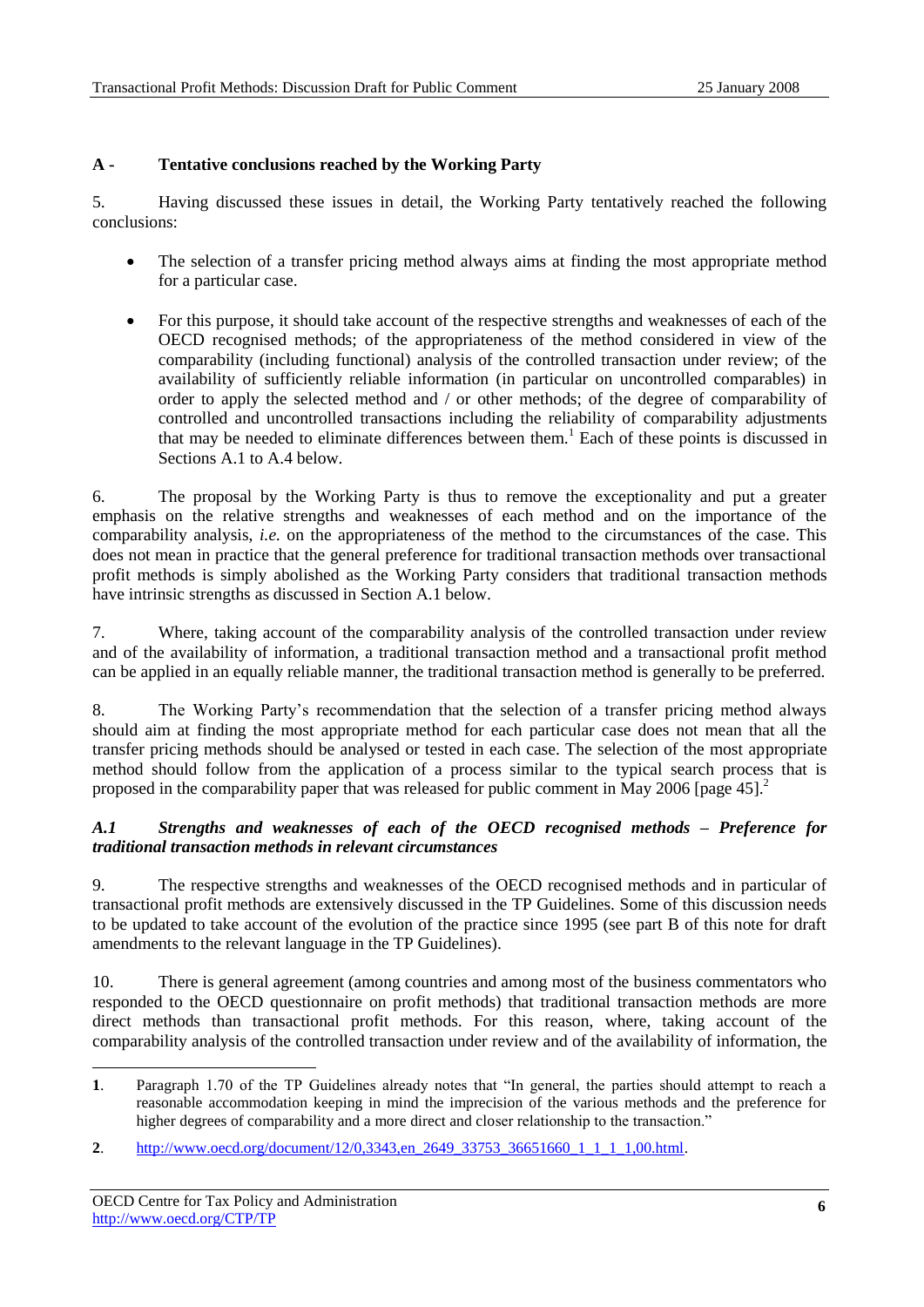comparable uncontrolled price method (CUP) and another transfer pricing method can be applied in an equally reliable manner, the CUP method is to be preferred. Similarly where, taking account of the comparability analysis of the controlled transaction under review and of the availability of information, a traditional transaction method and a transactional profit method can be applied in an equally reliable manner, the traditional transaction method is preferable.

## *A.2 Appropriateness of the method considered in view of the comparability (including functional) analysis of the controlled transaction under review*

11. Countries have repeatedly expressed a serious concern that transactional profit methods are often used without a sufficiently reliable analysis especially with regard to comparability and the use of company-wide third party data. It is expected that the guidance that is in the process of being developed in the context of the review of comparability will be capable of alleviating this concern. If needed, it could be complemented by specific guidance on comparability requirements for applying profit methods.

12. It is recognised that there are situations where transactional profit methods can be more appropriate than traditional transaction methods in consideration of the comparability (including functional) analysis of the controlled transaction under review and that such situations are not exceptional. Examples include:

- Cases where, in consideration of the comparability (including functional) analysis of the controlled transaction under review and of the evaluation of comparable uncontrolled transactions, it is found that a net profit margin analysis is more reliable than a gross margin analysis. See also discussion of the selection and determination of the net profit margin indicator in a separate Issues note.
- Cases where the presence of significant non-benchmarkable<sup>3</sup> intangibles used by both parties to the controlled transaction makes a transactional profit split more appropriate than a one-sided method.

13. This discussion must be linked to the review of comparability and in particular to the description of a typical search process that is proposed in the comparability paper that was released for public comment in May 2006 [page 45]. In effect, when discussing what a typical search process should be, the Working Party considered that the choice of the relevant transfer pricing method(s) is to be made in step 6, after the broad-based analysis, the comparability (including functional) analysis of the controlled transaction under review, the review of internal comparables and the determination of available sources of information, *i.e.* the Working Party considered that the selection of the transfer pricing method(s) should derive from those preliminary steps. This is not a brand new concept: the functional analysis not only informs the choice between traditional transaction methods and transactional profit methods; it also informs the choice among traditional methods (for instance the cost plus and resale price methods have the same ranking in the TP Guidelines but are applied to different outcomes of functional analyses) and among transactional profit methods.

## *A.3 Availability of sufficiently reliable information (in particular on uncontrolled comparables) to apply the selected method and / or other methods*

14. The business community explains and the OECD recognises that in practice, the application of traditional transaction methods is often constrained by the lack of reliable third party information to apply

l **3**. A definition will be added to the TP Guidelines' Glossary: "Benchmarkable functions, assets and risks are functions, assets and risks for which reasonably reliable comparables exist."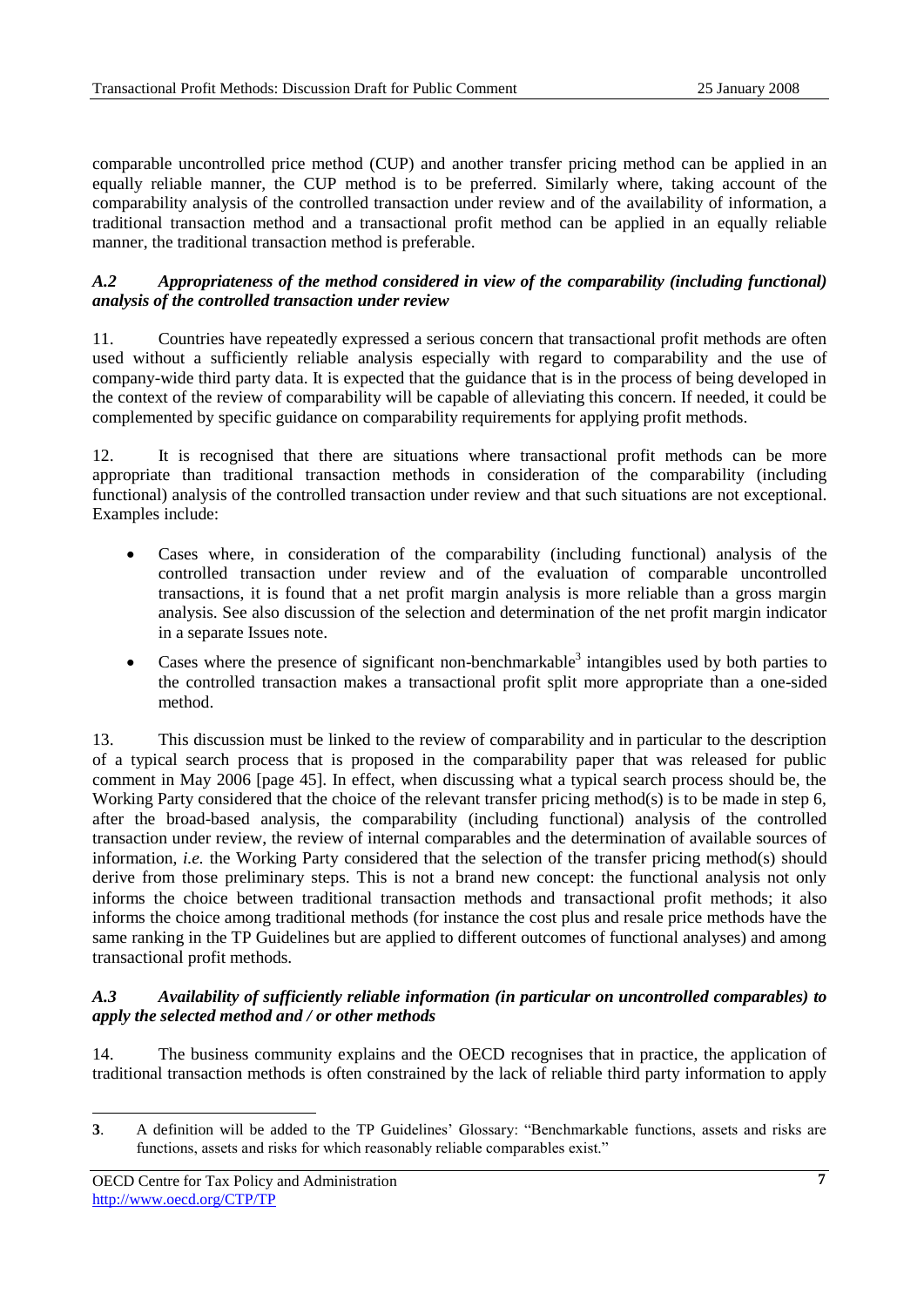them. The problem is more or less acute depending on each country's public filing requirements which condition the availability and quality of public sources of information. It is recognised that in countries where there is no or limited publicly available reliable gross margin information on third parties, traditional transaction methods might be difficult to apply in cases other than those where there are satisfactory internal comparables.

# *A.4 Reliability of comparability adjustments*

15. The reliability of comparability adjustments that may be needed to eliminate the differences between the controlled transaction under review and the "comparables" is one key factor that influences the quality of the comparison being made and accordingly that may influence the choice of the transfer pricing method that is regarded as the most appropriate to the circumstances of the case.

# **B - Proposed amendments to the TP Guidelines**

16. On the basis of the above and of the discussion by the Working Party of the relative strengths and weaknesses of transactional profit methods, comments are invited on the following draft amendments to the existing language at paragraph 2.49 and at selected paragraphs of Chapter III of the TP Guidelines. Note that no final agreement on amendments to the language in the TP Guidelines can be reached before all the Issues examined in the review of comparability and in the review of transactional profit methods have been discussed and agreed and the Working Party can have a full picture of the proposed revision of the Chapters.

# *Chapter I*

# **The Arm's Length Principle**

## *x) Use of transfer pricing methods*

1.68 The methods set forth in Chapters II and III establish whether the conditions imposed in the commercial or financial relations between associated enterprises are consistent with the arm's length principle. No one method is suitable in every possible situation and the applicability of any particular method need not be disproved. The selection of a transfer pricing method always aims at finding the most appropriate method for a particular case. For this purpose, it should take account of the respective strengths and weaknesses of each of the OECD recognised methods; of the appropriateness of the method considered in view of the comparability (including functional) analysis of the controlled transaction under review; of the availability of sufficiently reliable information (in particular on uncontrolled comparables) in order to apply the selected method and / or other methods; of the degree of comparability of controlled and uncontrolled transactions including the reliability of comparability adjustments that may be needed to eliminate differences between them.

1.68a The OECD's recommendation that the selection of a transfer pricing method always should aim at finding the most appropriate method for each particular case does not mean that all the transfer pricing methods should be analysed or tested in each case. The selection of the most appropriate method should follow from the application of a process similar to the typical search process that is proposed *[reference to be inserted here]*.

1.68b [From 1.68] Tax administrators should hesitate from making minor or marginal adjustments. Moreover, MNE groups retain the freedom to apply methods not described in this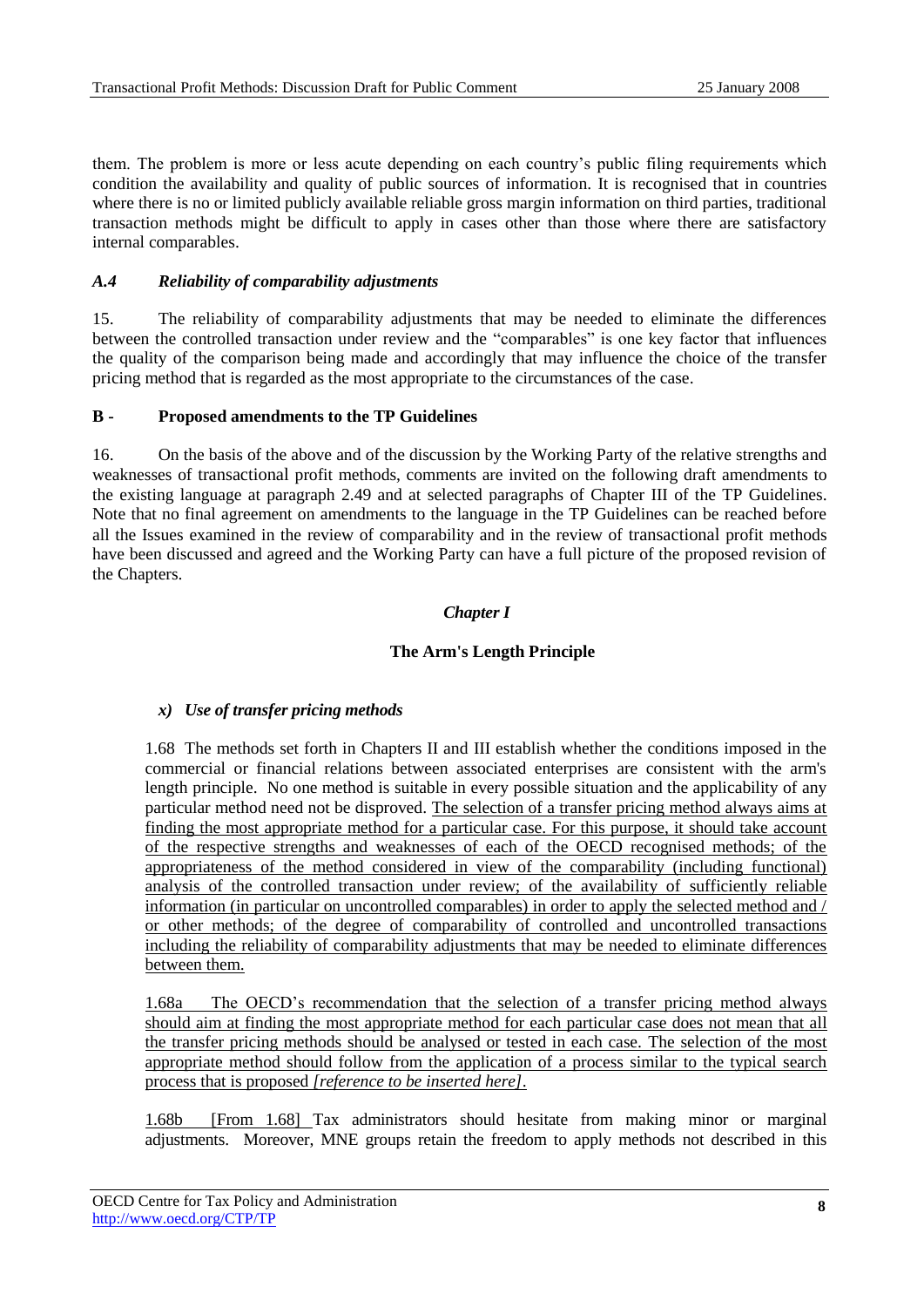Report to establish set prices provided those prices satisfy the arm's length principle in accordance with these Guidelines. However, a taxpayer should maintain and be prepared to provide documentation regarding how its transfer prices were established set. For a discussion of documentation, see Chapter V.

[…]

# *Chapter II*

## **Traditional Transaction Methods**

## **D. Relationship to other methods**

2.49 As noted at paragraph 1.68 and 1.68a, the selection of a transfer pricing method always aims at finding the most appropriate method for a particular case. One essential element is to take account of the respective strengths and weaknesses of each of the OECD recognised methods. Traditional transaction methods are the most direct means of establishing whether conditions in the commercial and financial relations between associated enterprises are arm's length. As a result, where, taking account of the comparability analysis of the controlled transaction under review and of the availability of information, a traditional transaction methods and a transactional profit method can be applied in an equally reliable manner, the traditional transaction method is are preferable to other the transactional profit methods. Moreover, where, taking account of the comparability analysis of the controlled transaction under review and of the availability of information, the comparable uncontrolled price method (CUP) and another transfer pricing method can be applied in an equally reliable manner, the CUP method is to be preferred.

2.49a However, there are situations where transactional profit methods are found to be more appropriate than the complexities of real life business situations may put practical difficulties in the way of the application of the traditional transaction methods in consideration of the comparability (including functional) analysis of the controlled transaction under review and of the evaluation of comparable uncontrolled transactions. See paragraph 3.2b.

In addition, where there is no or limited publicly available reliable gross margin information on third parties, traditional transaction methods might be very difficult to apply in cases other than those where there are satisfactory internal comparables and a transactional profit method might be the most appropriate method in view of the availability of sufficiently reliable information. In those exceptional situations, where there are no data available or the available data are not of sufficient quality to rely solely or at all on the traditional transaction methods, it may become necessary to address whether and under what conditions other methods may be used. This issue, in particular tThe role of transactional profit methods and conclusions about their use, is are discussed in Chapter III.

[…]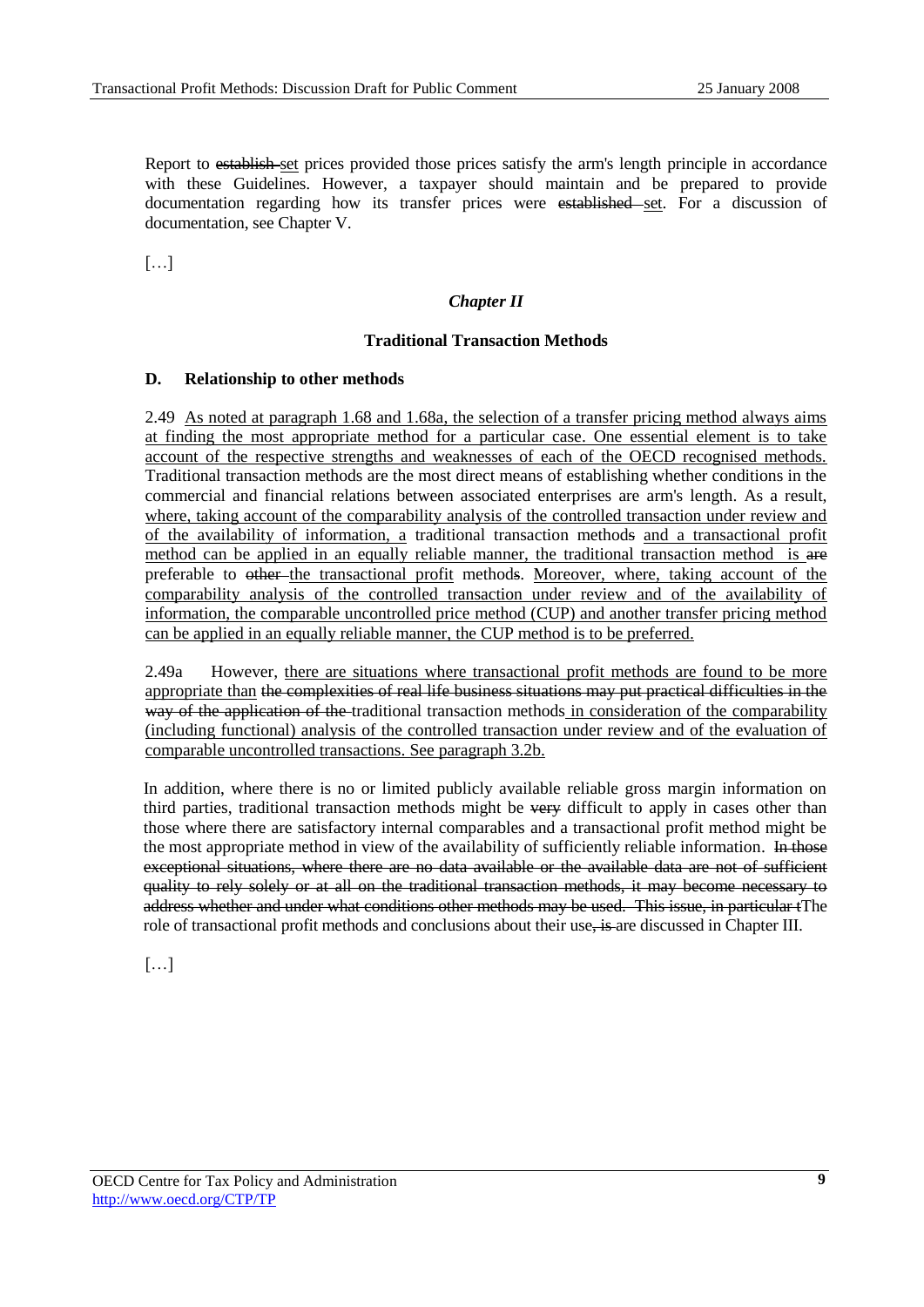# *Chapter III*

## **Other Transactional profit methods**

## **A. Introduction**

3.1 Part B of this Chapter provides a discussion of other approaches transactional profit methods that might be used to approximate arm's length conditions when traditional transaction methods are found not to be the most appropriate methods in the circumstances of the case, see paragraph 3.2a below. cannot be reliably applied alone or exceptionally cannot be applied at all. The other approaches are referred to in the discussion here as "tTransactional profit methods," *i.e.* methods that examine the profits that arise from particular transactions among associated enterprises. The only profit methods that satisfy the arm's length principle are those that are consistent with the profit split method or the transactional net margin method Article 9 of the OECD Model Tax Convention and follow the requirement for a sufficiently reliable comparability analysis as described in these Guidelines. In particular, so-called "comparable profits methods" or "modified cost plus/resale price methods" are acceptable only to the extent that they are consistent with these Guidelines. Part C discusses an approach that cannot reliably approximate arm's length conditions: global formulary apportionment. OECD Member countries reiterate their support for the arm's length principle and so reject the use of global formulary apportionment.

# **B. Transactional profit methods**

3.2 A transactional profit method examines the profits that arise from particular controlled transactions. The transactional profit methods for purposes of these Guidelines are the profit split method and the transactional net margin method. It is unusual to find enterprises entering into transactions in which profit is a condition "made or imposed" in the transactions. In fact, enterprises rarely if ever use a transactional profit method to establish their prices. Nonetheless, profit arising from a controlled transaction can be a relevant indicator of whether the transaction was affected by conditions that differ from those that would have been made by independent enterprises in otherwise comparable circumstances.

3.2a The selection of a transfer pricing method always aims at finding the most appropriate method for a particular case, see paragraphs 1.68 and 1.68a. It should take account of the respective strengths and weaknesses of each of the OECD recognised methods; of the appropriateness of the method considered in view of the comparability (including functional) analysis of the controlled transaction under review; of the availability of sufficiently reliable information (in particular on uncontrolled comparables) to apply the selected method and / or other methods; of the degree of comparability of controlled and uncontrolled transactions, including the reliability of comparability adjustments that may be needed to eliminate differences between them.

3.2b Transactional profit methods may be more appropriate than traditional transaction methods in cases where, for example, in consideration of the comparability (including functional) analysis of the controlled transaction under review and of the evaluation of the comparable uncontrolled transactions, it is found that a net profit margin analysis is more reliable than a gross margin analysis (*e.g.* because there are operating expenses below the gross margin level for which the tested party is not responsible); in cases where the presence of significant non-benchmarkable contributions (*e.g.* intangibles) by each of the parties to the controlled transaction or the engagement in highly integrated activities makes a transactional profit split more appropriate than a one-sided method; and in cases where there are no reasonably reliable satisfactory internal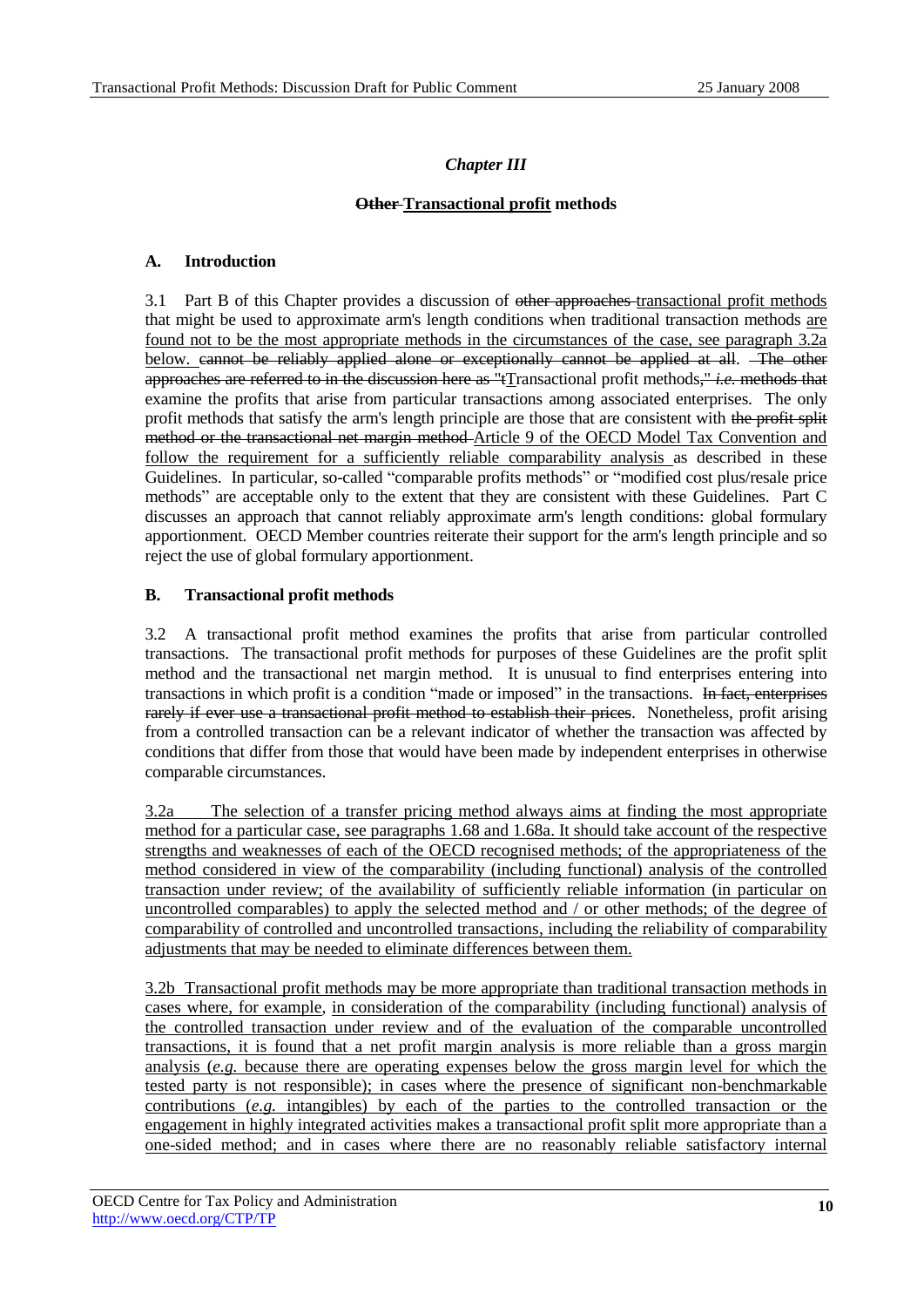comparables, and no or limited publicly available gross margin information on third parties to apply a traditional transaction method in a reasonable reliable manner and where a transactional profit method can be applied in a reasonably reliable manner.

3.2c Thus, in those exceptional cases in which the complexities of real life business put practical difficulties in the way of the application of the traditional transaction methods are found not to be the most appropriate methods to the circumstances of the case and provided all the safeguards set out in this Chapters I and III of these Guidelines are observed, in particular the requirement for a sufficiently reliable comparability analysis, application of the transactional profit methods (profit split and transactional net margin method) may provide an approximation of transfer pricing in a manner consistent with the arm's length principle.

3.2d However, the transactional profit methods may not be applied automatically simply because there is a difficulty in obtaining data. The same factors that led to the conclusion that it was not possible to reliably apply a traditional transaction method must be reconsidered when evaluating the reliability of a transactional profit method. Rather, the reliability of a method should be assessed taking into account the principles discussed in this Report, including the extent and the reliability of adjustments to the data used.

3.3 Methods that are based on profits can be accepted only insofar as they are compatible with Article 9 of the OECD Model Tax Convention, especially with regard to comparability. This is achieved by applying the methods in a manner that approximates arm's length pricing, which requires that the profits arising from particular controlled transactions be compared to the profits arising from comparable transactions between independent enterprises.

3.4 In no case should transactional profit methods be used so as to result in over-taxing enterprises mainly because they make profits lower than the average, or in under-taxing enterprises that make higher than average profits. There is no justification under the arm's length principle for imposing additional tax on enterprises that are less successful than average when the reason for their lack of success is attributable to commercial factors.

# *i) Profit split method*

Note: conforming changes will be needed with language agreed in the context of the Issues notes on the profit split method.

## *a) In general*

3.5 Where transactions are very interrelated integrated, for instance in the global trading of financial instruments, it might be that they cannot be evaluated on a separate basis. Similarly, where there are significant non-benchmarkable contributions *(e.g.* intangible assets) by each party to a controlled transaction, the use of a one-sided method might not be appropriate. Under similar circumstances, independent enterprises might decide to set up a form of partnership and agree to a form of profit split. Accordingly, the profit split method seeks to eliminate the effect on profits of special conditions made or imposed in a controlled transaction (or in controlled transactions that are appropriate to aggregate under the principles of Chapter I) by determining the division of profits that independent enterprises would have expected to realise from engaging in the transaction or transactions. The profit split method first identifies the profit to be split for the associated enterprises from the controlled transactions in which the associated enterprises are engaged. It then splits those profits between the associated enterprises on an economically valid basis that approximates the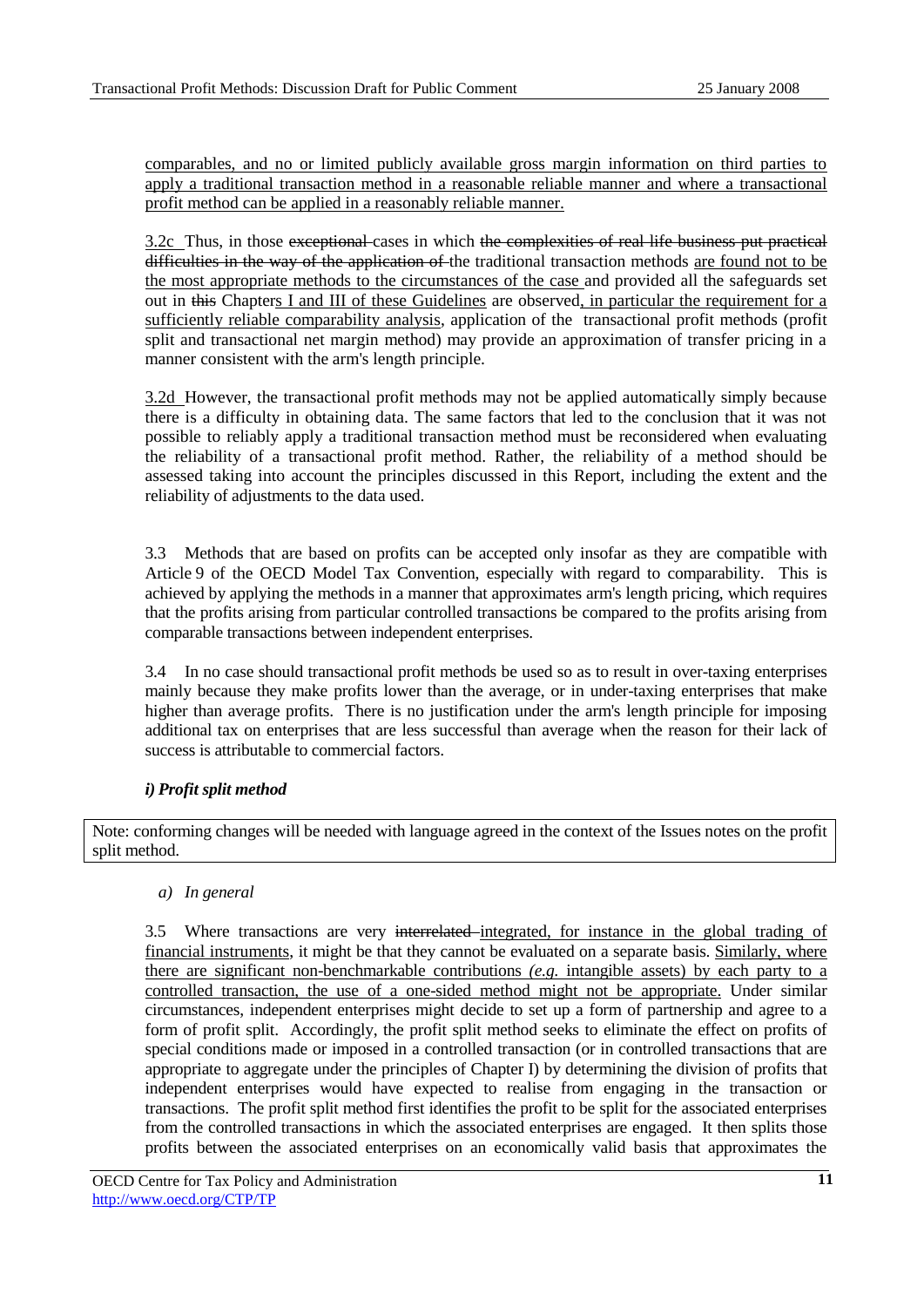division of profits that would have been anticipated and reflected in an agreement made at arm's length. The combined profit may be the total profit from the transactions or a residual profit intended to represent the profit that cannot readily be assigned to one of the parties, such as the profit arising from high-value, sometimes unique, intangibles. The contribution of each enterprise is based upon a functional analysis as described in Chapter I, and valued to the extent possible by any available reliable external market data. The functional analysis is an analysis of the functions performed (taking into account assets used and risks assumed) by each enterprise. The external market criteria may include, for example, profit split percentages or returns observed among independent enterprises with comparable functions. Subsection  $c$ ) of this Section provides guidance for applying the profit split method.

# *b) Strengths and weaknesses*

3.5a The main strength of the profit split method is that it offers a solution to deal with cases where there is an absence of reliable comparables, such as might occur when valuable, nonbenchmarkable or highly specialised intangibles are used by each party to a transaction. Similarly, the profit split method can offer a solution for highly integrated operations for which a one-sided method would not be appropriate.

3.6 One strength of tThe profit split method is that it generally does not rely directly on closely comparable transactions, and it can therefore be used in cases when no such transactions between independent enterprises can be identified. The allocation of profit is based on the division of functions between the associated enterprises themselves. External data from independent enterprises is relevant in the profit split analysis primarily to assess the value of the contributions that each associated enterprise makes to the transactions, and not to determine directly the division of profit. As a consequence, the profit split method offers flexibility by taking into account specific, possibly unique, facts and circumstances of the associated enterprises that are not present in independent enterprises, while still constituting an arm's length approach to the extent that it reflects what independent enterprises reasonably would have done if faced with the same circumstances. *[Note: see further proposed amendments to paragraph 3.6 in the note "Application of a transactional profit split method: how to split the combined profit, page 64.]*

3.6a In a profit split method, the allocation of the combined profits is based on the relative contributions of the associated enterprises to the transaction. Although external data from independent enterprises may be relevant in assessing the value of the contributions that each associated enterprise makes to the transaction, it will generally be less closely connected to those transactions than is the case with the other available methods. The more tenuous the nature of the external market data used when applying the profit split method, the more subjective will be the resulting allocation of profits. Notwithstanding these concerns, experience shows that in certain cases the profit split method may in fact be reliably applied without external data to support the relative contributions of the associated enterprises.

3.7 Another One strength is that under of the profit split method, is that it is less likely that either party to the controlled transaction will be left with an extreme and improbable profit result, since both parties to the transaction are evaluated. This aspect can be particularly important when analysing the contributions by the parties in respect of the intangible property employed in the controlled transactions. This two-sided approach may also be used to achieve a division of the profits from economies of scale or other joint efficiencies that satisfies both the taxpayer and tax administrations.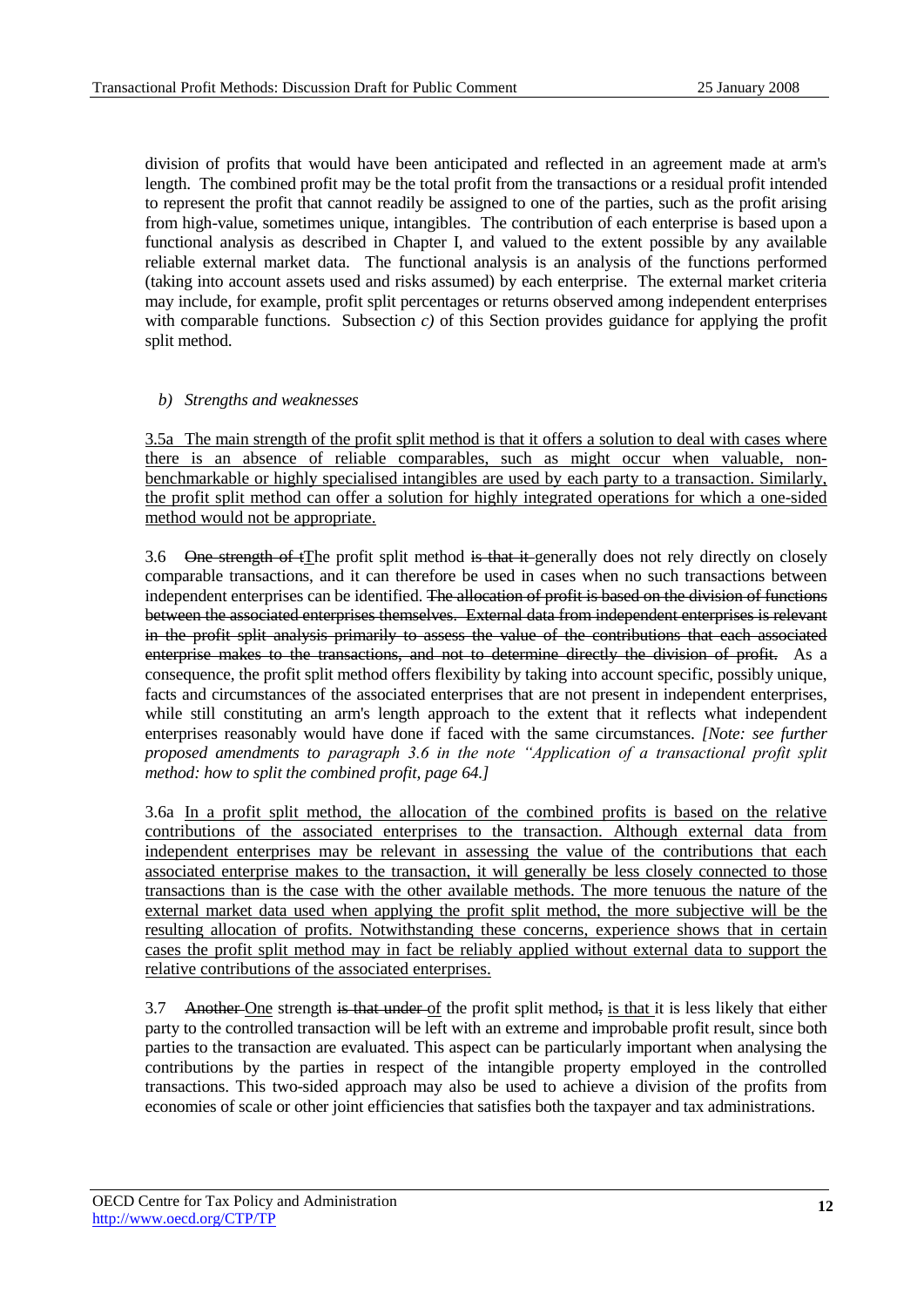3.8 There are also a number of weaknesses to the profit split method. One such weakness is that the external market data considered in valuing the contribution each associated enterprise makes to the controlled transactions will be less closely connected to those transactions than is the case with the other available methods. The more tenuous the nature of the external market data used when applying the profit split method, the more subjective will be the resulting allocation of profits.

3.9 A second One weakness relates to difficulties in applying the profit split method. On first review, the profit split method may appear readily accessible to both taxpayers and tax administrations because it tends to rely less on information about independent enterprises. However, associated enterprises and tax administrations alike may have difficulty accessing information from foreign affiliates. Moreover, independent enterprises do not ordinarily use the profit split method to determine their transfer pricing (except perhaps in joint ventures). In addition, it may be difficult to measure combined revenue and costs for all the associated enterprises participating in the controlled transactions, which would require stating books and records on a common basis and making adjustments in accounting practices and currencies. Further, when the profit split method is applied to operating profit, it may be difficult to identify the appropriate operating expenses associated with the transactions and to allocate costs between the transactions and the associated enterprises' other activities. Practical guidance on how to apply a profit split method is found under section c) below. It is expected that there will be less practical difficulty when a profit split method is applied in the context of a MAP or MAP APA.

3.10 The foregoing considerations should be taken into account in determining whether any particular application of the profit split method is appropriate given the facts and circumstances. More importantly, because of the foregoing considerations, the application of the profit split method is subject to the conclusions and limitations on transactional profit methods set forth in Section *iii)*.

[…]

## *ii) Transactional net margin method*

Note: conforming changes will be needed with language agreed in the context of the Issues notes on the transactional net margin method.

# *a) In general*

3.26 The transactional net margin method examines the net profit margin relative to an appropriate base (*e.g.* costs, sales, assets) that a taxpayer realizes from a controlled transaction (or transactions that are appropriate to aggregate under the principles of Chapter I). Thus, a transactional net margin method operates in a manner similar to the cost plus and resale price methods. This similarity means that in order to be applied reliably, the transactional net margin method must be applied in a manner consistent with the manner in which the resale price or cost plus method is applied. This means in particular that the net margin of the taxpayer from the controlled transaction (or transactions that are appropriate to aggregate under the principles of Chapter I) should ideally be established by reference to the net margin that the same taxpayer earns in comparable uncontrolled transactions *i.e.* by reference to "internal comparables". Where this is not possible, the net margin that would have been earned in comparable transactions by an independent enterprise ("external comparables") may serve as a guide. A functional analysis of the associated enterprise and, in the latter case, the independent enterprise controlled and uncontrolled transactions is required to determine whether the transactions are comparable and what adjustments may be necessary to obtain reliable results. Further, the other requirements for comparability, and in particular those of paragraphs 3.34-3.40, must be applied.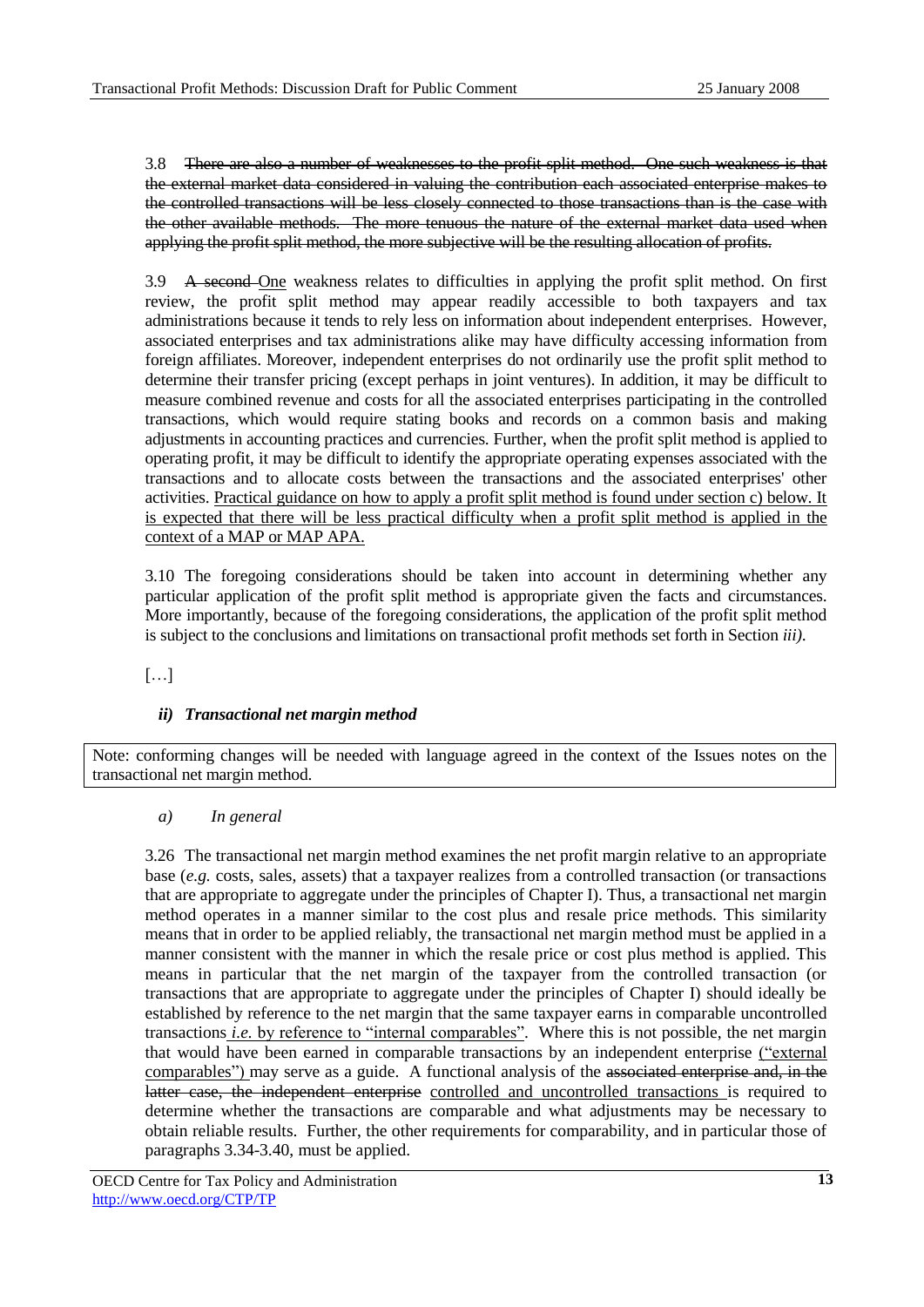3.26a The OECD has expressed a general preference for internal comparables *[Note: reference to be included here to the appropriate paragraphs of the TP Guidelines once revised to take account of the outcome of the review of comparability*] while recognising that satisfactory internal comparables do not always exist and that searches for external comparables are often needed in practice. Where internal comparables are available, it is generally possible to apply a traditional transaction method. Accordingly, before using a transactional net margin method, taxpayers and tax administrations are invited to first examine whether satisfactory internal comparables exist that could support a traditional transaction method. In the absence of satisfactory internal comparables, the availability and reliability of external comparables will be an important factor to take into account in the choice of the method, see in particular paragraph 1.68.

## *b) Strengths and weaknesses*

3.27 One strength of the transactional net margin method is that net margins (*e.g.* return on assets, operating income to sales, and possibly other measures of net profit) are less affected by transactional differences than is the case with price, as used in the CUP Method. The net margins also may be more tolerant to some functional differences between the controlled and uncontrolled transactions than gross profit margins. Differences in the functions performed between enterprises are often reflected in variations in operating expenses. Consequently, enterprises may have a wide range of gross profit margins but still earn broadly similar levels of net profits. In addition, the lack of clarity in the public data with respect to the classification of expenses in the gross or operating margin frequently makes it difficult to evaluate the comparability of gross margins, while the use of net margins finesses the problem.

3.28 Another practical strength of the transactional net margin method is that, as with any one-sided method, it is not necessary to determine the functions performed and responsibilities assumed by examine a financial indicator for more than one of the associated enterprises (the "non-tested" party). Similarly, it is often not necessary to state the books and records of all participants in the business activity on a common basis or to allocate costs for all participants as is the case with the profit split method. This can be practically advantageous when one of the parties to the transaction is complex and has many interrelated activities or when it is difficult to obtain reliable information about one of the parties. However, a comparability (including functional) analysis must always be performed in order to appropriately characterise the transaction between the parties and choose the most appropriate transfer pricing method and this analysis generally necessitates that some qualitative information be collected on both the tested and the non-tested party.

3.29 There are also a number of weaknesses to the transactional net margin method. Perhaps the greatest weakness is that the net margin of a taxpayer can be influenced by some factors that would either do not have an effect, or have a less substantial or direct effect, on price or gross margins between independent parties at arm's length. These aspects may make accurate and reliable determinations of arm's length net margins difficult. Thus, it is important to provide some detailed guidance on establishing comparability for the transactional net margin method, as set forth in subsection  $c$ )(1) below.

3.30 Application of any arm's length method requires information on uncontrolled transactions that may not be available at the time of the controlled transactions. This may make it particularly difficult for taxpayers that attempt to apply the transactional net margin method at the time of the controlled transactions (although use of multiple year averages data as discussed in paragraphs 1.49 through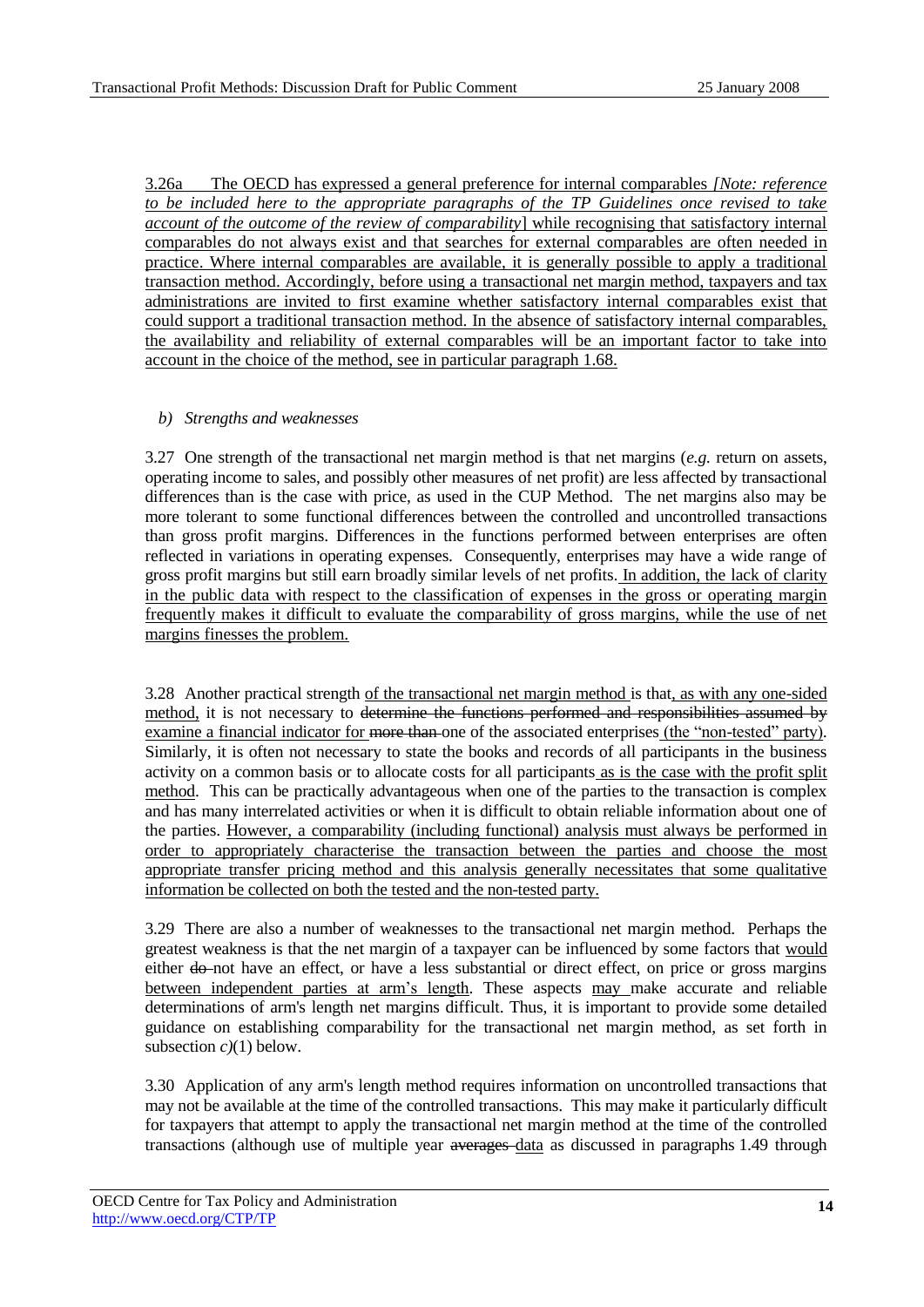1.51 may mitigate this concern). In addition, taxpayers may not have access to enough specific information on the profits attributable to uncontrolled transactions to make a valid application of the method. It also may be difficult to ascertain revenue and operating expenses related to the controlled transactions to establish the financial return used as the profit measure for the transactions. Tax administrators may have more information available to them from examinations of other taxpayers. However, as with any other method, it would be unfair to apply the transactional net margin method on the basis of such data unless the data can be disclosed (within the limits of the confidentiality requirements of tax laws) to the taxpayer so that there is an adequate opportunity for the taxpayer to defend its own position and to safeguard effective judicial control by the courts.

3.31 One other issue that arises for the transactional net margin method is that the method is typically applied to only one of the associated enterprises. This one-sided aspect does not distinguish the method from most other methods, given that the resale price and cost plus methods also have this feature. However, the fact that many factors unrelated to transfer prices can affect net margins and can render the transactional net margin method less reliable heightens the concerns over a one-sided analysis. A one-sided analysis may not take into account the overall profitability of the MNE group from the controlled transactions for purposes of comparability. A one-sided analysis potentially can attribute to one member of an MNE group a level of profit that implicitly leaves other members of the group with implausibly low or high profit levels. While the impact on the profits of the other parties to a transaction is not always a conclusive factor in determining the pricing of a transaction, it may act as a counter-check of the conclusions reached.

3.32 There may also be serious difficulties in determining an appropriate corresponding adjustment when applying the transactional net margin method, particularly where it is not possible to work back to a transfer price. This could be the case, for example, where the taxpayer deals with associated enterprises on both the buying and the selling sides of the controlled transaction. In such a case, if the transactional net margin method indicates that the taxpayer's profit should be adjusted upwards, there may be some uncertainty about which of the associated enterprises' profits should be reduced.

3.33 The foregoing considerations should be taken into account in determining whether any particular application of the transactional net margin method is appropriate given the facts and circumstances of a case. More importantly, because of the foregoing considerations, the application of the transactional net margin method is subject to the conclusions and limitations on transactional profit methods set forth in Section *iii)*.

 $[\ldots]$ 

## *iii) Conclusions on transactional profit methods*

3.49 As noted at paragraphs 1.68 and 1.68a, the selection of a transfer pricing method always aims at finding the most appropriate method for a particular case. One essential element is to take account of the respective strengths and weaknesses of each of the OECD recognised methods. Traditional transaction methods are the most direct means of establishing whether conditions in the commercial and financial relations between associated enterprises are arm's length. As a result, where, taking account of the comparability analysis of the controlled transaction under review and of the availability of information, a traditional transaction method and a transactional profit method can be applied in an equally reliable manner, the traditional transaction method is preferable to the transactional profit method. Moreover, where, taking account of the comparability analysis of the controlled transaction under review and of the availability of information, the comparable uncontrolled price method (CUP) and another transfer pricing method can be applied in an equally reliable manner, the CUP method is to be preferred. Traditional transaction methods are to be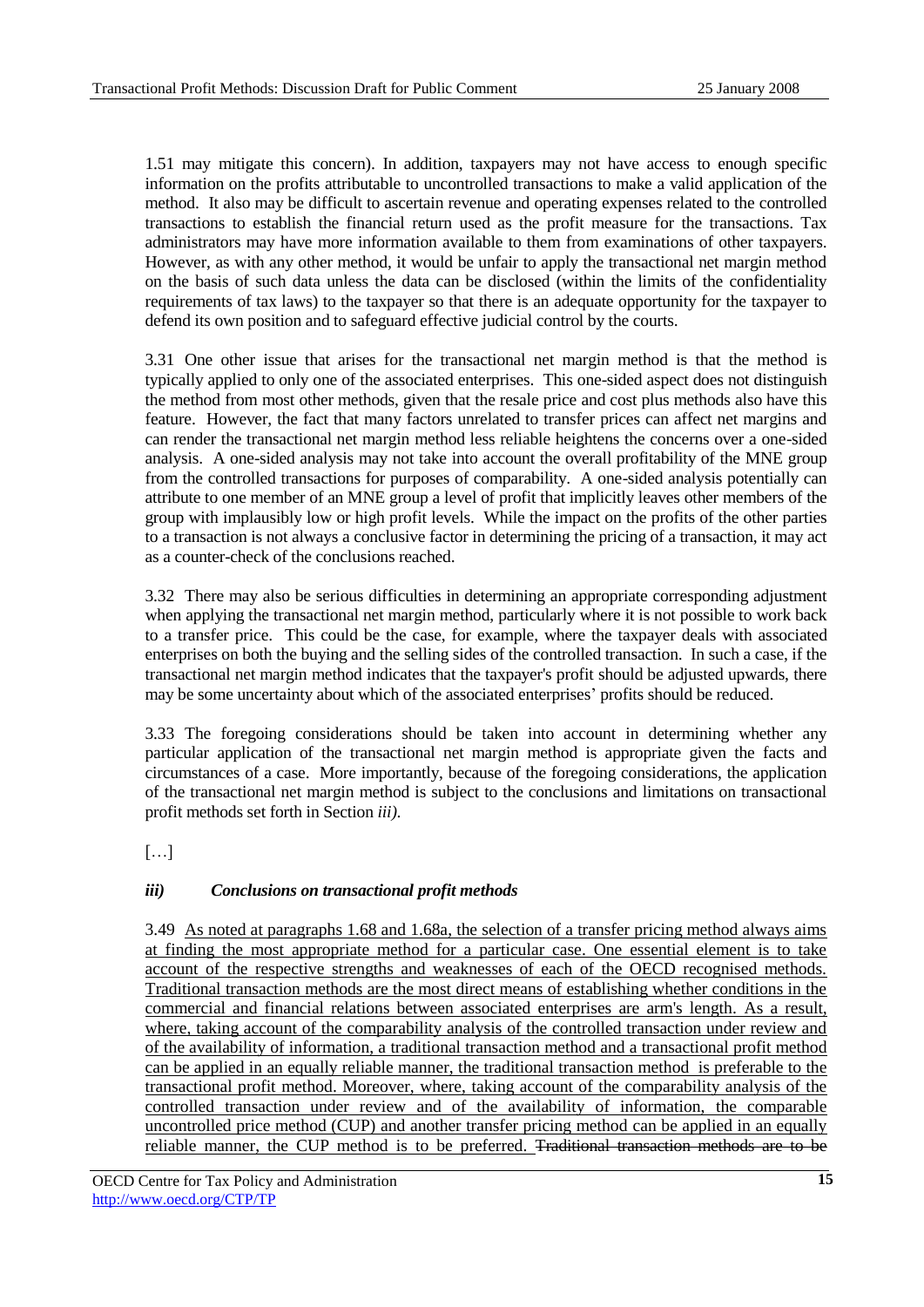preferred over transactional profit methods as a means of establishing whether a transfer price is at arm's length, *i.e.* whether there is a special condition affecting the level of profits between associated enterprises. To date, practical experience has shown that in the majority of cases, it is possible to apply traditional transaction methods.

3.50 There are, however, cases where transactional profit methods are found to be more appropriate than traditional transaction methods in consideration of the comparability (including functional) analysis of the controlled transaction under review and of the evaluation of comparable uncontrolled transactions, see paragraph 3.2b. - cannot be reliably applied alone or exceptionally cannot be applied at all. These would be considered cases of last resort. Such cases arise only where there is insufficient data on uncontrolled transactions (possibly because of uncooperative behaviour on the part of the taxpayer relative to these Guidelines), or where such data are considered unreliable, or due to the nature of the business situation. In such cases, of last resort, practical considerations may suggest application of a transactional profit method may be applied either in conjunction with traditional transaction methods or on its own. However, even in a case of last resort, it would be inappropriate to automatically apply a transactional profit method without first considering the reliability of that method. See in particular paragraphs 3.9 and 3.31. The same factors that led to the conclusion that it was not possible to reliably apply a traditional transaction method must be reconsidered when evaluating the reliability of a transactional profit method. Thus, if it is necessary to aggregate transactions to apply a transactional profit method and if it is possible to aggregate the same transactions and apply a traditional transaction method, the effect of such aggregation on the reliability of both methods must be considered. Therefore, for the reasons set out in this Report and particularly those in paragraphs 3.52-3.57 below, as a general matter the use of transactional profit methods is discouraged.

3.51 A transactional profit method also may be used in cases where application of the method is agreed to be appropriate by the associated enterprises affected by the transactions and by the tax administrations in the jurisdictions of those associated enterprises. Transactional profit methods may also provide a useful means of identifying cases that may require further investigation.

3.52 In most countries the application of transactional profit methods has been limited to the profit split method, the use of which has not been frequent and has taken place largely in bilateral agreement procedures -- situations where the risk of unrelieved double taxation is minimal. Very few countries have much experience in the application of the transactional net margin method and most consider it experimental and therefore prefer to use the profit split method in cases of last resort.

3.53 As discussed in this Report, there are substantial concerns regarding the use of the transactional net margin method, in particular that it may be is sometimes applied without adequately taking into account the relevant differences between the associated enterprises controlled and the independent enterprises uncontrolled transactions being compared. Many countries are concerned that the safeguards established for the traditional transaction methods may be overlooked in applying the transactional net margin method. Thus, where differences in the characteristics of the enterprises transactions being compared have a material effect on the net margins being used, it would not be appropriate to apply the transactional net margin method without making adjustments for such differences. See Pparagraphs 3.34-3.40 (the comparability standard to be applied to the transactional net margin method).

3.54 The recognition that the use of transactional profit methods may be necessary is not intended to suggest that independent enterprises would use these methods to set prices. <del>Instead, transactional</del> profit methods are being recognised as methods that assist in determining in cases of last resort whether transfer pricing complies with the arm's length principle. As with any method, it is important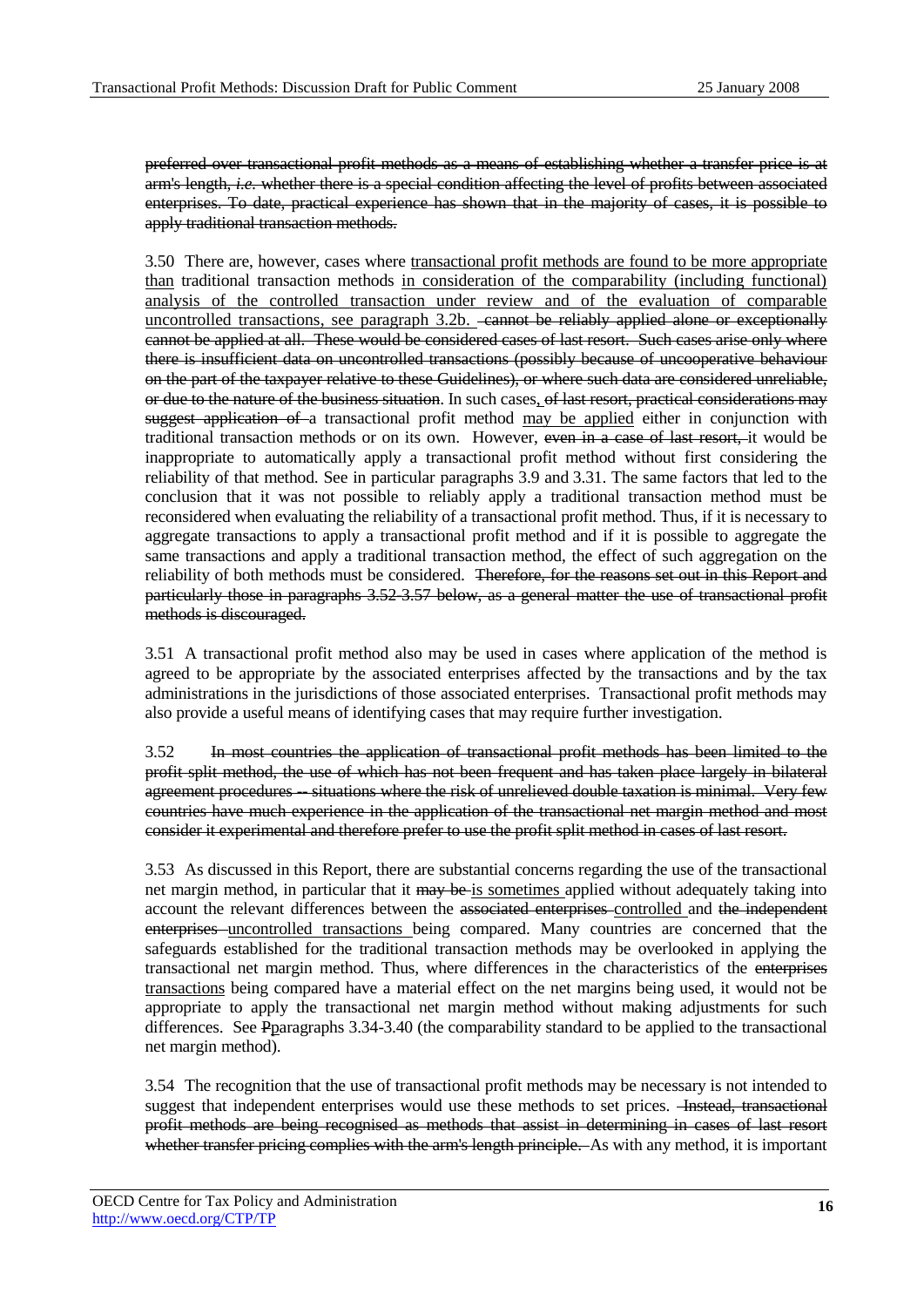that it be possible to calculate appropriate corresponding adjustments when transactional profit methods are used, recognising that in certain cases corresponding adjustments may be determined on an aggregate basis consistent with the aggregation principles in Chapter I.

3.55 The present lack of experience with the application of transactional profit methods across a representative number of OECD Member countries makes it difficult to fix, with precision, all the limitations on the use of these methods that it may prove appropriate to establish. For this reason, and because of concerns with transactional profit methods more generally, the Committee on Fiscal Affairs will undertake an intensive period of monitoring the application of both traditional transaction methods and transactional profit methods over the coming years, with a view to revising this Report periodically, as necessary, to take into account the results of the monitoring. It is anticipated that the monitoring will include not only peer reviews of the practices of OECD Member countries but also a review of any problematic cases that tax administrations or taxpayers may identify for consideration by the Committee during the review period. To facilitate this process, countries are encouraged to keep such records as are feasible on the application of transfer pricing methods, the frequency with which transactional profit methods are applied, and why recourse was had to those methods. More generally all countries should be aware of the need to apply the guidelines set out in this Report in an equitable and balanced manner as between the States concerned in order to avoid double taxation.

3.56 In all cases, considerable caution must be used to determine whether a transactional profit method as applied to a particular aspect of a case can produce an arm's length answer, either in conjunction with a traditional transaction method or on its own (see paragraph 3.50). The question ultimately can be resolved only on a case-by-case basis taking into account the strengths and weaknesses set forth above for a particular transactional profit method to be applied, the comparability (including functional) analysis of the parties to the transaction, and the availability and reliability of comparable data. In addition, these conclusions assume that countries will have a certain degree of sophistication in their underlying tax systems before applying these methods. Consequently, transactional profit methods should never be used by tax administrations if they do not yet have the necessary institutional legal framework to ensure that the proper precautions are taken. This would include the existence of an effective administrative appeals mechanism. The Committee on Fiscal Affairs intends to engage the major non-Member countries in a dialogue on the application of the principles and methods set out in this Report and any revisions hereto.

3.57 A tax administration that is asserting the application of a transactional profit method should be particularly conscious of its burden in demonstrating to the tax administration of the other State in any mutual agreement proceedings that such approach is being appropriately applied and achieves the best approximation of arm's length pricing in all the facts and circumstances of the case. Tax administrations also should be conscious of relevant burden of proof rules in applicable arbitration proceedings.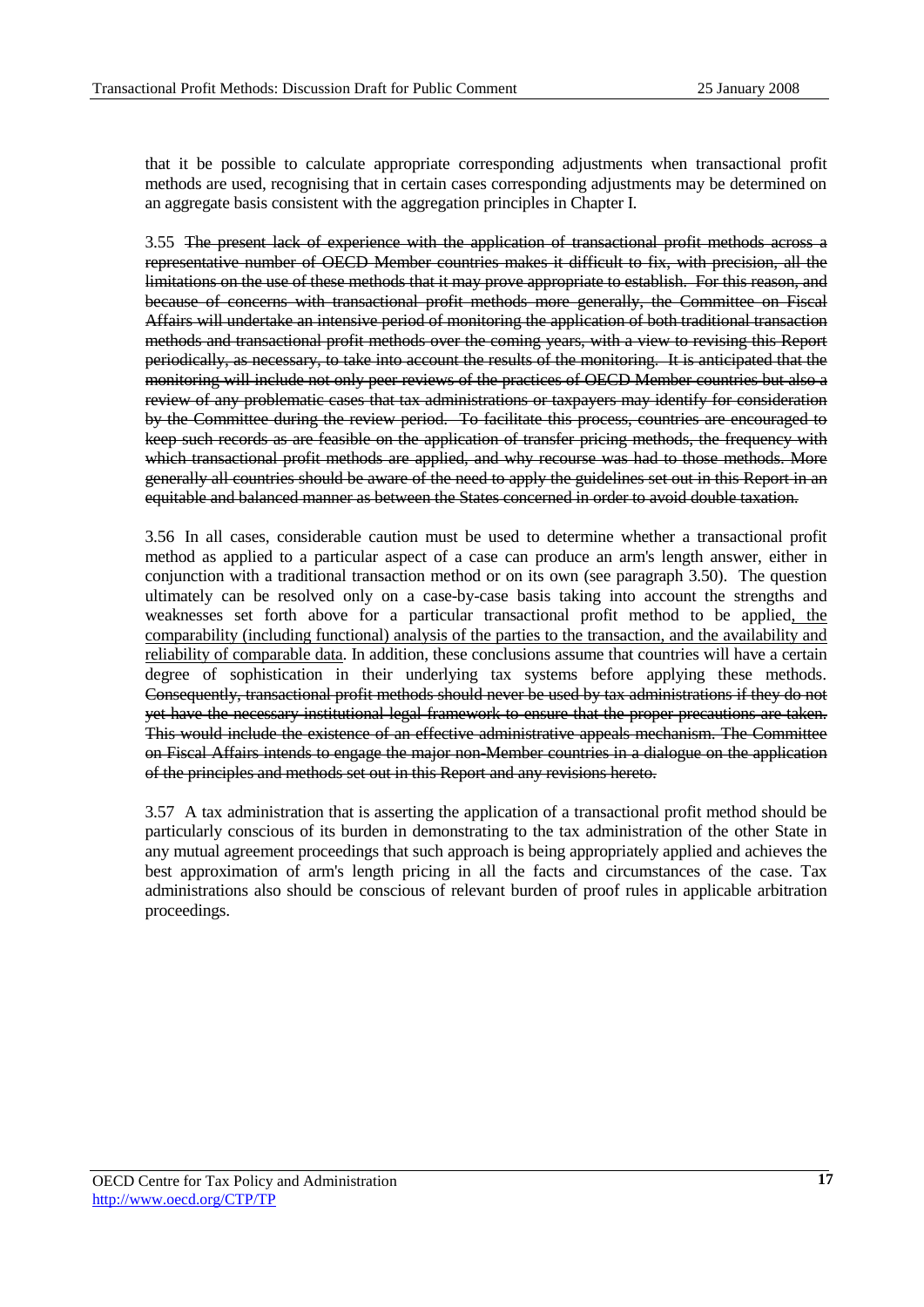# **2. USE OF MORE THAN ONE METHOD (USE OF A TRANSACTIONAL PROFIT METHOD IN CONJUNCTION WITH A TRADITIONAL TRANSACTION METHOD, OR SANITY CHECK)**

#### **Introduction – Description of the issue**

17. As noted at paragraph 1.69 of the TP Guidelines:

"The arm's length principle does not require the application of more than one method, and in fact undue reliance on such an approach could create a significant burden for taxpayers. Thus, [the TP Guidelines do] not require either the tax examiner or taxpayer to perform analyses under more than one method."

18. Some guidance on the use of more than one method in complex cases is however found in the following language at paragraph 1.69 of the TP Guidelines:

> "While in some cases the choice of a method may not be straightforward and more than one method may be initially considered, generally it will be possible to select one method that is apt to provide the best estimation of an arm's length price. However, for difficult cases, where no one approach is conclusive, a flexible approach would allow the evidence of various methods to be used in conjunction. In such cases, an attempt should be made to reach a conclusion consistent with the arm's length principle that is satisfactory from a practical viewpoint to all the parties involved, taking into account the facts and circumstances of the case, the mix of evidence available, and the relative reliability of the various methods under consideration."

19. The TP Guidelines also recognise in several places that there are cases where traditional transaction methods cannot be reliably applied alone, thus suggesting transactional profit methods can in some instances usefully supplement traditional methods (see for instance paragraph 3.50). 4

20. Most of the comments received from the business community in response to the questionnaire on profit methods reflect broad agreement that using a second method to assess the reasonableness of the results of the application of a first method might be appropriate in some cases. Business commentators however urge the OECD to confirm that using more than one method should not be a requirement under any circumstance. The business community considers that a mandatory requirement for more than one transfer pricing method to be applied would lead to an overly onerous and unnecessary compliance burden to taxpayers.

21. Having discussed this issue, the Working Party concluded that the current standard described at paragraph 1.69 of the TP Guidelines should be maintained *i.e.* the use of more than one method for a given transaction (or set of transactions that are appropriately aggregated following the guidance at paragraph 1.42 of the TP Guidelines) is not a requirement under the arm's length principle but might be useful in

l **4**. In some cases two traditional transaction methods can be used, *e.g.* the cost plus method may supplement the resale price method, see paragraph 2.24 of the TP Guidelines.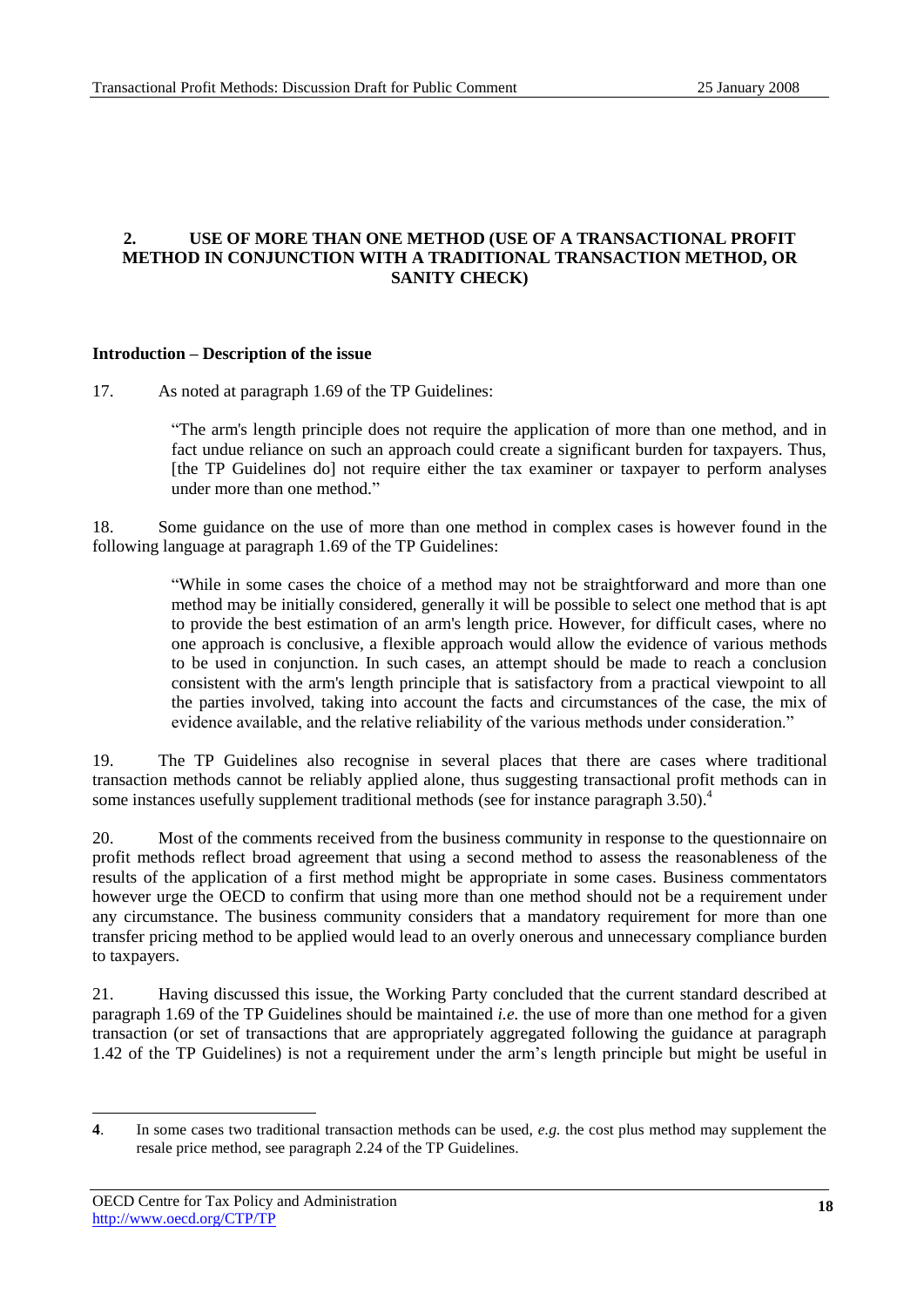appropriate cases. This of course does not mean that the same transfer pricing method can necessarily be applied to all the transactions of a taxpayer.

22. Since the TP Guidelines were approved in 1995, taxpayers and tax administrations have gained experience on the application of a transactional profit method (profit split or transactional net margin method) in conjunction with a traditional transaction method, for instance where the results of applying a traditional method alone are uncertain or in the context of a residual profit split method (see Section A below).

23. In addition, there are cases where a secondary method is applied either by the taxpayer or by the tax administration to test the plausibility of the outcome of a primary method, for instance as part of a risk assessment procedure (as discussed in Section B below). Where a secondary method is used as a sanity check to test the outcome of a primary method, the latter remains the applicable method and the secondary method is only used to identify unusual outcomes that would suggest the need to further review the choice and application of the primary method. A method however should not be rejected just because it produces an outcome that the person (taxpayer or tax administration) making the analysis does not like.

24. As a consequence, depending on the facts and circumstances of the case, it may be appropriate either to use one method only, or to use more than one method in conjunction, or to test the outcome of a primary method with a secondary method.

# **A - Use of a transactional profit method in conjunction with a traditional transaction method**

# *A.1 Use of a transactional profit method in conjunction with a traditional transaction method*

25. Paragraphs 1.46-1.47 of the TP Guidelines contain some guidance in relation to the use of more than one method to evaluate a controlled transaction, in particular in cases where two methods attain similar degrees of comparability.

26. Paragraphs 1.69 and 3.50 of the TP Guidelines note that transactional profit methods may be used in conjunction with a traditional transaction method in complex cases where the outcome of a single method is uncertain. On the basis of comments received from countries and from the business community, the following instances were identified where a transactional profit method may be used in conjunction with a traditional transaction method:

- Where there is no single sufficiently reliable comparable but multiple sources of data which are all equally reasonably comparable for evaluation under a transfer pricing analysis (*e.g.* comparable transactions data to apply a CUP and comparable company data to apply a TNMM), use of more than one method in conjunction could be appropriate in order to encourage the use of all available data to the extent that the data will help inform the arm's length determination;
- If, under the particular circumstances, it is unclear which method provides the most reliable results, an additional factor that may be taken into account is whether competing methods produce results that are consistent with each other. While the choice of the method should not be outcomeoriented, consistent outcomes might in such circumstances provide additional comfort in the determination of the arm's length price.

27. There are also cases of application of a transactional profit method in conjunction with a traditional transaction method where a transaction takes place between a country that accepts transactional profit methods and one that does not.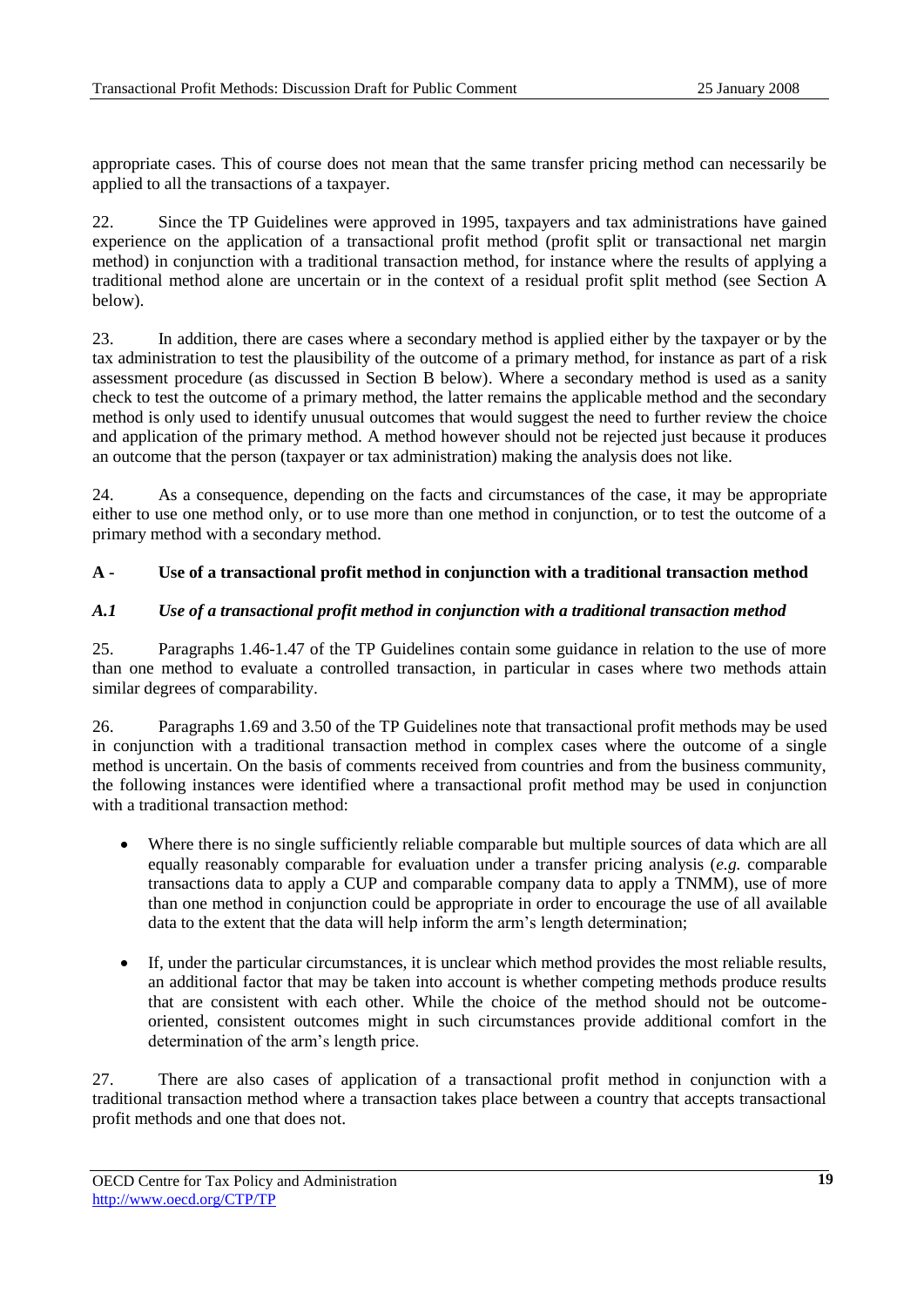#### *A.2 Use of a residual profit split method that starts with traditional transaction methods to determine the initial arm's length remuneration attributed to benchmarkable functions*

28. A different situation is the use of a residual profit split method starting with the application of traditional transaction methods to determine the initial arm's length remuneration attributed to benchmarkable functions (see paragraphs 3.19 - 3.20 of the TP Guidelines), followed by a contribution analysis to allocate the residual profit.

**Comments are invited from the business community on the instances described under Section A where a transactional profit method may be used in conjunction with a traditional transaction method.** 

## **B - Use of a sanity check to test the plausibility of the outcome of a primary method**

## *B.1 Consequences of using a sanity check*

29. Sanity checks are not compulsory and should not be required from taxpayers. There are however circumstances in which they are found useful. Where a transactional profit method is used as a sanity check to test the outcome of another method (whether a traditional transaction method or another transactional profit method), the latter remains the primary method and the transactional profit method is only used to identify unusual outcomes that would suggest the need to further review the choice and application of the primary method.

30. For instance, the application of a resale price method (primary method) can be tested using a TNMM (secondary method) and found to lead to unusual net margin rates; or the application of cost plus or resale price method (primary method) can be tested using a transactional profit split and found to lead to an implausible sharing among the parties of the profits derived from the controlled transactions.

Such situations would lead to re-examine:

- Whether the method that was selected as the primary method was actually the most appropriate method and
- Whether it was correctly implemented, *i.e.* whether the comparability analysis was well done, in particular the functional analysis (for instance whether intangibles have been omitted or wrongly allocated) and the selection of "comparables".

31. It might be the case that the sanity check makes it possible to identify that there was an error either in the choice or in the application of the primary method, in which case the error would need to be corrected. For instance, assume a traditional transaction method is used as the primary method, and tested using a transactional net margin method. If the outcome of the transactional net margin method is unusual, the choice and application of the traditional transaction method should be reviewed. It is possible that this review reveals that the selected traditional method was not in fact the most appropriate method to the case, or that it was not properly implemented. In that case it would be necessary either to change the method or to correct its application. It would not be appropriate to substitute the secondary method (transactional net margin method in this example) to the primary method (a traditional transaction method in this case) unless the analysis reveals that in fact the secondary method is the most appropriate method.

32. In case the review confirms that the primary method is the most appropriate method and was properly implemented, its outcome should not be rejected just because it gives an unusual net margin or profit split.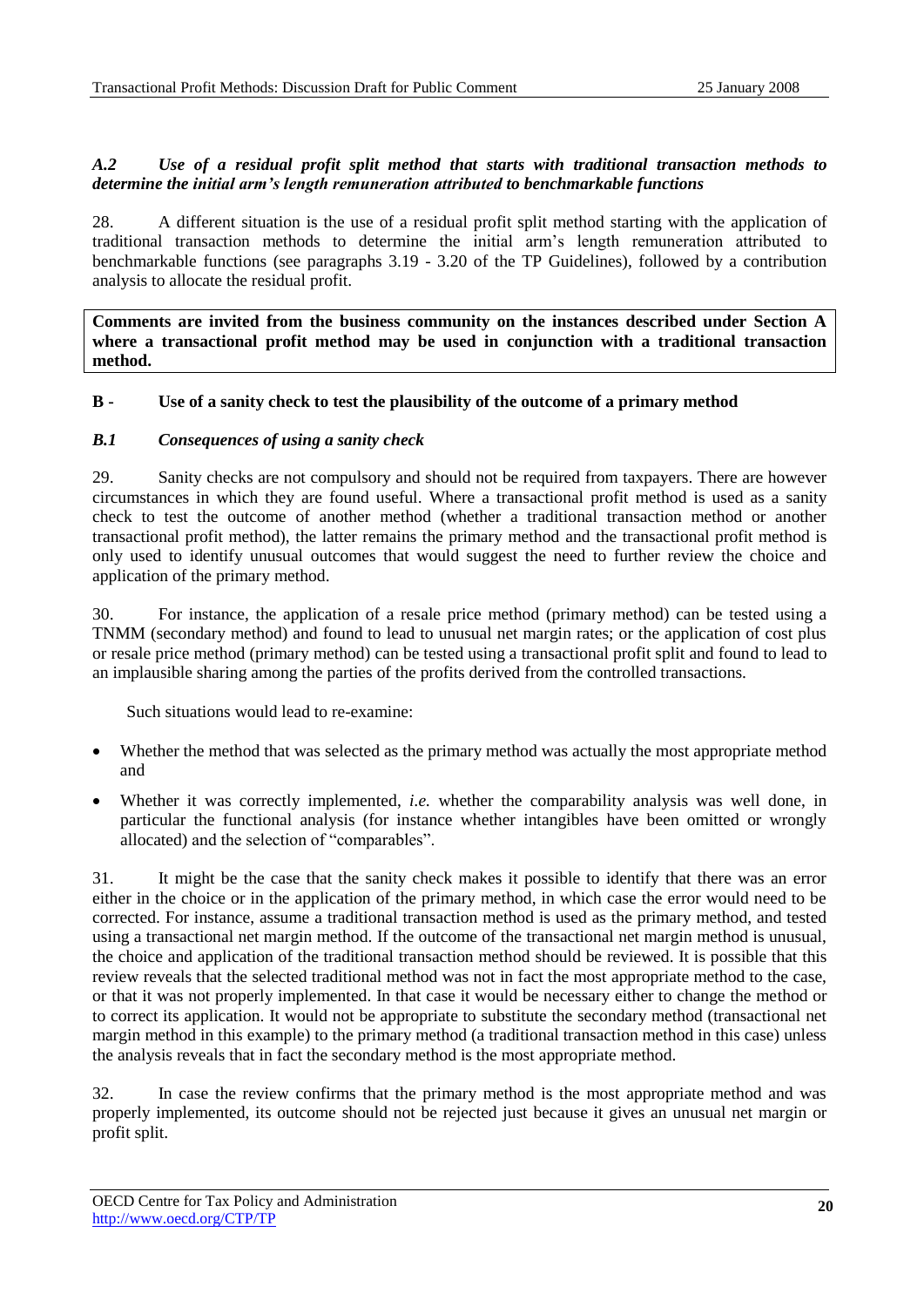33. In some instances, the sanity check might lead to questioning the arm's length nature of the results derived by the primary method in light of broader business considerations. An example would be where the primary method is a resale price and a sanity check performed using a transactional net margin method reveals that the outcome is a long-lasting loss-making position at the level of the net margin.

## *B.2 Cases where the use of a sanity check could be appropriate*

34. Several business commentators who responded to the questionnaire consider that the use of a second method as a sanity check might be useful:

- For significant and material controlled transactions;
- In restructuring cases;
- From a risk management perspective.

35. Below is a discussion of situations where a transactional profit method can be used to test the outcome of either a traditional transaction method (sub-Section *(i)* ) or of another transactional profit method (sub-Section *(ii)* ).

*(i) Use of a transactional profit method as a sanity check to test the plausibility of the outcome of a traditional transaction method*

36. The TP Guidelines contain very limited guidance on when and how to use transactional profit methods to test the plausibility of the outcome of a traditional transaction method. Paragraph 2.38 provides a limited list of circumstances where it may be appropriate to supplement the cost plus and resale price methods by considering the results obtained from applying other methods where there are differences in the level and types of expenses associated with functions performed and risks assumed by the parties or transactions being compared.

37. Based on country and business comments received, other cases of application of a transactional profit method to test the outcome of a traditional transaction method could be:

- To increase the accuracy of conclusions (for example by producing overlapping ranges which enable comparable cases to be identified more closely);
- To establish the reliability of a primary traditional transaction method which has required significant comparability adjustments to be made;
- Where the taxpayer or tax administration has concerns about the comparability of the data available;
- To check the continuing suitability of the transfer pricing method used in practice and to check the consistency of the current period's result with those of previous periods;
- When the use of a traditional method leads to an outcome that appears commercially unrealistic with respect to the controlled transaction.

*(ii) Use of a transactional profit method as a sanity check to test the plausibility of the outcome of another transactional profit method*

(a) Use of a transactional profit split to test the outcome of a transactional net margin method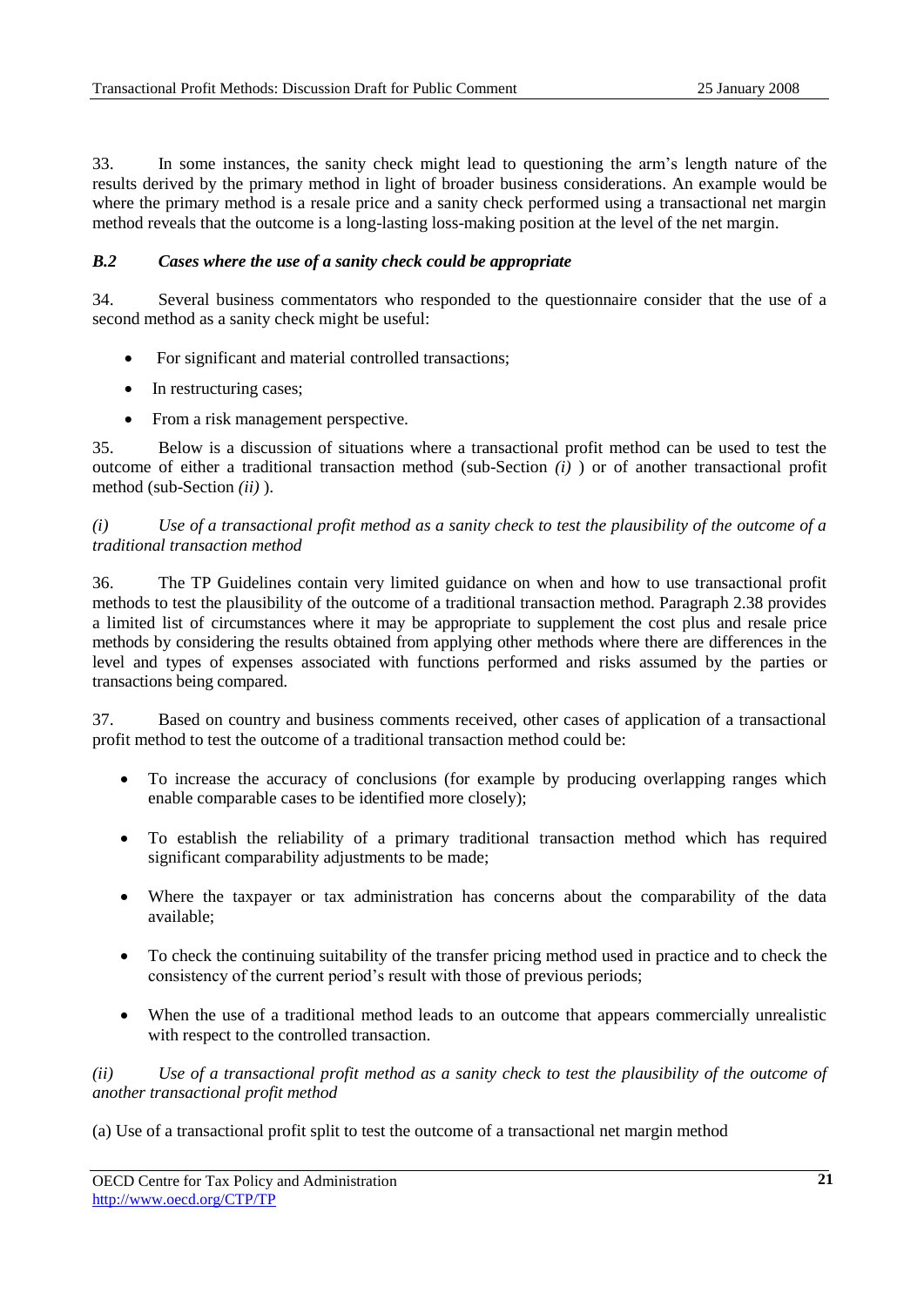38. It was suggested that it might be useful in some circumstances to corroborate the conclusion of a TNMM with a profit split method, in order to avoid that a disproportionate amount of profit accrues to the tested party in comparison with the consolidated revenue of the transaction. The OECD, while recognising that such sanity checks might be useful in the conditions described under section B.1 above, does not support the notion that benchmarkable functions should be remunerated differently depending on the profitability of the group as a whole.

(b) Use of a transactional net margin method to test the outcome of a transactional net margin method using a different net profit margin indicator

39. In some cases, the use of a TNMM based on one net profit margin indicator to check the outcome of a TNMM based on another net profit margin indicator may be valuable, particularly when closely comparable data are not available.

**Comments are particularly invited from the business community on the instances described under Section B.2 where a transactional profit method may be used as a sanity check to test the plausibility of the outcome of a primary method.** 

## **C - Preliminary conclusion**

40. There is consensus among member countries that the existing standard at paragraph 1.69 of the TP Guidelines should be maintained *i.e.* that "[t]he arm's length principle does not require the application of more than one method, and in fact undue reliance on such an approach could create a significant burden for taxpayers. Thus, [the TP Guidelines do] not require either the tax examiner or taxpayer to perform analyses under more than one method". This standard is also largely supported by business commentators.

41. It would be useful however to provide more guidance in the TP Guidelines on the use of more than one method, in particular to clarify that the consequences of a sanity check, in those cases where the outcome of the test is unusual, should be to review the choice of the primary method and its application (comparability analysis in particular). The OECD does not support an outcome-oriented approach, *i.e.* the mere fact that the outcome of a sanity check is unusual is not sufficient in itself to reject the choice of the primary method. Examples could also be included in the TP Guidelines of when the use of two methods either in conjunction or as a sanity check might be useful.

42. Language to that effect could be added to Chapter I, section C (x) of the TP Guidelines. Below is a tentative draft that is submitted for comments. Note that no final agreement on amendments to the language in the TP Guidelines can be reached before all the Issues examined in the review of comparability and in the review of profit methods have been discussed and agreed and the Working Party can have a full picture of the proposed revision of the Chapters.

# *x) Use of transfer pricing methods*

 $[\ldots]$ 

1.69 The arm's length principle does not require the application of more than one method for a given transaction or set of transactions that are appropriately aggregated following the standard described at paragraph 1.42, and in fact undue reliance on such an approach could create a significant burden for taxpayers. Thus, this Report does not require either the tax examiner or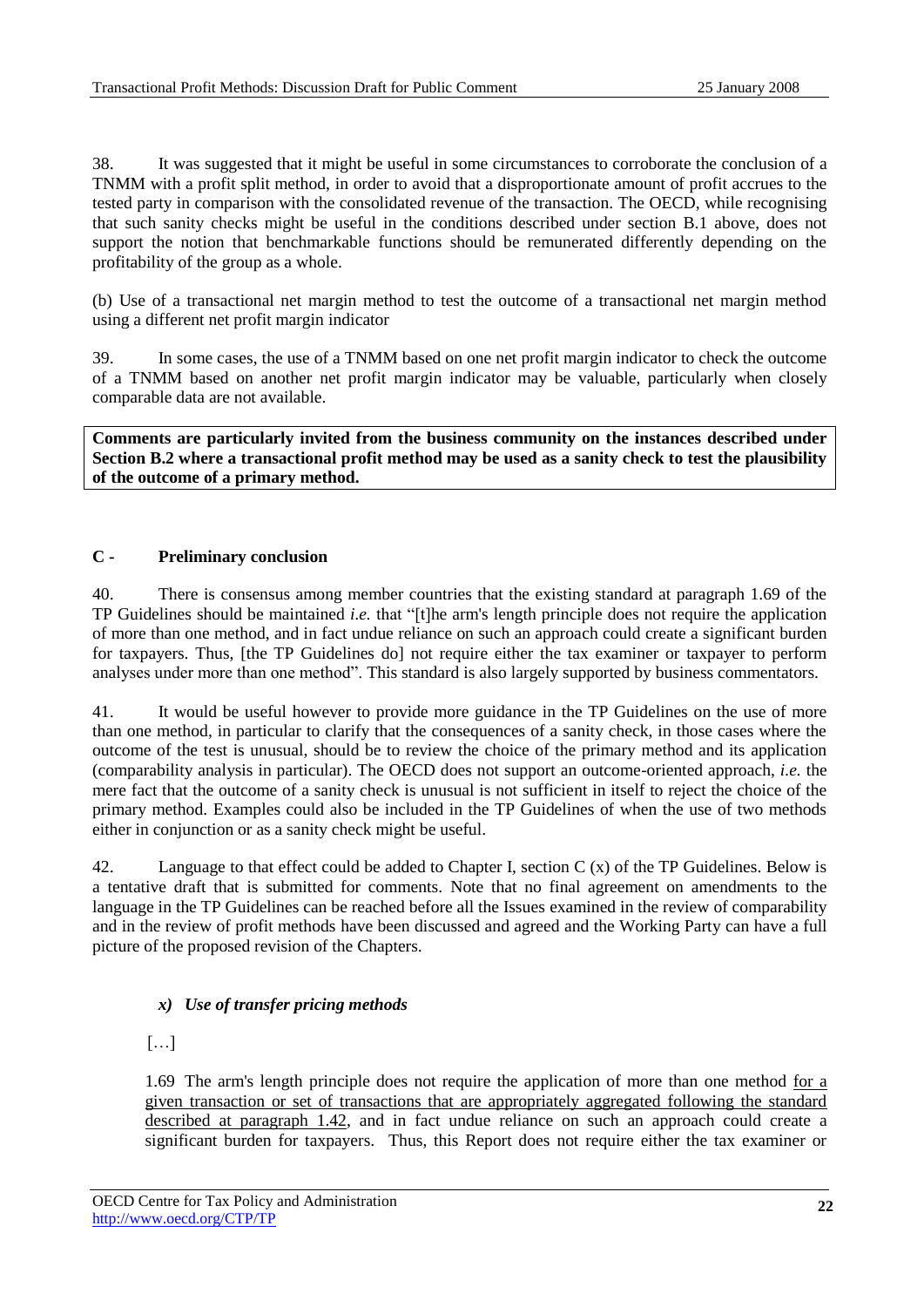taxpayer to perform analyses under more than one method. While in some cases the choice of a method may not be straightforward and more than one method may be initially considered, generally it will be possible to select one method that is apt to provide the best estimation of an arm's length price. However, for difficult cases, where no one approach is conclusive, a flexible approach would allow the evidence of various methods to be used in conjunction. In such cases, an attempt should be made to reach a conclusion consistent with the arm's length principle that is satisfactory from a practical viewpoint to all the parties involved, taking into account the facts and circumstances of the case, the mix of evidence available, and the relative reliability of the various methods under consideration.

1.69a The following instances were identified where a transactional profit method may be used in conjunction with a traditional transaction method:

- Where there is no single sufficiently reliable comparable but multiple sources of data which are all equally reasonably comparable for evaluation under a transfer pricing analysis (*e.g.* comparable transactions data to apply a CUP and comparable company data to apply a TNMM), use of more than one method in conjunction could be appropriate in order to encourage the use of all available data to the extent that the data will help inform the arm's length determination;
- If, under the particular circumstances, it is unclear which method provides the most reliable results, an additional factor that may be taken into account is whether competing methods produce results that are consistent with each other. While the choice of the method should not be outcome-oriented, consistent outcomes might in such circumstances provide additional comfort in the determination of the arm's length price.

1.69b In other cases, a secondary method might be used as a sanity check to test the plausibility of the outcome of the method used. Sanity checks are not compulsory and should not be required from taxpayers. There are however circumstances in which they are found useful.

1.69c See paragraph 2.38 for examples of circumstances where it may be appropriate to supplement the cost plus and resale price methods by considering the results obtained from applying other methods where there are differences in the level and types of expenses associated with functions performed and risks assumed by the parties or transactions being compared. The following other instances were identified where a transactional profit method could be used to test the outcome of a traditional transaction method:

- To increase the accuracy of conclusions (for example by producing overlapping ranges which enable comparable cases to be identified more closely);
- To establish the reliability of a primary traditional transaction method which has required significant comparability adjustments to be made;
- Where the taxpayer or tax administration has concerns about the comparability of the data available;
- To check the continuing suitability of the transfer pricing method used in practice and to check the consistency of the current period's result with those of previous periods;
- When the use of a traditional method leads to an outcome that appears commercially unrealistic with respect to the controlled transaction.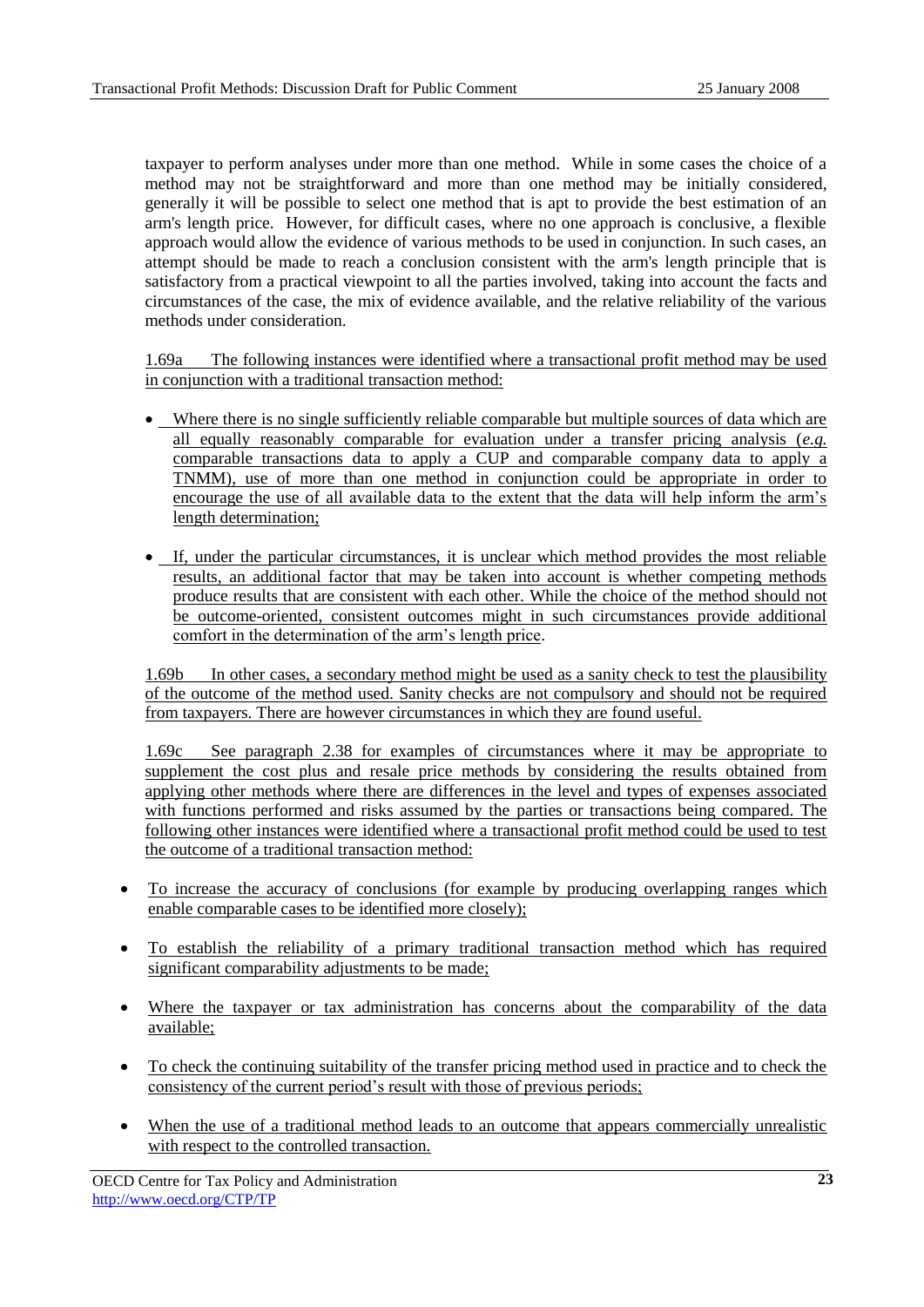1.69d It was suggested that it might be useful in some circumstances to corroborate the conclusion of a TNMM with a profit split method, in order to avoid that a disproportionate amount of profit accrues to the tested party in comparison with the consolidated revenue of the transaction. The OECD, while recognising that such sanity checks might be useful in certain circumstances, does not support the notion that benchmarkable functions should be remunerated differently depending on the profitability of the group as a whole.

1.69e In some cases, the use of a TNMM based on one net profit margin indicator to check the outcome of a TNMM based on another net profit margin indicator may be valuable, particularly when closely comparable data are not available.

1.69f Where a secondary method is used as a sanity check to test the outcome of a primary method (whether a traditional transaction method or a transactional profit method), the latter remains the applicable method and the secondary method is only used to identify unusual outcomes that would suggest the need to further review the choice and application of the primary method. A method should not be rejected just because it produces an unusual outcome.

1.69g In some instances, the sanity check might lead to questioning the arm's length nature of the results derived by the primary method in light of broader business considerations. An example would be where the primary method is a resale price and a sanity check performed using a transactional net margin method reveals that the outcome is a long-lasting loss-making position at the level of the net margin.

1.70 Depending on the facts and circumstances of the case, it may be appropriate either to use one method only, or to use more than one method in conjunction, or to test the outcome of a primary method with a secondary method. It is not possible to provide specific rules that will cover every case. In general, the parties should attempt to reach a reasonable accommodation keeping in mind the imprecision of the various methods and the preference for higher degrees of comparability and a more direct and closer relationship to the transaction. It should not be the case that useful information, such as might be drawn from uncontrolled transactions that are not identical to the controlled transactions, should be dismissed simply because some rigid standard of comparability is not fully met. Similarly, evidence from enterprises engaged in controlled transactions with associated enterprises may be useful in understanding the transaction under review or as a pointer to further investigation. Further, any method should be permitted where its application is agreeable to the members of the MNE group involved with the transaction or transactions to which the methodology applies and also to the tax administrations in the jurisdictions of all those members.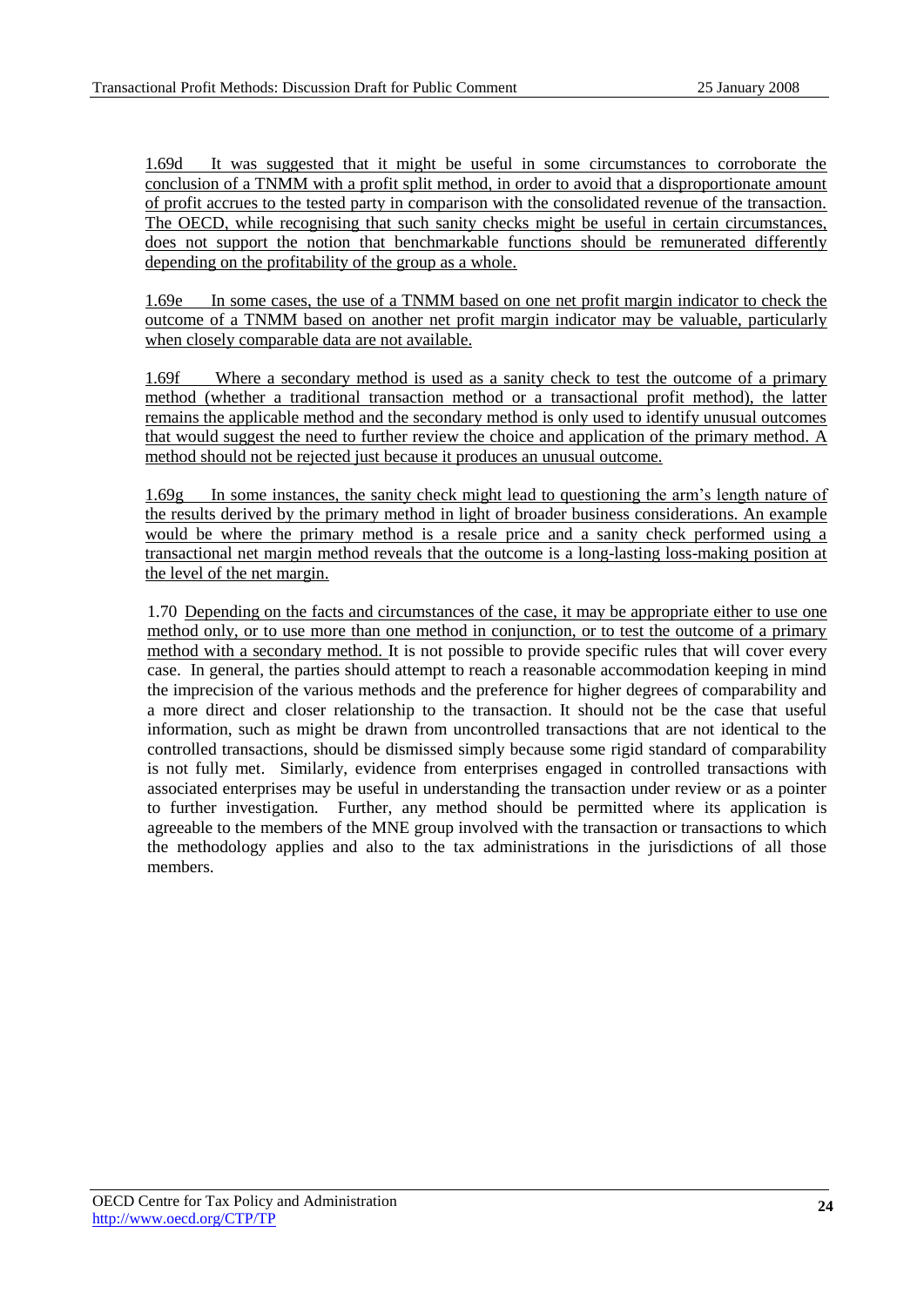# **3. ACCESS TO THE INFORMATION NEEDED TO APPLY OR REVIEW THE APPLICATION OF A TRANSACTIONAL PROFIT METHOD**

Note: The comments in this note relate to the application of a transactional profit method in the situations where, given the facts and circumstances of the case and in particular the comparability (including functional) analysis of the transaction and the review of the information available on uncontrolled comparables, such a method is found to be the most reliable method to be used.

## **Introduction – Description of the issue**

43. Access to information is a key issue in the application and review of all transfer pricing methods. While most of the issues are not peculiar to transactional profit methods, some specific comments might be useful with respect to both the transactional profit split and the transactional net margin methods.

44. In some cases, it is the lack of sufficient information to reliably apply a traditional transaction method that leads to the decision to apply a transactional profit method, either in lieu of or to supplement the traditional transaction method.

45. In some other cases, the application or review of a transactional profit method is constrained by the difficulty for the taxpayer or tax administration to obtain the necessary information (*e.g.* transactional information at the net margin level where a transactional profit method is applied at the net margin level; information that may be needed on foreign related parties). In general business commentators who have responded to the OECD questionnaire on profit methods recognise that tax administrations should be given access to "all relevant information needed to review the application of the transfer pricing method applied". Different views were expressed however on the extent of information that should be considered as relevant in each particular case.

46. Access to information is closely related to documentation issues. In the context of the elaboration of its 2007-08 Programme of Work, the Working Party discussed the scope for a possible project on transfer pricing documentation, recognising that the development of new guidance might be considered to take account of the outcome of the reviews of comparability and of profit methods. It was noted in particular that the review of profit methods might highlight the need for specific documentation requirements in relation to these methods, for instance documentation pertaining to the foreign related parties involved in a controlled transaction where a profit split method is applied to that transaction.

47. The Working Party however decided not to launch a project on transfer pricing documentation in 2007-08 due to its already heavy Programme of Work. In these circumstances, a discussion of general documentation requirements is not in the scope of this paper. It is also recognised that documentation requirements are fixed by domestic laws. The discussion in this note is limited to the following issues and to whether they could usefully be clarified in Chapter V of the TP Guidelines:

- Cases where a tax administration requests information on a foreign associated enterprise because it considers such information to be needed in order to review the taxpayers' application of a transactional profit method (Section A);
- Cases where a tax administration requests information on the taxpayer's cost accounting or management accounts (Section B).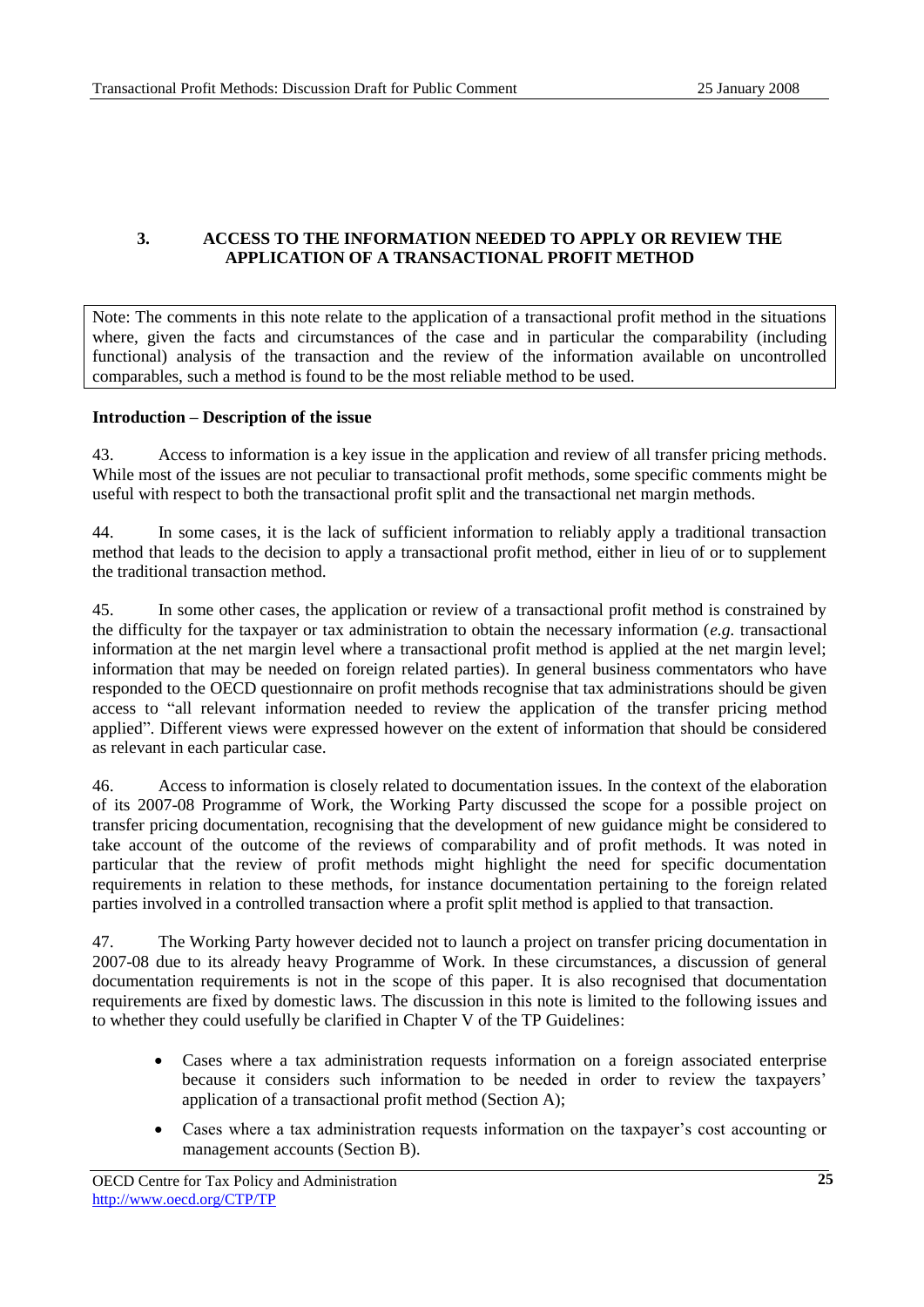48. The difficulties linked with the need to obtain information on third party comparables was extensively discussed by the Working Party in the context of the review of comparability. In this respect, issues specific to transactional profit methods include issues in relation to the identification of third party transactional information; the relative ease to find net margin versus gross margin information on third party comparables; the quality and reliability of database searches; use of non domestic comparables; and issues in relation to accounting standards.

#### **A - Cases where a tax administration requests information on a foreign associated enterprise because it considers such information to be needed in order to review the taxpayers' application of a transactional profit method**

49. Paragraph 5.11 of the TP Guidelines notes that "In many cases, information about foreign associated enterprises is essential to transfer pricing examinations. However, gathering such information may present a taxpayer with difficulties that it does not encounter in producing its own documents. When the taxpayer is a subsidiary of a foreign associated enterprise or is only a minority shareholder, information may be difficult to obtain because the taxpayer does not have control of the associated enterprise."

50. Many business commentators who responded to the OECD questionnaire on profit methods recognise that depending on the transfer pricing method used, tax administrations may need some information on foreign associated enterprises. They however urge the OECD to acknowledge that "the requirements placed on a taxpayer to provide information relating to an overseas associated enterprise with which the transaction was entered into should recognise that there may be limitations on what supplementary information can be provided by the taxpayer relating to that associate."

51. Two major concerns are raised by the business community:

- Confidentiality issues and whether a taxpayer can be required to provide information on a separate legal entity that is not in its control. This issue is already acknowledged at paragraphs 5.10 – 5.11 of the TP Guidelines.
- Whether taxpayers can be required to provide more information on foreign related parties to a transaction that what independents at arm's length would be able to obtain.
- 52. The Working Party discussed these issues and concluded that:
	- $(i)$  Irrespective of whether the transfer pricing method<sup>5</sup> is a one-sided or a two-sided method, information is needed on the five comparability factors and in particular on the functions, assets and risks of all the parties to a controlled transaction, including the foreign related party(ies). The Working Party discussed the statement at paragraph 3.28 of the TP Guidelines that "Another practical strength [of TNMM] is that it is not necessary to determine the functions performed and responsibilities assumed by more than one of the associated enterprises" and considered this statement needed to be fixed as it is not an accurate one. In effect, the Working Party considers that while one-sided methods (*e.g.* TNMM, cost plus or resale price methods) only require examining a financial indicator or profit level indicator for one of the parties to the transaction (the "tested party"), a comparability (including functional) analysis must be performed in order to appropriately characterise the transaction between the parties and choose the most reliable transfer pricing

l

**<sup>5</sup>**. This can be the primary or the secondary method in the case where a secondary method is used as a sanity check, see Issues note on use of more than one method.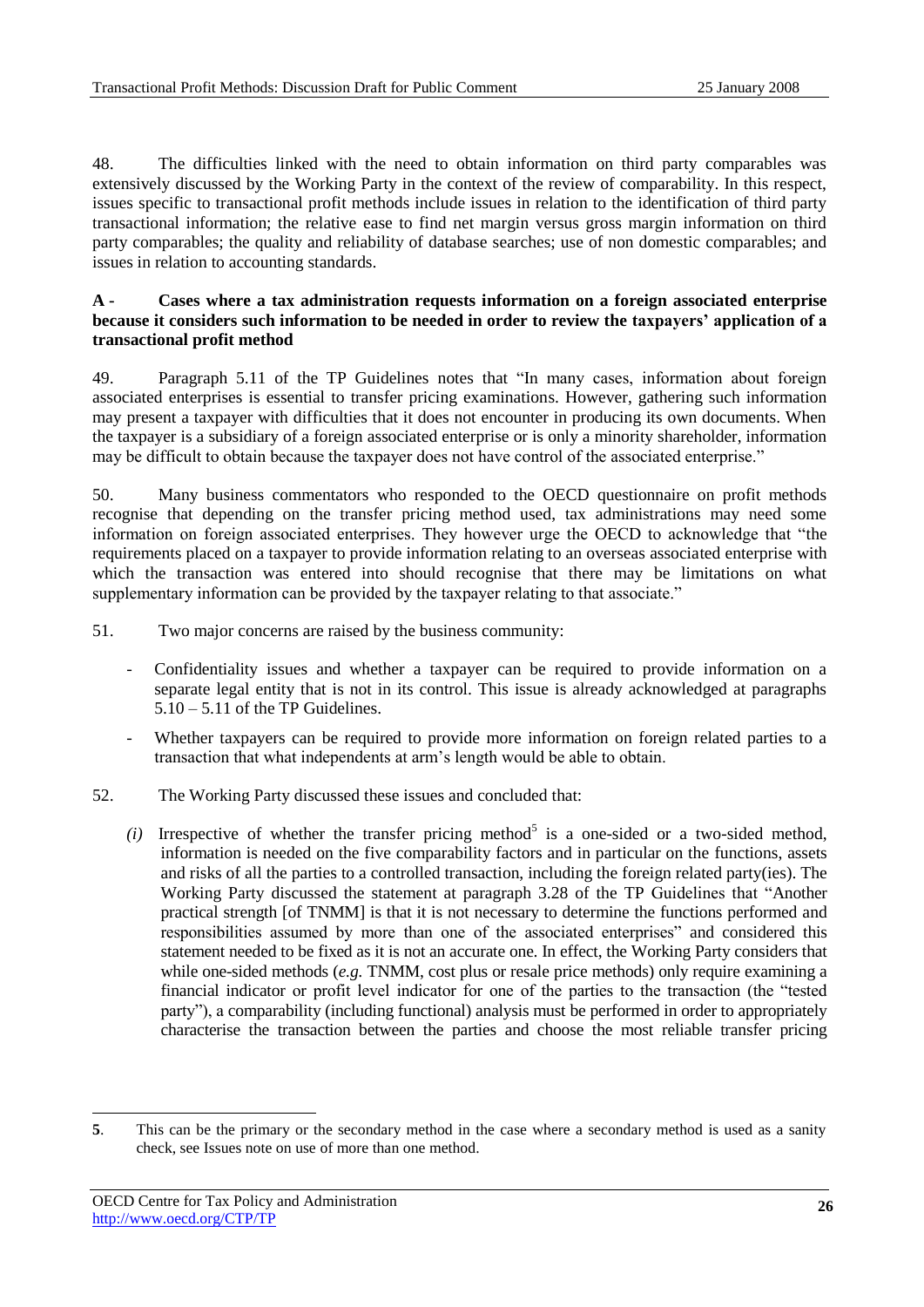method to use. This analysis necessitates that some qualitative information be collected also on the non-tested party. 6

- (*ii*) Where the transfer pricing method<sup>5</sup> is a two-sided method (*e.g.* profit split), financial information on all the parties to the transaction, domestic and foreign, is needed. Given the two-sided nature of this method, the application of a transactional profit split necessitates particularly detailed information on the foreign related party to the transaction. This includes qualitative information (review of the five comparability factors in order to appropriately characterise the relationship between the parties and justify the recourse to the transactional profit split method) as well as financial information (the determination of the combined profit to be split and the splitting of the profit both rely on financial information pertaining to all the parties to the transaction, including the foreign related party). Accordingly, it would be reasonable to expect that taxpayers who intend to use a transactional profit split method be ready to provide tax administrations with the necessary information on the foreign related party to the transaction, including the financial data necessary to calculate the profit split.
- $(iii)$  Where the transfer pricing method<sup>5</sup> is a one-sided method, financial information on the tested party is needed – irrespective of whether the tested party is a domestic or foreign entity. So if the method to be used is a resale price or a TNMM and the tested party is the foreign resident, the tax administration of the country of the non-tested party also needs to have sufficient information to be able to review the application of the method to the foreign related party. On the other hand, if the method is a resale price or sales-based TNMM and the tested party is the domestic taxpayer, the tax administration generally has no reason to ask for information about the manufacturing costs of the foreign related party.

## **B - Cases where a tax administration requests information on the taxpayer's cost accounting**

53. Transactional net margins are generally not found in the statutory accounts. Their determination necessitates an allocation of costs and revenues that may be done – or not – by a taxpayer as part of its cost accounting. This means that the application and testing of a TNMM at the transactional, business line or product line level may require some information to be processed by the taxpayer that otherwise would not be processed for non-tax reasons.

54. Where net margin information exists at the transactional, business line or product line level, it is not always accessible to tax authorities (depending on local audit procedures) as this is information that typically goes beyond the traditional statutory and tax requirements. Several countries however consider that any information that is available to the taxpayer and relevant to the determination of transfer pricing, including cost accounting where appropriate, should be made available to the tax administration as part of the transfer pricing documentation and / or in the context of transfer pricing examinations.

55. Where relevant cost accounting information exists and is accessible to tax authorities, its calculation generally involves allocation of overhead or other expenses. Where cost accounting is used to support a transfer pricing policy, tax administrations typically need information on the choice of the allocation methods in order to be able to assess the reasonableness of the allocations made by taxpayers.

l

**<sup>6.</sup>** See also paragraph 2.26 of the TP Guidelines for the case where there is a chain of distribution through an intermediate company and a resale price method is applied to the sale transaction between the intermediate company and a distributor.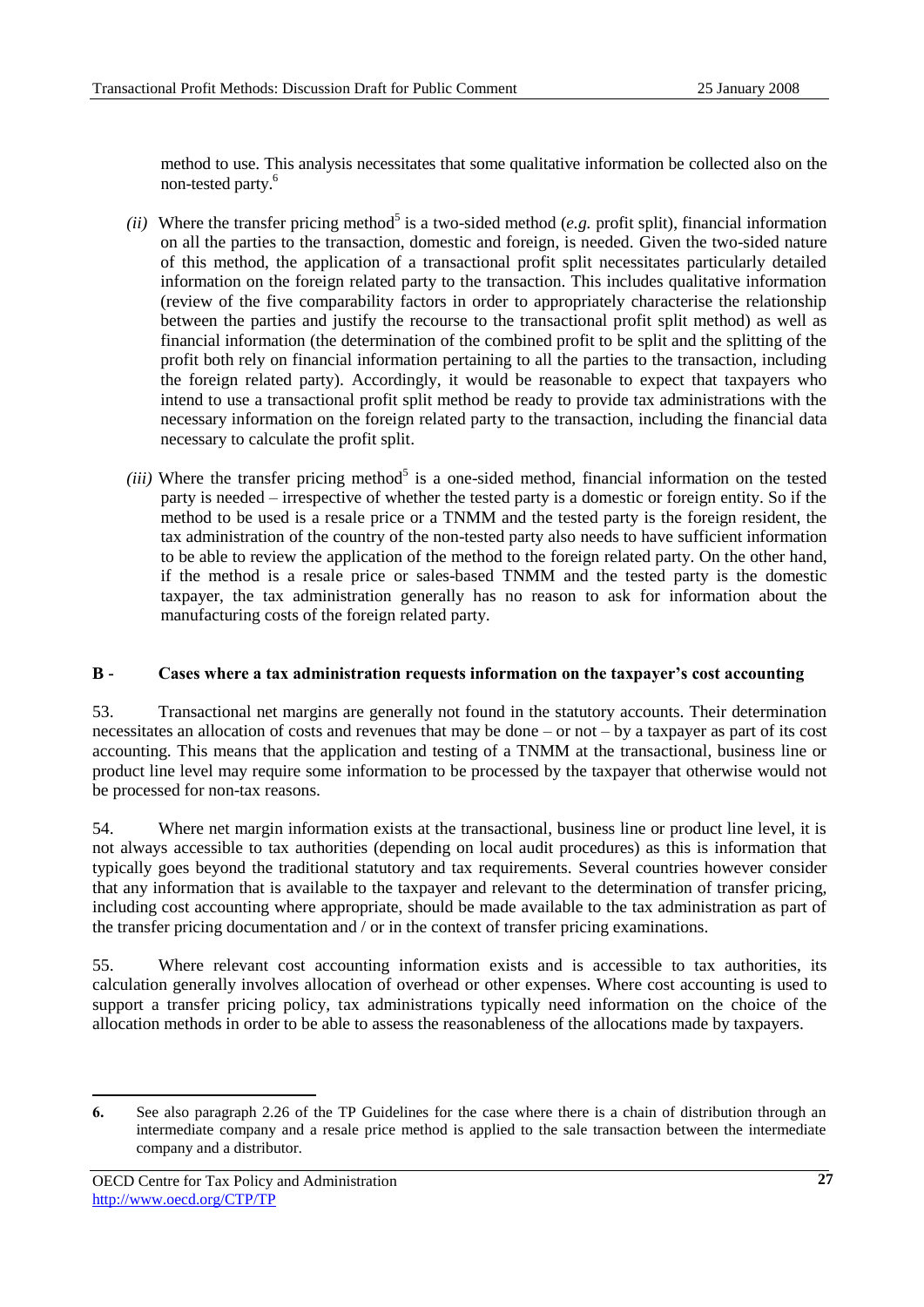# **C - Preliminary conclusion**

56. Access to information is critical to the application of transfer pricing methods and in particular of transactional profit methods. The above-discussed issues should be addressed at a later stage when the OECD revises Chapter V of the TP Guidelines.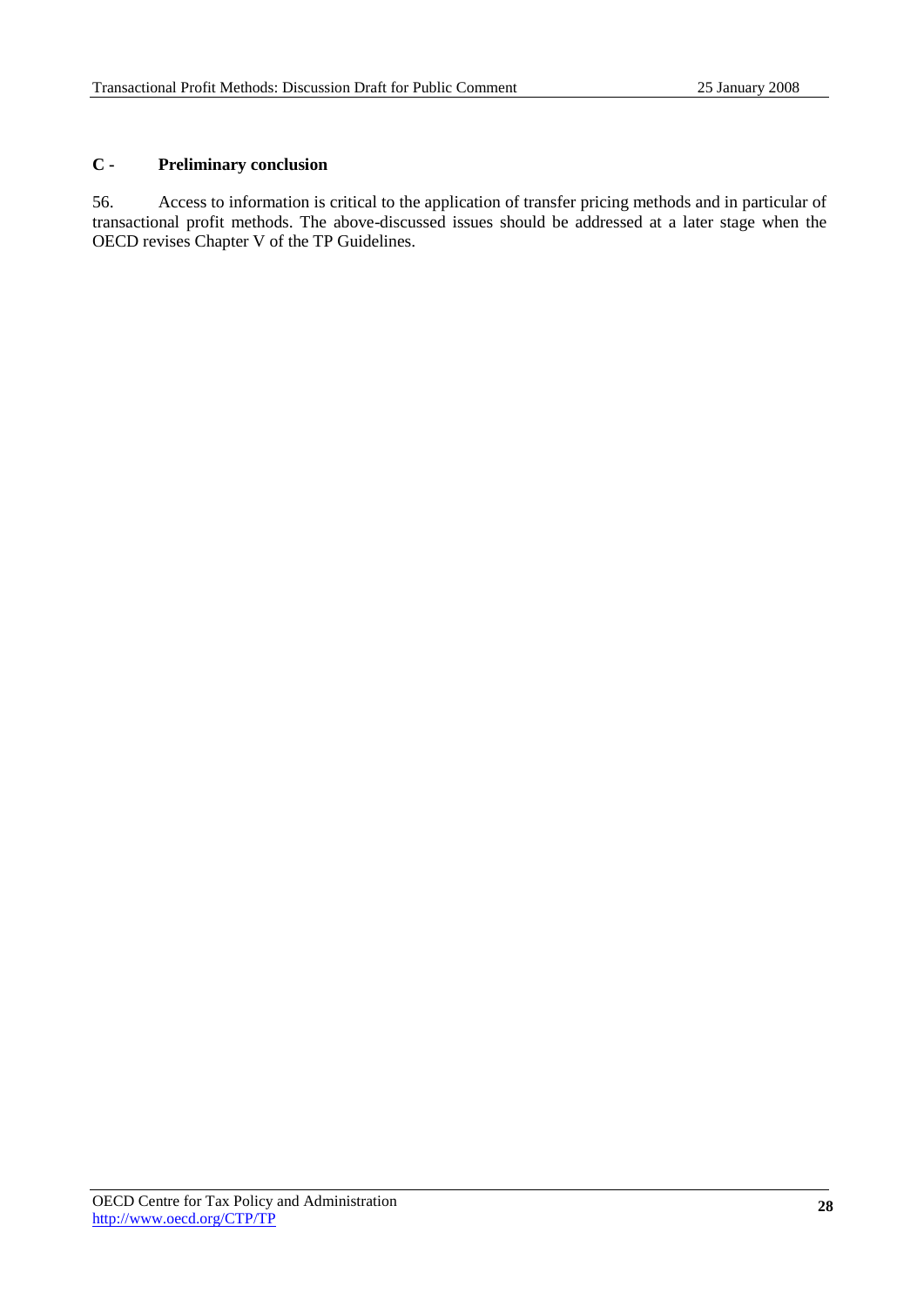# **4. APPLICATION OF TRANSACTIONAL PROFIT METHODS AND UNIQUE CONTRIBUTIONS**

Note: The comments in this note relate to the application of a transactional profit method in the situations where, given the facts and circumstances of the case and in particular the comparability (including functional) analysis of the controlled transaction and the nature and extent of information that is available on possible comparables, a transactional profit method is considered the most reliable method to be used.

## **Introduction**

57. Transactional profit methods can be particularly useful in cases involving unique contributions (see discussion of factors affecting the appropriateness and reliability of transfer pricing methods in the note on the status of profit methods). The phrase "unique contributions" is used throughout this document to designate non-benchmarkable functions, assets or risks for which no sufficiently reliable comparable data are available.

58. It would not be desirable to develop a prescriptive list of transactions involving unique contributions that should be remunerated using one or the other transfer pricing methods. Facts and circumstances should determine, given the strengths and weaknesses of all available methods, which method provides the most reliable measure of an arm's length remuneration in a particular case.

59. A thorough comparability analysis, including a review of possible internal comparables, should be performed for transactions involving unique contributions as is the case for any transaction.

60. The review of the risks assumed by each party to a transaction will generally start with a review of the contractual terms (where contractual arrangements exist in writing). It should then examine whether the risks are real, whether the contractual allocation of risks is arm's length (see paragraph 1.27 of the TP Guidelines) and whether the conduct of the parties conforms to the terms of the contract (see paragraphs 1.28-1.29 of the TP Guidelines). This Issues note does not address the question of the domestic treatment of risk reward (*e.g.* interest, operational profit or dividend). See paragraph 183 of the Issues note "Application of a transactional profit split: determining the combined profit to be split" for a discussion of the difference between determining the profits attributable to the parties to the transaction and determining how these profits, once attributed, should be taxed domestically.

61. As discussed in the Issues note "Review of transactional profit methods: status as last resort methods", one of the main criteria leading to the choice of a transfer pricing method is the availability of sufficiently reliable comparables to apply it. That being said, some transactions raise difficult issues in relation to comparability due to:

- The lack of comparables for unique contributions, and
- The lack of reliable financial information on third parties' unique functions, intangibles ownership and fair value and on their risk-bearing, the identification of which may not be required by accounting principles and financial reporting rules, which can make the reliability of the comparison very uncertain.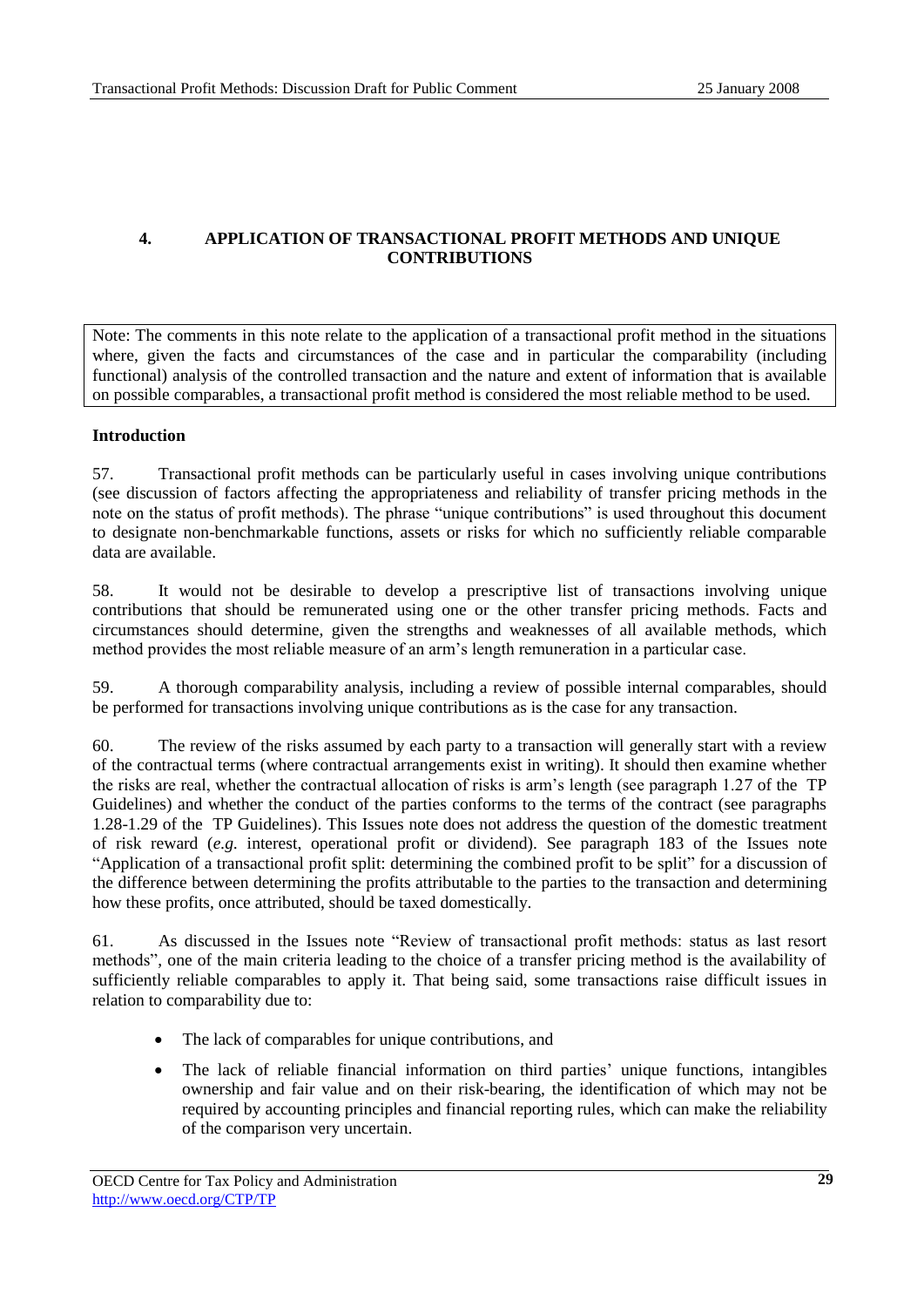62. For example, in situations where both parties to a transaction contribute unique intangibles, reliable independent comparables data to benchmark the appropriate arm's length return of either party may simply not exist. If such unique intangibles are highly valuable, they would materially affect the conditions of the transaction and the lack of comparable data could be problematic.

63. These difficulties should be borne in mind when the use of a transfer pricing method is being considered. In those cases where there are no or insufficiently reliable comparable data to apply a traditional transaction method or a transactional net margin method, the transactional profit split method may be considered. See paragraph 6.26 of the TP Guidelines.

64. When assessing the impact of contributions on the reliability of a transfer pricing method, care needs to be taken to assess their specificities and true value. For instance not all intangibles are unique and highly valuable. The presence of non-unique or low value intangibles should not necessarily mean that the comparability standard could not be met under a traditional transaction method or transactional net margin method.

# **A- Transactions involving unique contributions and transactional profit split**

### *A-1 In what cases involving unique contributions can a transactional profit split be the most reliable method to use?*

65. General considerations about when to use a profit split are found at paragraph 3.5 of the TP Guidelines. As noted above, a transactional profit split method may be found to be the most reliable method in cases where there are no or insufficiently reliable comparable data to apply a traditional transaction method or a transactional net margin method, *e.g.* because both parties to the transaction make unique contributions or because the presence of significant functions, intangibles or risks cannot be ascertained in comparables.

66. A transactional profit split method may also be found to be the most reliable method in cases where valuable contributions are made by both parties to a transaction, because in such a case independent parties at arm's length might wish to share the profits of the transaction in proportion to their respective contributions and a two-sided method might be more appropriate in these circumstances than a one-sided method. In addition, in the presence of unique contributions, reliable comparables information might be insufficient to apply another method.

67. One example would be the case where both parties to a transaction co-develop and co-exploit the same intangible. Another example would be the case where each party to the transaction owns and / or uses a different intangible of significant value. Other examples are found in situations where unrelated parties at arm's length would have entered into joint ventures or partnerships, whether formal or informal, with the profits / revenues / costs to be split between them.

68. In addition it was suggested that a transactional profit split method might be useful as a sanity check in cases where accounting for differences in risk levels and the realisation of risks is difficult. The discussion of sanity checks is found in a separate Issues note, "Use of more than one method".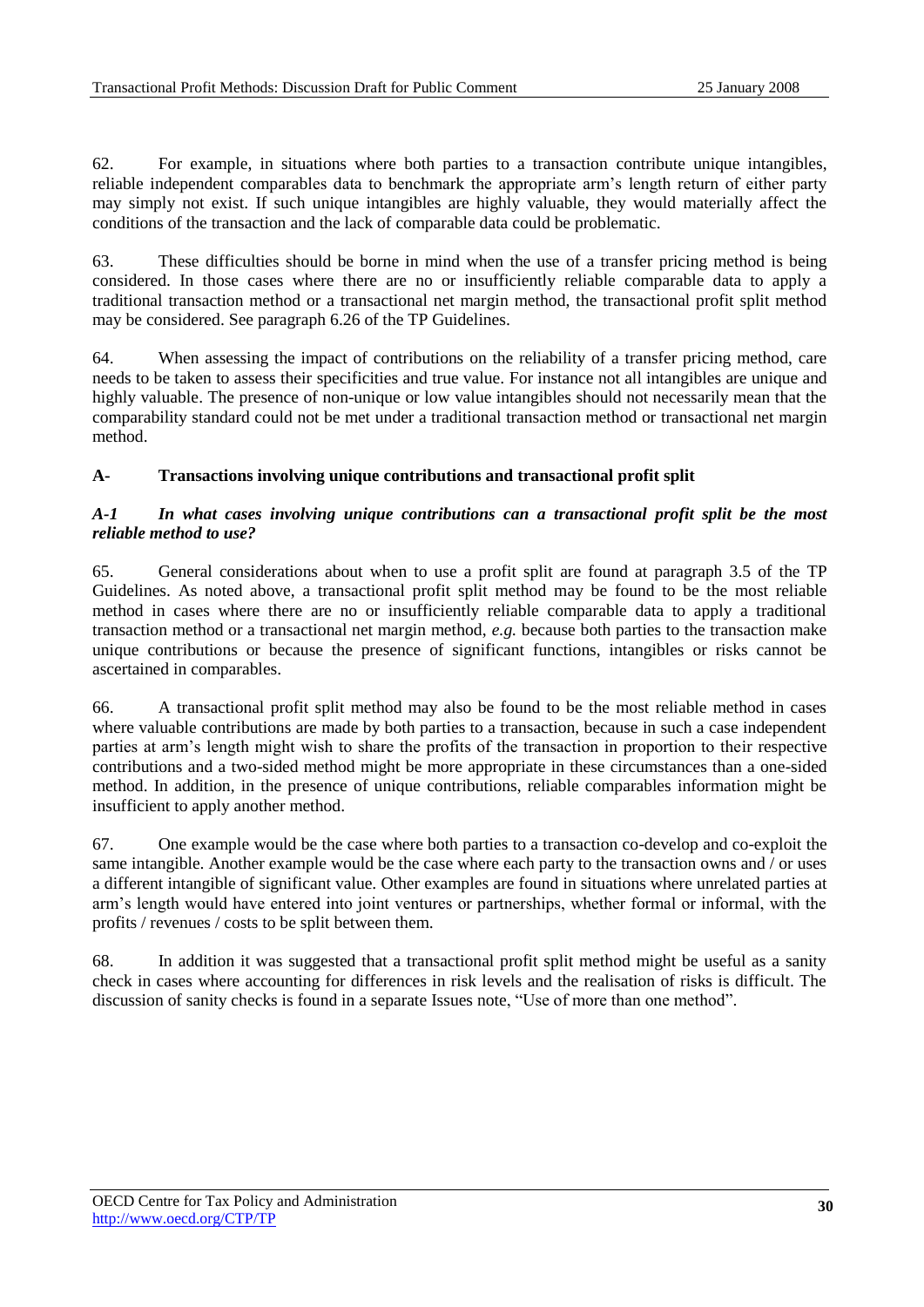# *A-2 How to apply a transactional profit split method in cases involving unique contributions*

69. General guidance on the application of a transactional profit split method is discussed in separate Issues notes. <sup>7</sup> Where a transactional profit split method is found to be the most reliable method to be used in a case involving significant unique contributions, use of the method will require a detailed functional analysis of all of the parties involved in the transaction chain to establish the rewards appropriate to each in respect of their functions, taking account of their assets and risks. The use of this method will allow due weight to be given to the rewards due to the developers and owners of the intangibles based on a full understanding and analysis of which of the parties actually bears the risks or carries out the functions. In practice, the use of a transactional profit split method requires sufficient information to be available from both sides of the transaction and good cooperation from the taxpayer and from the foreign related party concerned. Where a taxpayer chooses to use a transactional profit split method, it should be prepared to provide the tax administration with sufficient information on both sides of the transaction, including when the method is reviewed outside the APA context.

70. In the absence of external market data to support the splitting of the combined<sup>8</sup> profit, a variety of approaches to determine a transactional profit split in related party situations have been observed in practice, the most common being:

 A split of the profits according to an indicator that reflects each party's investment in the acquisition or creation and development of the intangible(s) involved in the transaction, *e.g.* capital employed or costs incurred by the parties. Where costs are used they can be discounted to account for any timing differences, capitalised and amortised to create an intangible asset, and are sometimes weighted differently (or discounted at different rates) to account for differences in relative risk, etc.

- Appraisals using valuation techniques not directly linked to capital or costs.
- A subjective analysis, using text or charts to show the relative contributions made by the parties.

71. The objective of applying a transactional profit split method is to seek to achieve the division of profits that independent enterprises would have expected to realise in a comparable situation and the mechanism to split the profit does not need to be a straight forward allocation key. As recognised at paragraph 3.15 of the TP Guidelines, there are a number of approaches for estimating the division of profits based on either projected or actual profits, as may be appropriate, that independent enterprises would have expected, and the contribution and residual analyses described in the TP Guidelines are two of the possible approaches. See separate Issues notes on "How to split the combined profit" and on "Reliability of a residual and a contribution analysis".

 $\overline{a}$ **7.** See Issues notes: "Determining the combined profit to be split"; "Reliability of a residual and a contribution analysis"; "How to split the combined profits".

**<sup>8.</sup>** As noted at paragraph 3.5 of the TP Guidelines, the combined profit may be the total profit from the transactions or a residual profit intended to represent the profit that cannot readily be assigned to one of the parties, such as the profit arising from high-value, sometimes unique, intangibles. In addition, as noted in the Issue note on "Determining the combined profit to be split", references to combined profits should be taken as applying equally to combined losses in appropriate circumstances.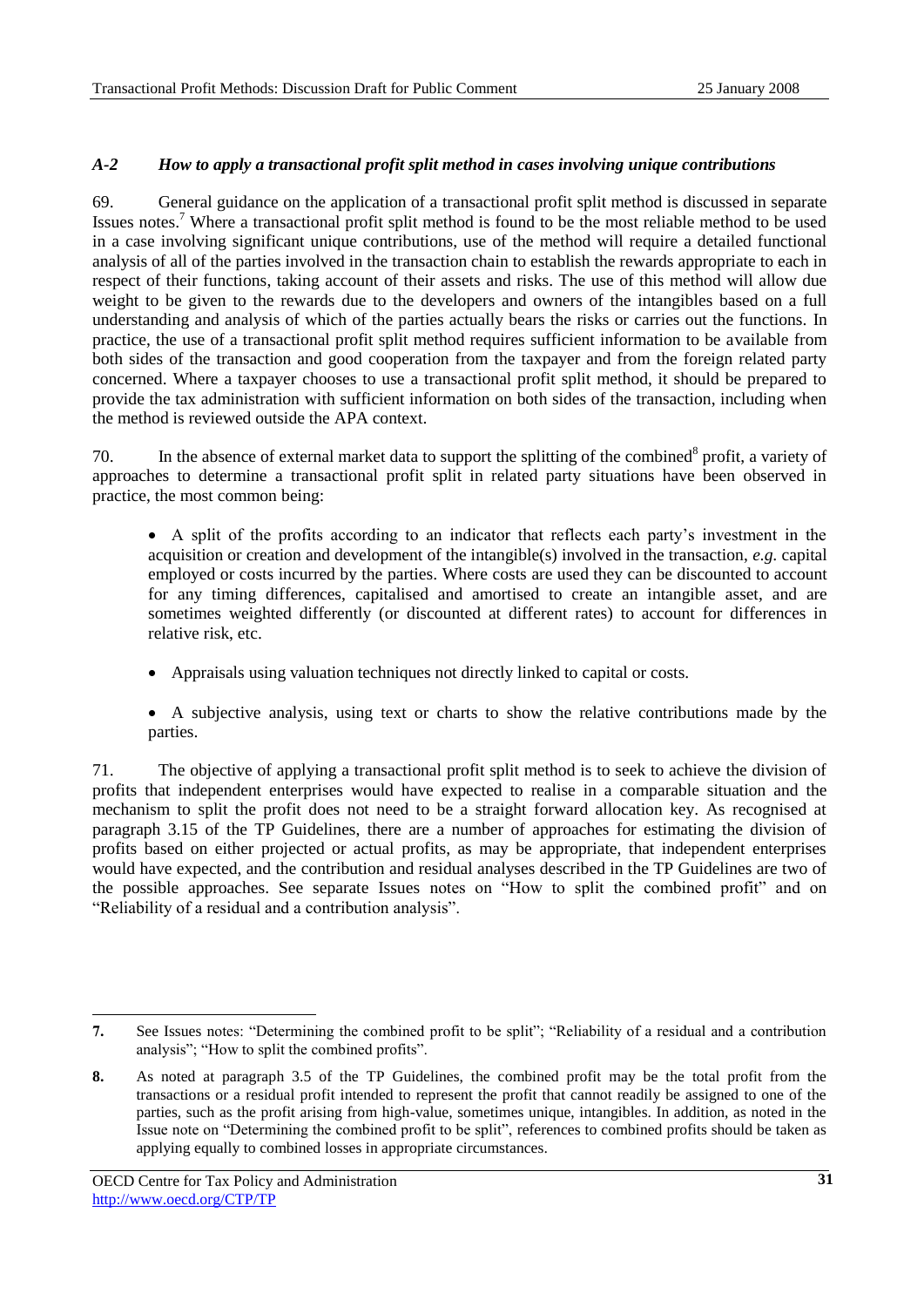# **B - Transactions involving intangibles and the transactional net margin method**

72. Section B.1 below discusses the use of a transactional net margin method in cases where intangibles are involved in the controlled transaction but are not the subject of the transaction (*e.g.* manufacturing and sale of products involving the use of intangibles). Section B.2 discusses the use of a transactional net margin method to assess the arm's length nature of a royalty.

### *B-1 In what transactions involving intangibles can a transactional net margin method be the most reliable method to use?*

73. A transactional net margin method is unlikely to be reliable if both parties to a transaction use unique intangibles (see paragraphs 61, 62 and 63 above).

74. However, a one-sided method (traditional transaction method or transactional net margin method) may be applicable in cases where one of the parties makes all the unique contributions and in particular uses all the key intangibles involved in the controlled transaction, while the other party does not make any unique contribution. In such a case, the tested party shall be the less complex one.

75. There are also many cases where a party to a transaction makes contributions that are not unique  $-e.g.$  uses non-unique intangibles such as non unique business processes or non-unique market knowledge. In such cases, it may still be possible to meet the comparability requirements to apply a traditional transaction method or a transactional net margin method because the comparables would be expected to also use a comparable mix of non-unique contributions.

76. In cases where a residual profit split is used (see section A above), a transactional net margin method may be used in a first step to attribute an initial remuneration to benchmarkable functions, before remunerating unique contributions, in cases where a traditional transaction method does not provide for a superior comparability. See discussion of the selection of transfer pricing methods in the Issues note "Review of transactional profit methods: status as last resort methods".

77. Finally, the lack of significant intangibles involved in a particular transaction does not automatically imply that the transactional net margin method is the method to be used. First, because traditional transaction methods (and internal comparables where they exist) should be applied if they are capable of producing a more reliable result. Secondly, because it is possible that a party to a transaction does not use significant intangibles but nevertheless should be entitled to profits that fall outside typical ranges of a transactional net margin method, because for instance of unique contributions other than intangibles, *e.g.* unique functions, tangible assets or risks, which would make the transactional net margin method (as well as traditional transaction methods) inapplicable and could lead to the selection of a profit split.

## *B -2 Valuation of intangibles and application of a transactional net margin method: determining or testing a license fee*

78. Existing guidance on the valuation of intangible property is found at Chapter VI of the TP Guidelines and in particular at paragraphs 6.20 to 6.35 (see also AN-15 providing examples of intangible property and uncertain valuation). As noted at paragraph 6.14 of the TP Guidelines, arm's length pricing for intangible property must take into account for the purposes of comparability the perspective of both the transferor of the property and the transferee. From the perspective of the transferor, the arm's length principle would examine the pricing at which a comparable independent enterprise would be willing to transfer the property. From the perspective of the transferee, a comparable independent enterprise may or may not be prepared to pay such a price, depending on the value and usefulness of the intangible property to the transferee in its business.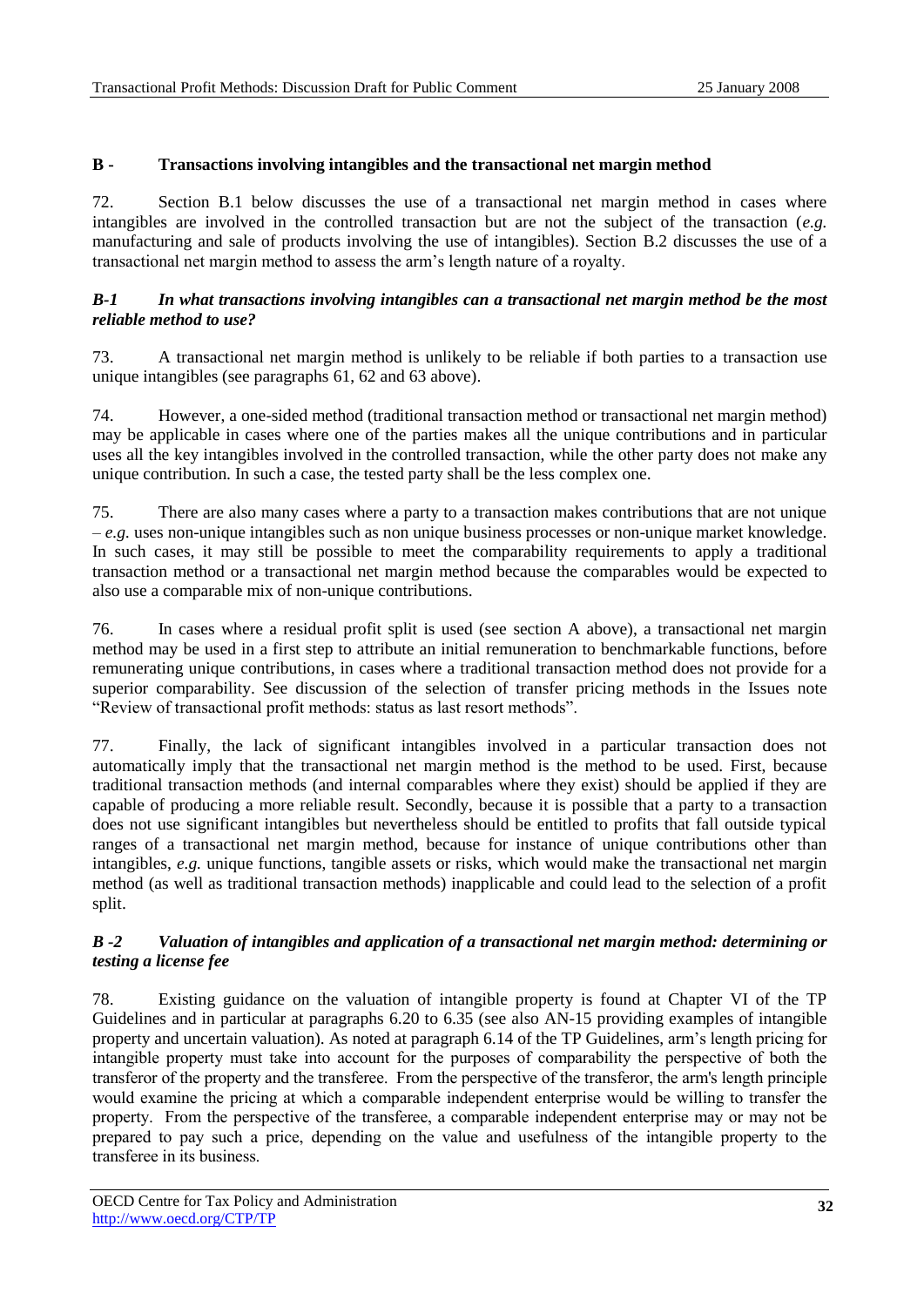79. A variety of approaches are observed in practice as discussed below. In some cases, two methods can be combined, *e.g.* to approximate a bargaining range between the licensor and the licensee, or where a secondary method is used as a sanity check to test the outcome of a primary method.

80. In establishing an arm's length price for a sale or license of intangible property, the TP Guidelines note that it is possible to use the comparable uncontrolled price method where the same owner has transferred or licensed comparable intangible property under comparable circumstances to independent enterprises. The amount of consideration charged in comparable transactions between independent enterprises in the same industry can also be a guide, where this information is available, and a range of pricing may be appropriate (see paragraph 6.23 of the TP Guidelines). However, the experience has shown, first, that internal or independent third-party comparable uncontrolled prices are rarely available, and second, that comparisons of royalty rates in an industry sector should not be disconnected from the economic analysis of the controlled transaction under review.

81. The TP Guidelines further note at paragraph 6.23 that if the associated enterprise sub-licenses the property to third parties, it may also be possible to use some form of the resale price method to analyse the terms of the controlled transaction. This however is not the most common situation in practice.

82. Cost-based approaches are sometimes observed, which consist in determining an arm's length return for the licensor's acquisition or development and maintenance costs. Where the return is a net profit margin indicator, such cost-based approach can be seen as an application of the transactional net margin method. Cost-based approaches should however be used with great caution because there is no necessary link between costs and value of an intangible (see paragraph 6.27 of the TP Guidelines). It is possible that high costs are incurred for unsuccessful research and no intangible value. It is also possible that a highly valuable intangible exists without proportional costs being incurred.

83. One possible approach mentioned in the TP Guidelines is to determine the expected benefits from the intangible property *e.g.* through a net present value calculation (see paragraph 6.20 of the TP Guidelines). A profit split method may also be relevant in particular instances as discussed in Section B above (see paragraph 6.26 of the TP Guidelines).

84. Some countries consider that a transactional net margin method whereby the licensee is the tested party, applied in a manner as reliable as possible, may in appropriate circumstances be used alone or in conjunction with any of the other approaches (comparable uncontrolled price method, cost-based approach or profit-based approach) in order to ensure that the remuneration of the licensee after deduction of the license fee remains within an arm's length range. This approach is not mentioned at Chapter VI of the TP Guidelines. Its proponents consider that a measure of the net margin derived by independent parties comparable to the licensee might provide a measure of the level of net margin the licensee would seek to achieve at arm's length, and accordingly an indirect measure of the maximum level to which the license fee may be set from the perspective of the licensee.

85. Some countries are sceptical as to the use of the transactional net margin method alone or in conjunction with another method to set or test the outcome of a license fee (see the note "Use of more than one method" for a discussion of the difference between using a transactional net margin method as a sanity check or in conjunction with another method). In particular, some countries note that where a transactional net margin method is used, to test the outcome of a transaction involving a licensing arrangement, rather than to set the licence fee, they would not accept that it leads to changing the license fee every year, possibly retroactively, based on the performance of the licensee, because they would not regard this as usual business practice between independent parties at arm's length.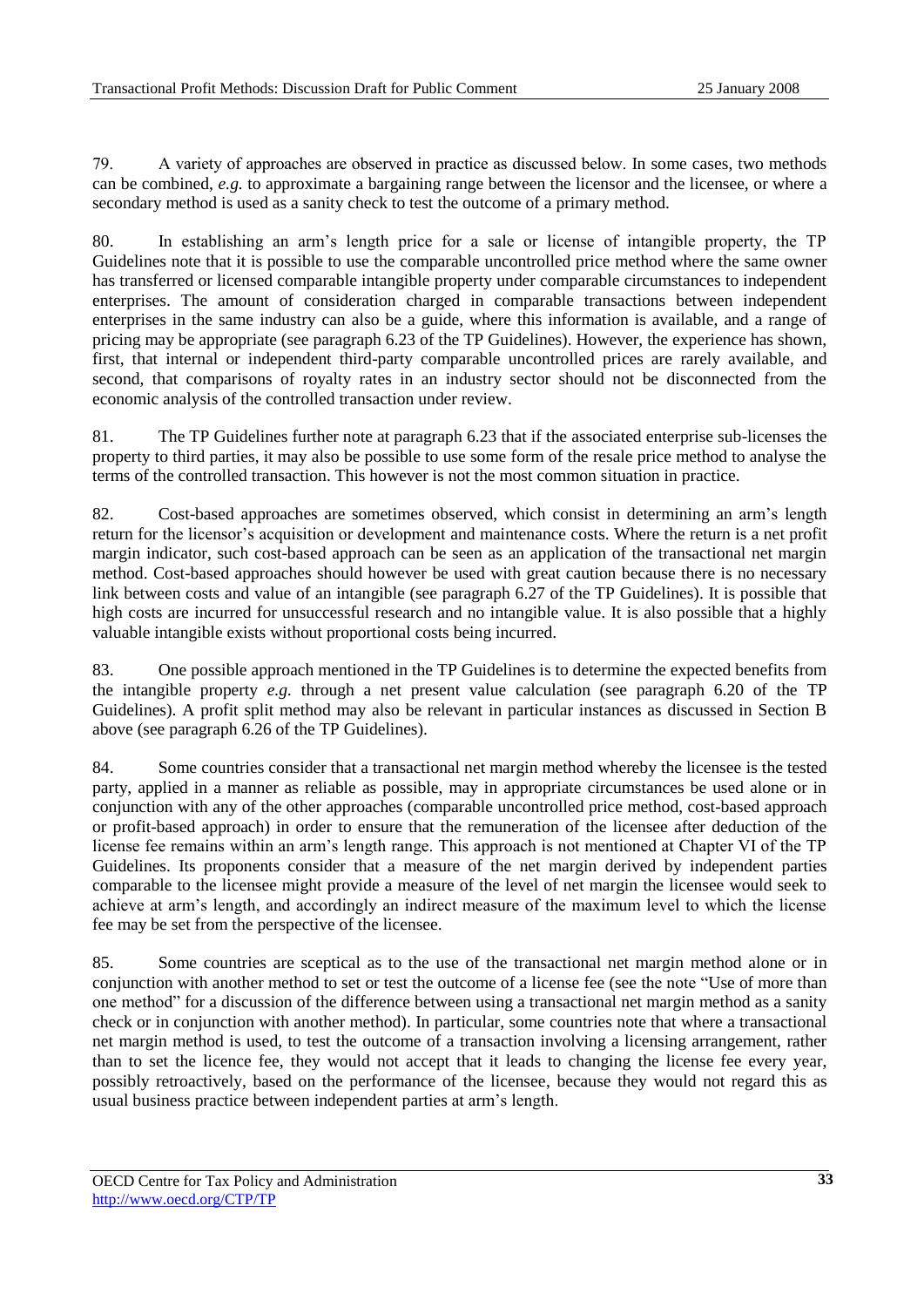86. Alternatively, a transactional net margin method could be useful as a sanity check to test the outcome of a primary method used to value the license fee. As discussed in the Issues note, "Use of more than one method", the purpose of a sanity check is only to identify unusual outcomes that would suggest the need to further review the choice and application of the primary method, but the latter should not be rejected just because it produces an unusual or undesired outcome.

87. Where a transactional net margin method is used as a sanity check to test the outcome of a primary method used to value a license fee, it is important to apply the transactional net margin method only to the taxpayer's transactions that benefit from the license. For example, assume a taxpayer manufactures and distributes a Product A for which it owns all the intangible property rights, and distributes a Product B for which has concluded a license agreement and pays a license fee. Assume Product A and Product B are two independent business lines. The license fee paid by the taxpayer for Product B might possibly be tested by examining the net margin earned by the taxpayer on the distribution of Product B after deduction of the license fee, compared to the net profit margin earned by uncontrolled comparables. However, the net margin earned by the taxpayer in the manufacturing and distribution of Product A should not be taken into account in the calculation unless the profitability of each of the business lines is linked to each other.

88. One advantage of using a transactional net margin method as a sanity check is that it would make it possible to ensure that the license fee takes account of the economic circumstances of the licensee. In effect, a uniform royalty rate applied to all licensed affiliates throughout an MNE group, that may be based for instance on a review of industry averages or on the determination of a return on investment for the licensor, is not necessarily arm's length if there are material differences between the economic situations of the licensees.

89. In addition, it should be noted that the functional analysis of a licensee may be different from the functional analysis of a non-licensed distributor or manufacturer because the licensee holds a contractual right over the intangible. Whether this difference materially affects the comparison depends on the value of the license right and on the extent to which the licensee actually exploits it, *e.g.* whether it has and actually exercises more autonomy in the development of products or of marketing campaigns than a non-licensed manufacturer or non-licensed distributor who would simply manufacture according to specifications or buy-and-sell products. Where appropriate, these differences need to be taken into account in the comparability analysis.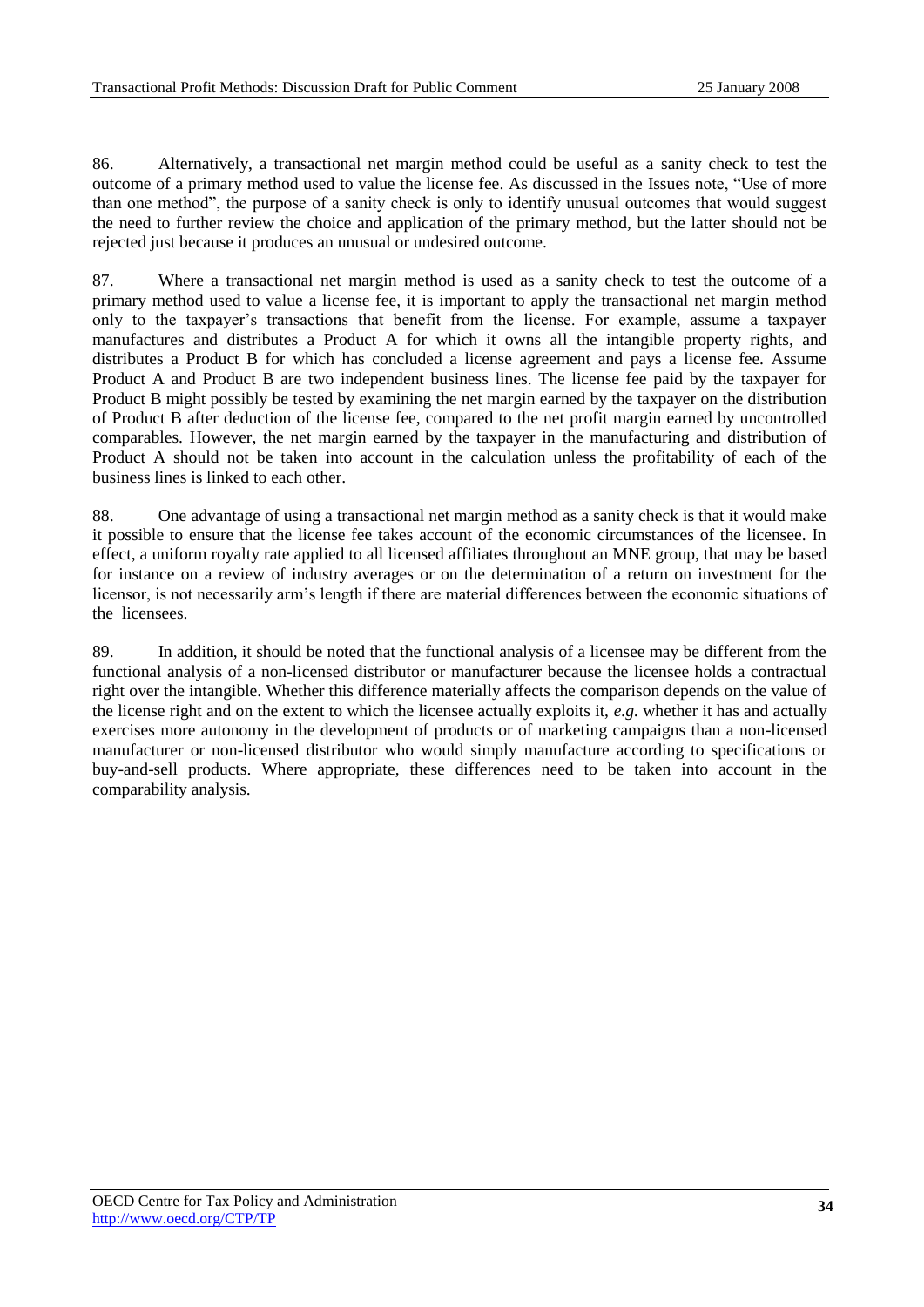# **5. APPLICATION OF THE TRANSACTIONAL NET MARGIN METHOD: STANDARD OF COMPARABILITY**

Note: The comments in this note relate to the application of a transactional net margin method in the situations where, given the facts and circumstances of the case and in particular the comparability (including functional) analysis of the controlled transaction and the nature and extent of information that is available on possible comparables, a transactional net margin method is considered the most reliable method to be used.

# **Introduction**

90. Existing guidance on the comparability standard to be applied to the transactional net margin method is found at Section B (ii) (c) (1) (paragraphs 3.34 to 3.40) of Chapter III of the TP Guidelines. The question was raised of whether a different comparability standard could / should be applied to the transactional net margin method from the standard applied to other methods (in particular traditional transaction methods). Business and country comments were invited in particular on the following aspects:

- Paragraph 3.34 indicates that "[p]rices are likely to be affected by differences in products, and gross margins are likely to be affected by differences in functions, but operating profits are less adversely affected by such differences. As with the resale price and cost plus methods that the transactional net margin method resembles, this, however, does not mean that a mere similarity of functions between two enterprises will necessarily lead to reliable comparisons." To what extent can a lower comparability standard be applied in a transactional net margin method than in a traditional method and for what reason(s)?
- Experience shows that practitioners often apply the transactional net margin method by comparing the net margin earned by the taxpayer in a controlled transaction or set of controlled transactions with the company-wide net margin reported by third parties. In some other cases, it is the taxpayer's net margin that is determined on a company-wide aggregated level. To what extent do you consider the transactional net margin method can validly be applied using company-wide aggregated data (either on third party "comparables" or on the taxpayer's net margin)? To what extent can a lower standard for aggregating transactions be applied in the transactional net margin method than in a traditional method and for what reason(s)?

91. This note summarises the outcome of the discussion by the Working Party of these issues and of comments received.

# **A - Comparability analyses and TNMM: general considerations**

92. Comparability is at the heart of all transfer pricing analyses. The foundation for comparability analyses is found at paragraph 1 of Article 9 of the OECD Model Tax Convention which introduces the need for a comparison between conditions made or imposed between associated enterprises and those which would be made between independent enterprises, as well as for a calculation of profits that would have accrued to the enterprise at arm's length. The reasoning in this paragraph is a two-stage one: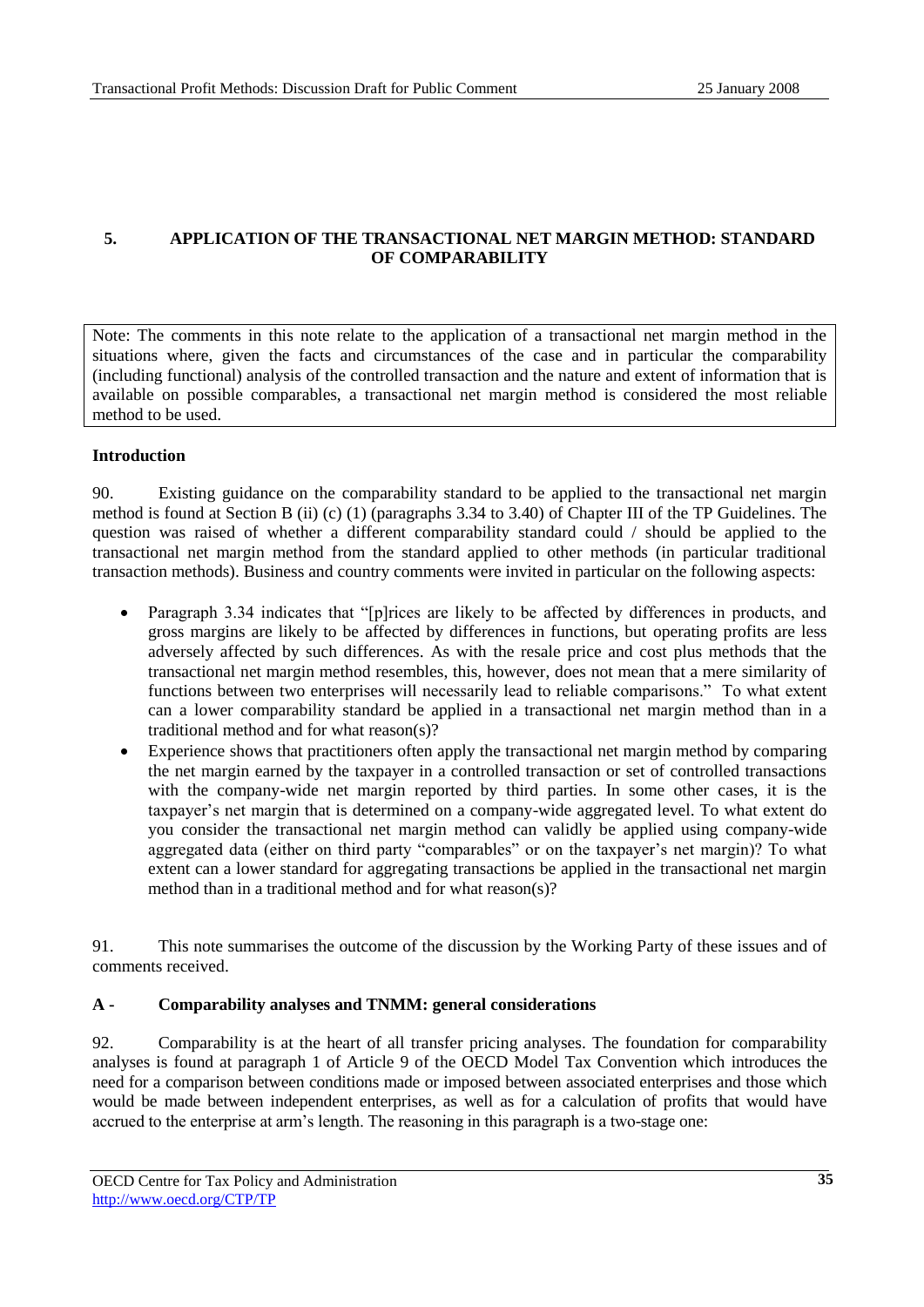- First, a comparison of "conditions" made or imposed between associated enterprises with those which would be made between independent enterprises is necessary to determine *whether* a transfer pricing adjustment may be performed,
- Secondly, when special conditions that have been made or imposed between the associated enterprises have been identified, a *calculation* of the transfer pricing adjustment is made, by recalculating the profits which would have accrued to the enterprise in the absence of such conditions or adjusting the conditions to an arm's length level.

93. Given the critical importance of comparability, the Working Party is of the view that a sufficiently reliable comparability analysis must be performed in all cases in order to select and apply a transfer pricing method and that the process for selecting and applying a transactional net margin method should not be less rigorous than for other methods. In the Working Party's view, this means that a sufficiently reliable analysis, including the review of the conditions of the controlled transaction, the examination of the five comparability factors identified in the TP Guidelines and of the conditions for using data on aggregated transactions, must be performed in order to apply any transfer pricing method, including the transactional net margin method. In particular, it is recommended that the typical process for identifying comparable transactions (including internal comparables where available) and using data so obtained which is described in the discussion draft on comparability issues<sup>9</sup> or any equivalent process designed to ensure robustness of the analysis should be followed when applying a transactional net margin method, just as with any other method.

94. That being said, the discussion draft on comparability issues recognises that in practice the level of information available on the factors affecting external comparable transactions is often limited. Finding a reasonable solution to all transfer pricing cases requires flexibility and the exercise of good judgement. Paragraph 5 of the note "Examining the five comparability factors"<sup>10</sup> reads as follows:

"The Working Party discussed whether a less detailed analysis of external comparables than of a taxpayer's own transactions would be acceptable because of the practical difficulty involved. It concluded that as a matter of principle a less rigorous analysis of third party transactions would not be acceptable, but that in practice the detail of information needed on each of the five comparability factors affecting the transactions of a third party needs to be assessed on a case by case basis (as in fact is already suggested by the existing language in paragraph 1.18 of the TP Guidelines)."

95. This conclusion is valid for all transfer pricing methods including the transactional net margin method. In effect the OECD considers that it is important for its guidance to be both theoretically sound and practically workable.

96. In addition, the transactional net margin method is less sensitive to some transactional or functional differences than traditional transaction methods (see section B below). This is already acknowledged at paragraph 3.27 of the TP Guidelines and was emphasised by several business commentators in response to the OECD questionnaire on profit methods. Thus, while the comparability analysis leading to the selection and application of the transactional net margin method should be as reliable as with any other method (in the sense that all of the comparability factors and the conditions for aggregation should be considered), the outcome of said analysis might reflect that the application of the

 $\overline{a}$ **9.** Discussion Draft on Comparability released on 10 May 2006, page 45, [http://www.oecd.org/document/12/0,3343,en\\_2649\\_33753\\_36651660\\_1\\_1\\_1\\_1,00.html.](http://www.oecd.org/document/12/0,3343,en_2649_33753_36651660_1_1_1_1,00.html)

**<sup>10</sup>**. Discussion Draft on Comparability released on 10 May 2006, page 36, [http://www.oecd.org/document/12/0,3343,en\\_2649\\_33753\\_36651660\\_1\\_1\\_1\\_1,00.html.](http://www.oecd.org/document/12/0,3343,en_2649_33753_36651660_1_1_1_1,00.html)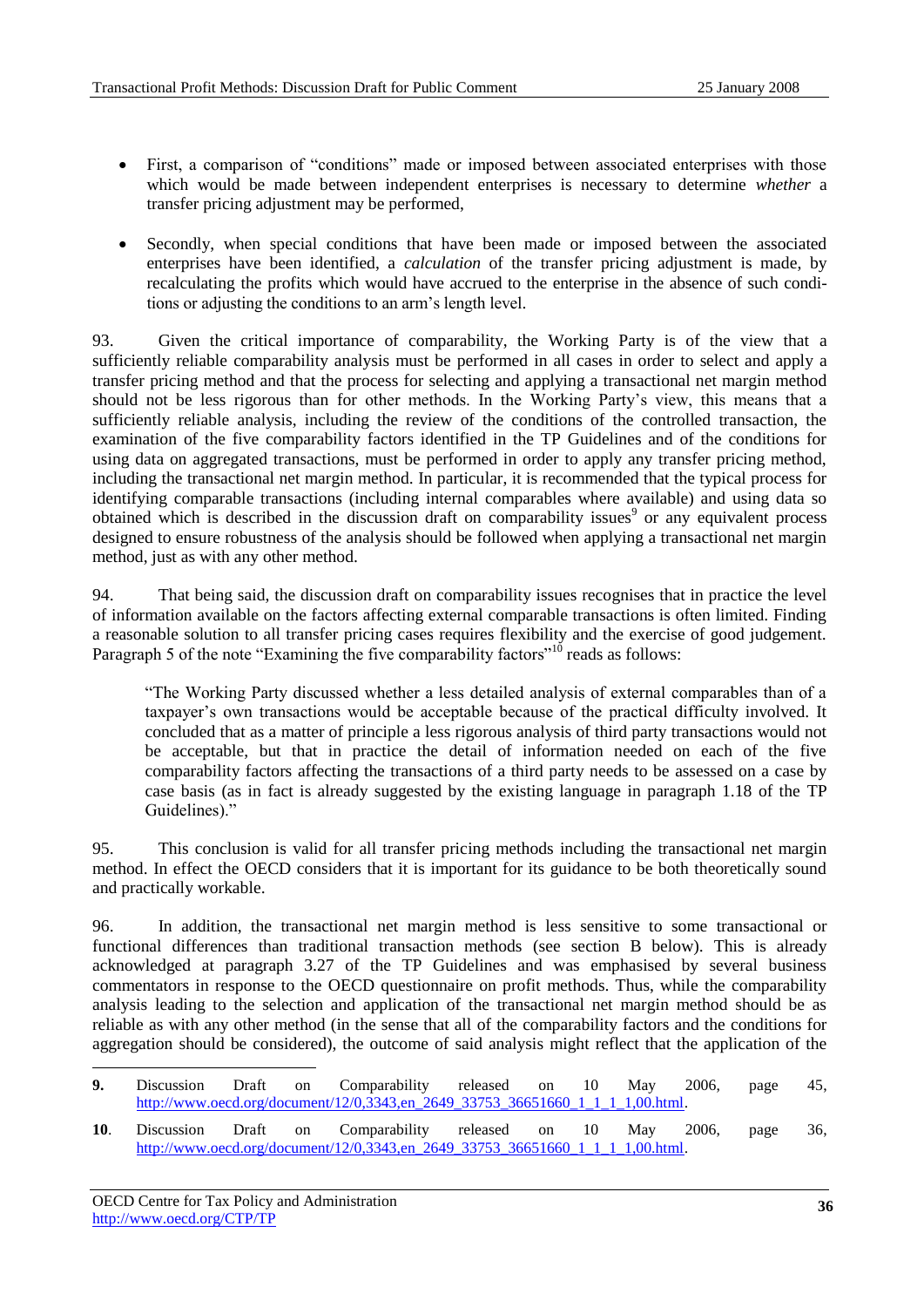transactional net margin method is less materially affected than other methods by some of the differences identified between the controlled and uncontrolled transactions being compared. As a consequence, there will be cases in practice where the same uncontrolled transaction requires fewer comparability adjustments (and is therefore regarded as a better comparable) when used with a transactional net margin method than with a traditional transaction method. There will also be cases of uncontrolled transactions that would not be regarded as satisfactory comparables when applying a traditional transaction method due to transactional or functional differences, but could be satisfactory comparables for the transactional net margin method because the latter would be less affected by such differences. Limitations that may exist on the availability of sufficiently reliable comparables to apply a traditional transaction method, and the existence of transactional or functional differences that are eliminated in a net margin analysis, are among the criteria that may influence the choice of the transfer pricing method and in appropriate cases lead to the selection of a transactional net margin method in particular where better comparable information is available to apply the latter.<sup>11</sup> This means that in some circumstances the transactional net margin method might be selected because it provides better comparables than other methods in the circumstances of the case.

# **B - Comparability factors and the transactional net margin method**

97. Section C *(i)* (b) of Chapter I of the TP Guidelines and the 2006 discussion draft on comparability contain a detailed discussion of the five comparability factors.<sup>12</sup> Those comments apply to the transactional net margin method as well as to other methods and do not need to be repeated here. The comments below are limited to a few specific points in relation to the transactional net margin method.

98. As noted at paragraph 1.15 of the TP Guidelines,

"To be comparable means that none of the differences (if any) between the situations being compared could materially affect the condition being examined in the methodology (*e.g.* price or margin), or that reasonably accurate adjustments can be made to eliminate the effect of any such differences."

99. One strength of the transactional net margin method is that some differences in comparability factors that would materially affect the outcome of a traditional transactional method might not affect or might less materially affect the outcome of the transactional net margin method depending on the circumstances of the case.

100. For example, some differences in accounting classification that would affect a gross margin analysis might disappear at the net margin level. This is the case for instance for adjustments for accounting reclassifications from cost of goods sold to operating expenses.

101. It is also recognised that the net margin can be less sensitive to some differences in the characteristics of products than the comparable uncontrolled price or resale price methods. In practice when applying the transactional net margin method a greater emphasis is generally placed on functional comparability than on the characteristics of products. The transactional net margin method can however be less sensitive to some differences in functions which are reflected in variations in operating expenses as illustrated below.

 $\overline{a}$ 

**<sup>11.</sup>** See the note "Review of transactional profit methods: status as last resort" for a discussion of the factors influencing the choice of the transfer pricing method.

**<sup>12.</sup>** Discussion Draft on Comparability released on 10 May 2006, pages 35-44, [http://www.oecd.org/document/12/0,3343,en\\_2649\\_33753\\_36651660\\_1\\_1\\_1\\_1,00.html.](http://www.oecd.org/document/12/0,3343,en_2649_33753_36651660_1_1_1_1,00.html)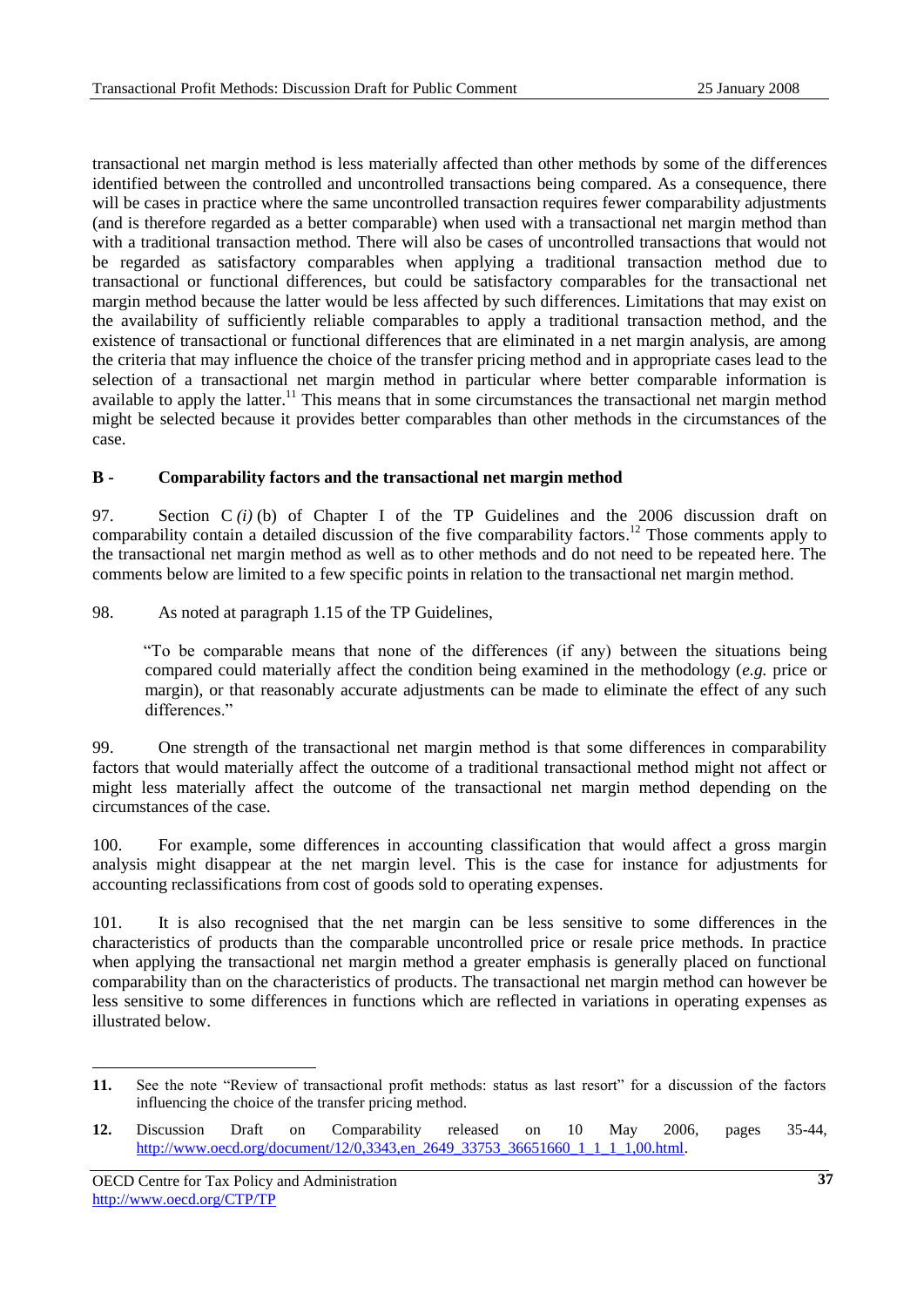# *Illustration 1:*

*Effect of a difference in the intensity of the marketing function performed by a distributor. The example below is for illustration only. It is not intended to provide any guidance on the choice of the transfer pricing method, on the choice of comparables, on the efficiency of distributors or on arm's length rates of return, but only to illustrate the effects of differences between the intensity of the marketing function of a distributor and of comparables.*

|                                                                                                                                                  | Case 1                                                   | Case 2                                                               |
|--------------------------------------------------------------------------------------------------------------------------------------------------|----------------------------------------------------------|----------------------------------------------------------------------|
|                                                                                                                                                  | The distributor performs a<br>limited marketing function | The distributor performs a<br>more significant marketing<br>function |
| Sales of product (for illustration purposes,<br>assume both sell the same volume of the<br>same product on the same market at the<br>same price) | 1,000                                                    | 1,000                                                                |
| Purchase price from manufacturer taking<br>account of the significance of the marketing<br>function in accordance to the functional<br>analysis  | 600                                                      | 480 $(*)$                                                            |
| Gross margin                                                                                                                                     | 400 (40%)                                                | 520 (52%)                                                            |
| Marketing expenses                                                                                                                               | 50                                                       | 150                                                                  |
| Other expenses (overheads)                                                                                                                       | 300                                                      | 300                                                                  |
| Net profit margin                                                                                                                                | 50 (5%)                                                  | 70 (7%)                                                              |

(\*) Assume that in this case the difference of 120 in transaction price corresponds to the difference in the intensity of the marketing function performed by the distributor (additional expense of 100 plus remuneration of the function of the distributor)

102. Under Illustration 1, if a taxpayer is operating with a related party manufacturer as in case 2 while the third party "comparables" are operating as in case 1, and assuming that the difference in the intensity of the marketing function is not identified because of for instance insufficiently detailed information on the third party "comparables", then the risk of error when applying a gross margin method could amount to 120 (12% x 1,000), while it would amount to 20 (2% x 1,000) if a net margin method was applied. This illustrates the fact that, depending on the circumstances of the case and in particular of the effect of the functional differences on the cost structure and on the revenue of the "comparables", net profit margins can be less sensitive than gross margins to differences in the intensity of functions.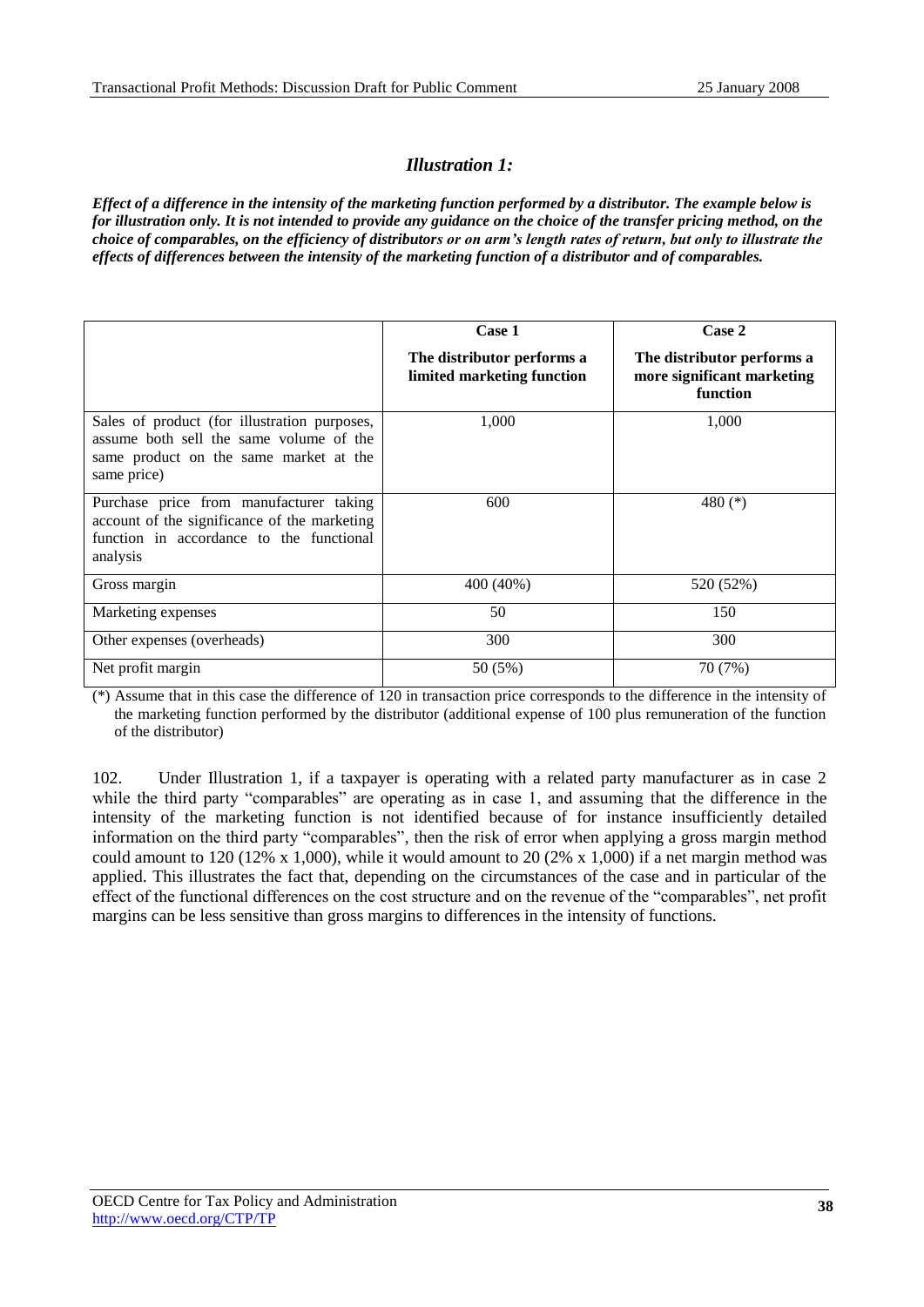# *Illustration 2:*

*Effect of a difference in the level of risk assumed by a distributor. The example below is for illustration only. It is not intended to provide any guidance on the choice of the transfer pricing method, on the choice of comparables, on the efficiency of distributors or on arm's length rates of return, but only to illustrate the effects of differences between the level of risk assumed by a distributor and by comparables.*

|                                                                                                                                                  | <b>Case 1</b>                                                                                                                                                                                           | Case 2                                                                                                                                                                           |  |
|--------------------------------------------------------------------------------------------------------------------------------------------------|---------------------------------------------------------------------------------------------------------------------------------------------------------------------------------------------------------|----------------------------------------------------------------------------------------------------------------------------------------------------------------------------------|--|
|                                                                                                                                                  | The distributor does not assume<br>the risk of obsolescence of<br>products because it benefits<br>from a "buy-back" clause<br>whereby all unsold inventory is<br>purchased back by the<br>manufacturer. | The distributor assumes the<br>risk of obsolescence of<br>products. It does not benefit<br>from a "buy-back" clause in<br>its contractual relationship<br>with the manufacturer. |  |
| Sales of product (for illustration purposes,<br>assume both sell the same volume of the<br>same product on the same market at the<br>same price) | 1,000                                                                                                                                                                                                   | 1,000                                                                                                                                                                            |  |
| Purchase price from manufacturer taking<br>account of the<br>obsolescence risk<br>in<br>accordance to the functional analysis                    | 700                                                                                                                                                                                                     | 640 $(*)$                                                                                                                                                                        |  |
| Gross margin                                                                                                                                     | 300 (30%)                                                                                                                                                                                               | 360 (36%)                                                                                                                                                                        |  |
| Loss on obsolete inventory                                                                                                                       | 0                                                                                                                                                                                                       | 50                                                                                                                                                                               |  |
| Other expenses (overheads)                                                                                                                       | 250                                                                                                                                                                                                     | 250                                                                                                                                                                              |  |
| Net profit margin                                                                                                                                | 50 (5%)                                                                                                                                                                                                 | 60(6%)                                                                                                                                                                           |  |

(\*) Assume that in this case the difference of 60 in transaction price corresponds to the difference in the allocation of the obsolescence risk between the manufacturer and the distributor (additional loss estimated 50 plus remuneration of the risk of the distributor), *i.e.* it is the price for the contractual "buy-back" clause.

103. Under Illustration 2, if a controlled transaction is performed as in case 1 while the third party "comparables" are operating as in case 2, and assuming that the difference in the level of risks is not identified due to insufficiently detailed information on the third party "comparables", then the risk of error when applying a gross margin method could amount to 60 (6% x 1,000) instead of 10 (1% x 1,000) if a net margin method is applied. This illustrates the fact that, depending on the circumstances of the case and in particular of the effect of the differences in the level of risks on the cost structure and on the revenue of the "comparables", net profit margins can be less sensitive than gross margins to differences in the level of risks (assuming the contractual allocation of risks is arm's length).

104. Consequently, enterprises performing different functions may have a wide range of gross profit margins while still earning broadly similar levels of net profits. For instance, business commentators note that the transactional net margin method would be less sensitive to differences in volume, intensity of functions and operating expenses. On the other hand, the transactional net margin method may be more sensitive than the cost plus or resale price methods to differences in capacity utilisation, because differences in the levels of absorption of indirect fixed costs (*e.g.* fixed manufacturing costs or fixed distribution costs) would affect the net profit margin but may not affect the gross margin or gross mark-up on costs if not reflected in price differences, as illustrated below.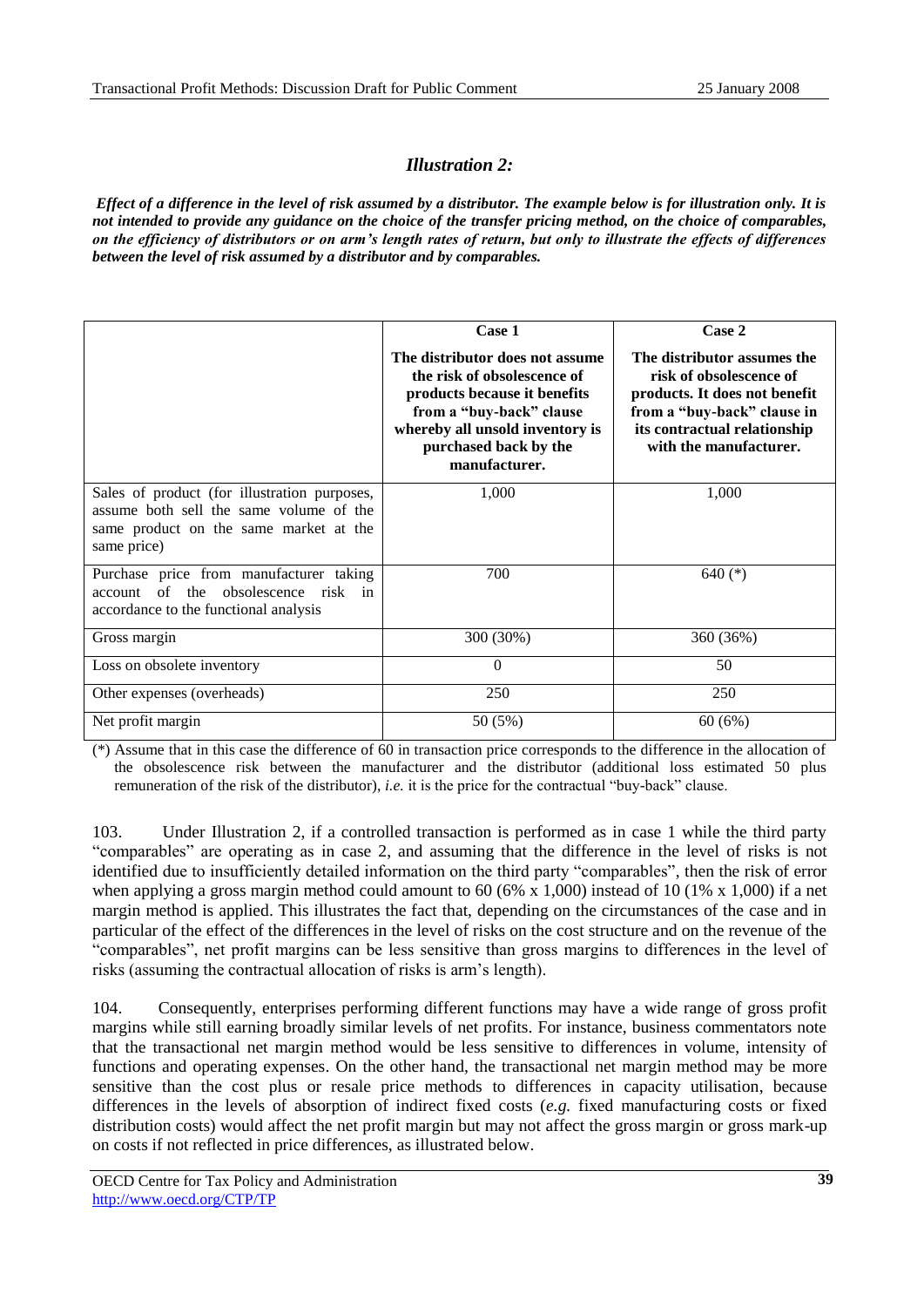# *Illustration 3:*

*Effect of a difference in manufacturers' capacity utilisation. The example below is for illustration only and is not intended to provide any guidance on the choice of the transfer pricing method, on the choice of comparables, or on arm's length rates of return, but only to illustrate the effects of differences between the capacity utilisation of a manufacturer and of comparables.*

|                                                                                                                                                                                                                                                                                                                                             | Case 1                                                                 | Case 2                                                                                                                                                          |
|---------------------------------------------------------------------------------------------------------------------------------------------------------------------------------------------------------------------------------------------------------------------------------------------------------------------------------------------|------------------------------------------------------------------------|-----------------------------------------------------------------------------------------------------------------------------------------------------------------|
| In monetary units (m.u.)                                                                                                                                                                                                                                                                                                                    | The manufacturer operates in<br>full capacity:<br>1,000 units per year | The manufacturer operates in<br>excess capacity <i>i.e.</i> only<br>manufactures 80% of what it<br>could manufacture in full<br>capacity:<br>800 units per year |
| Sales of manufactured products<br>(for<br>illustration<br>purposes,<br><b>both</b><br>assume<br>manufacturers<br>have the<br>total<br>same<br>capacity, and that they both manufacture<br>and sell the same product on the same<br>market which have the same price of 1<br>m.u. per manufactured product) (*).                             | 1,000                                                                  | 800                                                                                                                                                             |
| Cost of goods sold: direct costs plus<br>allocation<br>standard<br>indirect<br>$\sigma$ f<br>manufacturing costs. (for illustration<br>purposes, assume both manufacturers<br>have the same variable cost of goods sold<br>per manufactured unit, i.e. 0.75 m.u. per<br>manufactured<br>fixed<br>product,<br>and<br>personnel costs of 50). | Variable: 750<br>Fixed: 50<br><b>Total: 800</b>                        | Variable: 600<br>Fixed: 50<br><b>Total: 650</b>                                                                                                                 |
| Gross mark-up on cost of goods sold                                                                                                                                                                                                                                                                                                         | 200 (25%)                                                              | 150 (23%)                                                                                                                                                       |
| Indirect costs (for illustration purposes,<br>assume both manufacturers have the same<br>indirect costs)                                                                                                                                                                                                                                    | 150                                                                    | 150                                                                                                                                                             |
| Net profit margin                                                                                                                                                                                                                                                                                                                           | 50 (5%)                                                                | Breakeven                                                                                                                                                       |

(\*) This assumes that the arm's length price of the manufactured products is not affected by the manufacturer's capacity utilisation.

105. Under Illustration 3, if a controlled transaction is performed as in case 1 while the third party "comparables" are operating as in case 2, and assuming that the difference in the capacity utilisation is not identified due to insufficiently detailed information on the third party "comparables", then the risk of error when applying a gross margin method could amount to 16 (2% x 800) instead of 50 (5% x 1000) if a net margin method is applied. This illustrates the fact that net profit margins can be more sensitive than gross mark-up or gross margins to differences in the capacity utilisation, depending on the facts and circumstances of the case and in particular on the proportion of fixed and variable costs and on whether it is the taxpayer or the "comparable" which is in an over-capacity situation.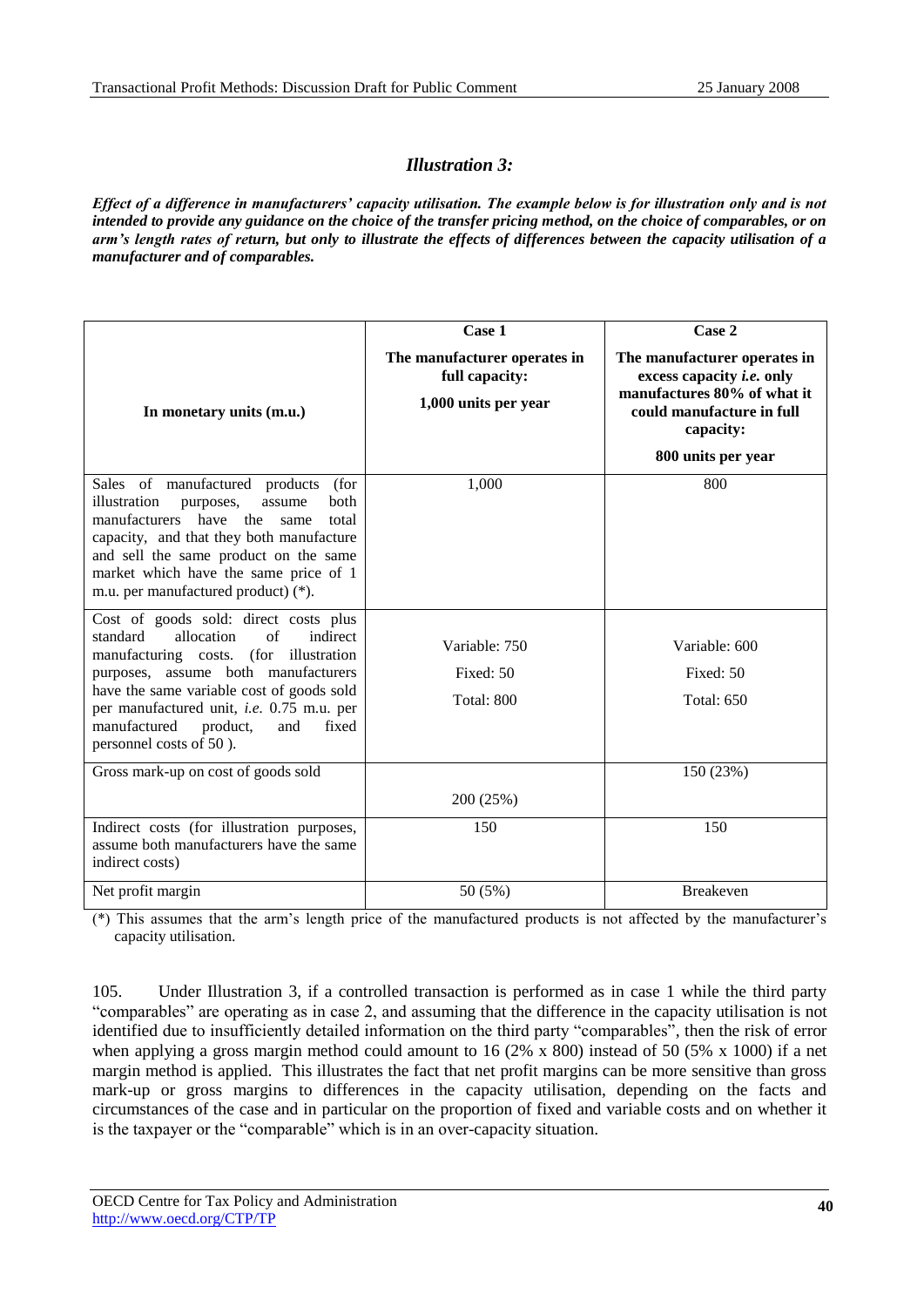106. In using comparables' net margins, care needs to be taken to exclude revenues and costs not connected to the revenues and expenses of the comparable transactions. For example, in a distribution case involving a comparison of net margins earned by a taxpayer in controlled transactions and by third parties in uncontrolled transactions, the net margin of both the taxpayer and the third party comparables might need to be corrected in order to exclude any items related to another distribution activity unless that other distribution activity can be aggregated with the one under review in accordance to the aggregation principles of paragraph 1.42 of the TP Guidelines.

107. Where there are differences in comparability factors that materially affect the outcome of a traditional transactional method, it might be possible to make comparability adjustments to eliminate the effect of such differences.<sup>13</sup> Net profit margin indicators can be adjusted for a variety of differences. The most common adjustments are adjustments for assets and/or risks such as:

- For accounting differences, *e.g.* for depreciation in property, plant, equipment;
- For working capital: inventory level, payables and / or receivables.<sup>14</sup>

# **C - Aggregation, segmentation of transactions with the transactional net margin method Portfolio approaches.**

# *C.1 Aggregation of the taxpayer's transactions*

108. General guidance on the aggregation of a taxpayer's transactions is found at paragraph 1.42 of the TP Guidelines. In addition, paragraph 3.42 of the TP Guidelines provides guidance on the use of taxpayer's or third party aggregated transactions as follows:

"An analysis under the transactional net margin method should consider only the profits of the associated enterprise that are attributable to particular controlled transactions. Therefore, it would be inappropriate to apply the transactional net margin method on a company-wide basis if the company engages in a variety of different controlled transactions that cannot be appropriately compared on an aggregate basis with those of an independent enterprise. Similarly, when analysing the transactions between the independent enterprises to the extent they are needed, profits attributable to transactions that are not similar to the controlled transactions under examination should be excluded from the comparison. Finally, when profit margins of an independent enterprise are used, the profits attributable to the transactions of the independent enterprise must not be distorted by controlled transactions of that enterprise."

109. This guidance still provides a reasonable and theoretically sound framework for addressing the issues that arise from the use of broadly aggregated or company-wide data.

110. Reaching the proper level of aggregation or segmentation of a taxpayer's activities is essential to ensure that the taxpayer's profit in certain lines of aggregated transactions can be compared in a reasonably reliable manner with the profit in comparable uncontrolled transactions. In general it is reasonable to expect an examination of a taxpayer's net margin on a transactional or appropriately segmented rather than company-wide basis. Owing to the lack of detailed publicly available third party information in many

 $\overline{a}$ **13**. See discussion of comparability adjustments in the Discussion Draft on Comparability released on 10 May 2006, pages 49-58[, http://www.oecd.org/document/12/0,3343,en\\_2649\\_33753\\_36651660\\_1\\_1\\_1\\_1,00.html](http://www.oecd.org/document/12/0,3343,en_2649_33753_36651660_1_1_1_1,00.html)

**<sup>14</sup>**. See example of a working capital adjustment in the Discussion Draft on Comparability released on 10 May 2006, pages 56-58[, http://www.oecd.org/document/12/0,3343,en\\_2649\\_33753\\_36651660\\_1\\_1\\_1\\_1,00.html](http://www.oecd.org/document/12/0,3343,en_2649_33753_36651660_1_1_1_1,00.html)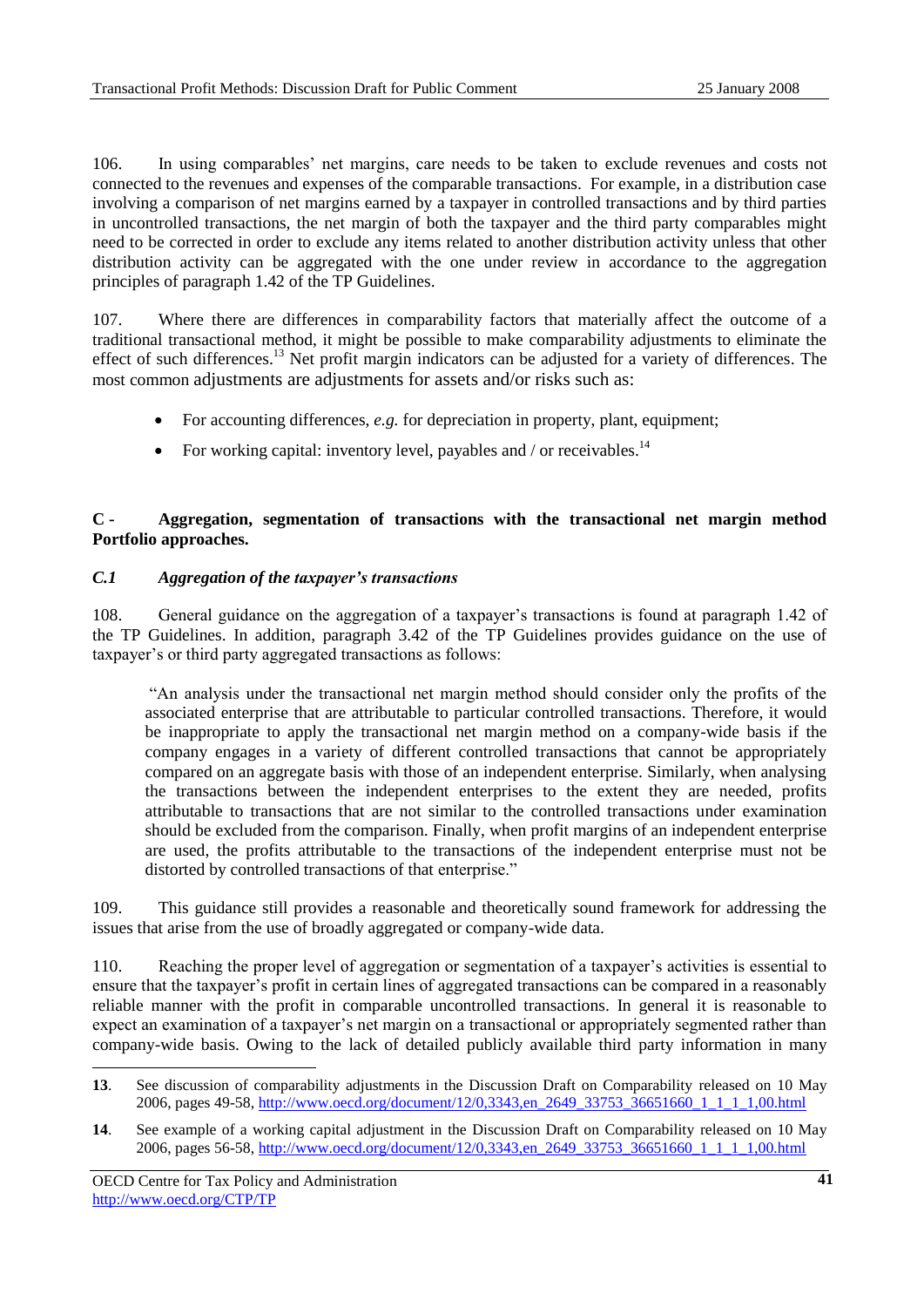instances, the segmentation of the tested party's activities and comparison with comparable third parties is often less problematic than the segmentation of a third party's results, subject to the taxpayer's financial accounting system being able to track profitability on an appropriately segmented basis. As noted in the discussion draft on comparability issues, there may be cases where aggregated third party transactions might provide a valid comparable for one particular, non-aggregated transaction of the taxpayer.<sup>15</sup>

# *C.2 Acceptability of a portfolio approach*

111. A portfolio approach is a business strategy consisting for a taxpayer in bundling certain transactions for the purpose of determining or testing its transfer prices. For instance, some products may be marketed with a low profit or even at a loss, because they create a demand for other products of the same firm that are then sold with high profits (*e.g.* equipment and captive aftermarket consumables, such as vending coffee machines and coffee capsules, or printers and cartridges). Similar approaches can be observed in various industries.

112. Portfolio approaches are not specific to the transactional net margin method. They are an example of a business strategy that may need to be taken into account in the comparability analysis and when examining the reliability of comparables (see paragraphs 1.31 - 1.35 of the TP Guidelines). The enterprise may accept that there will be some products that do well and others that do not, but the overall outcome remains acceptable. In some cases, the poorly performing products may have overall benefits in supporting or complementing other, more profitable products or a product range. This can be acceptable if the intention of the taxpayer to adopt such a portfolio approach is documented and makes economic sense. However, these considerations will not explain continued overall losses or poor performance over time.

113. Moreover, in order to be acceptable, portfolio approaches must be reasonably targeted as they should not be used as a pretext to apply the transactional net margin method at the taxpayer's companywide level in those cases where different transactions have different economic logics and should be segmented (see paragraph 3.42 of the TP Guidelines and discussion under Section C.1 above).

## *C.3 Segmentation of third party data – use of third party company-wide data*

114. The discussion draft on comparability issues contains extensive discussion of segmentation of third party data.<sup>16</sup> While this is not an issue specific to the transactional net margin method, it is in practice more acute due to the heavy reliance on external comparables when applying this method.

115. The problem arises because there are often insufficient public data to allow for third party margins to be determined on specific transactions or a small group of transactions. This is why there needs to be sufficient comparability between the economically significant functions of the tested party and of the third party comparables. Given that often the only data available for the third parties are company-wide aggregated data, the functions performed by the third party in its total operations must be closely aligned to those functions performed by the tested party with respect to its related party dealings in order to allow the former to be used to determine an arm's length outcome for the latter.

116. The appropriate level of segmentation is a matter of judgement with the overall objective being to determine that level of segmentation that provides the greatest comparability to the controlled transaction, based on the facts and circumstances of the particular case.

 $\overline{a}$ **15.** Discussion Draft on Comparability released on 10 May 2006, page 64 paragraph 2, [http://www.oecd.org/document/12/0,3343,en\\_2649\\_33753\\_36651660\\_1\\_1\\_1\\_1,00.html.](http://www.oecd.org/document/12/0,3343,en_2649_33753_36651660_1_1_1_1,00.html)

**<sup>16</sup>**. Discussion Draft on Comparability released on 10 May 2006, pages 64-68, [http://www.oecd.org/document/12/0,3343,en\\_2649\\_33753\\_36651660\\_1\\_1\\_1\\_1,00.html.](http://www.oecd.org/document/12/0,3343,en_2649_33753_36651660_1_1_1_1,00.html)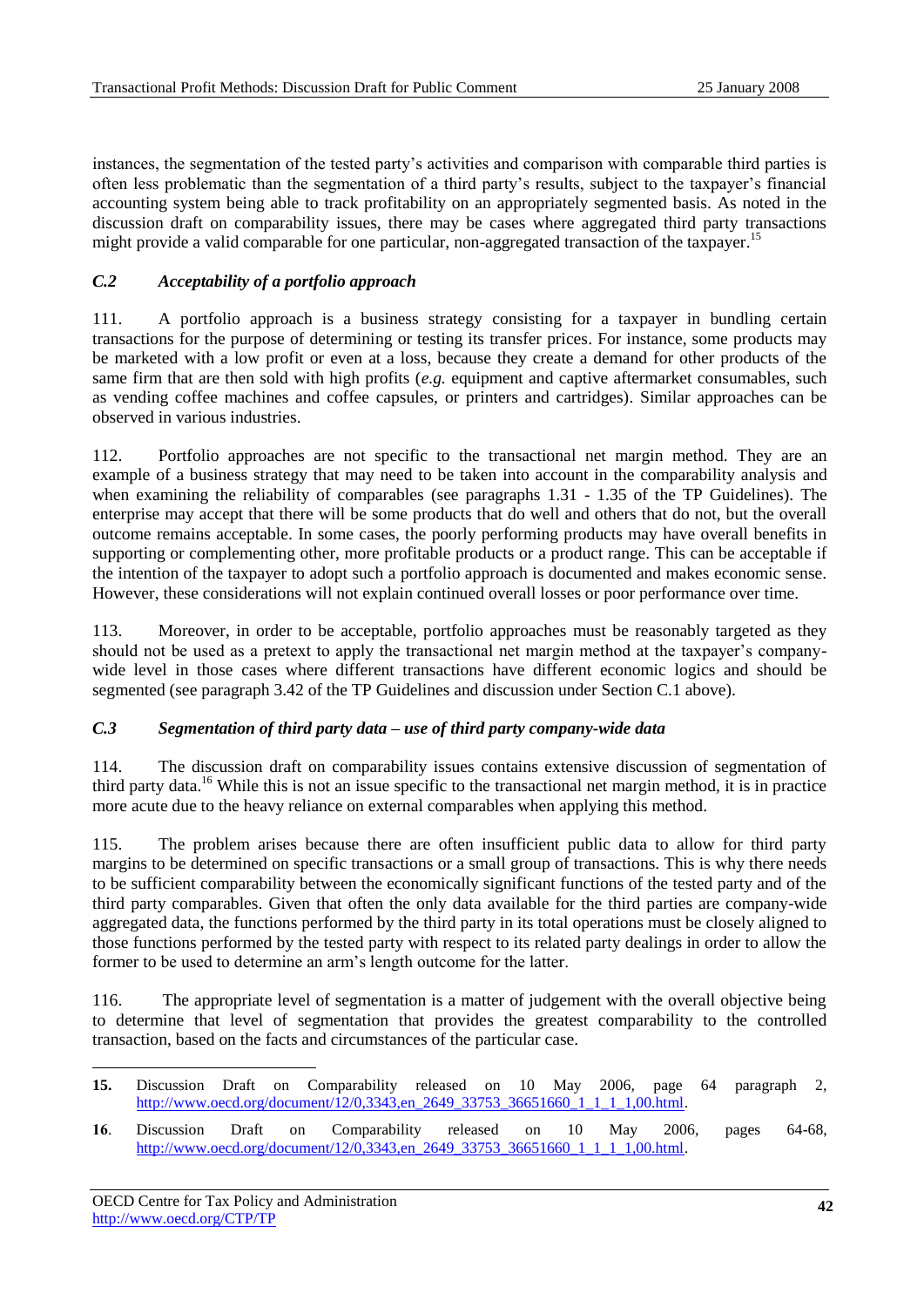117. In case it is impossible in practice to achieve the transactional level set out as the ideal by the TP Guidelines, it is still important to achieve the highest level of comparability possible through making suitable adjustments based on the evidence that is available.

# **D - Preliminary conclusion**

118. There is a need to reaffirm the importance of a sufficiently reliable comparability analysis to be performed in order to select and apply a transactional net margin method as is the case with any transfer pricing method. The language at Section B (ii) (c) (1) of Chapter III of the TP Guidelines could be supplemented to that effect. Section A of this note could provide a basis for this amendment.

119. The guidance at Section B (ii) (c) (1) of Chapter III of the TP Guidelines could also be supplemented to address a few specific comparability issues arising with the transactional net margin method as described at section B above.

120. In addition, strong concerns have been expressed by countries in relation to aggregation / segmentation of taxpayer and comparable transactions and use of company-wide information. While these issues are not specific to the transactional net margin method, they are in practice more acute due to the heavy reliance on external comparables when applying this method. Accordingly, it might be useful to complement the existing language at paragraph 3.42, building on the outcome of the discussion of Section C above and of the discussion of the use of non-segmented third party data in the context of the review of comparability.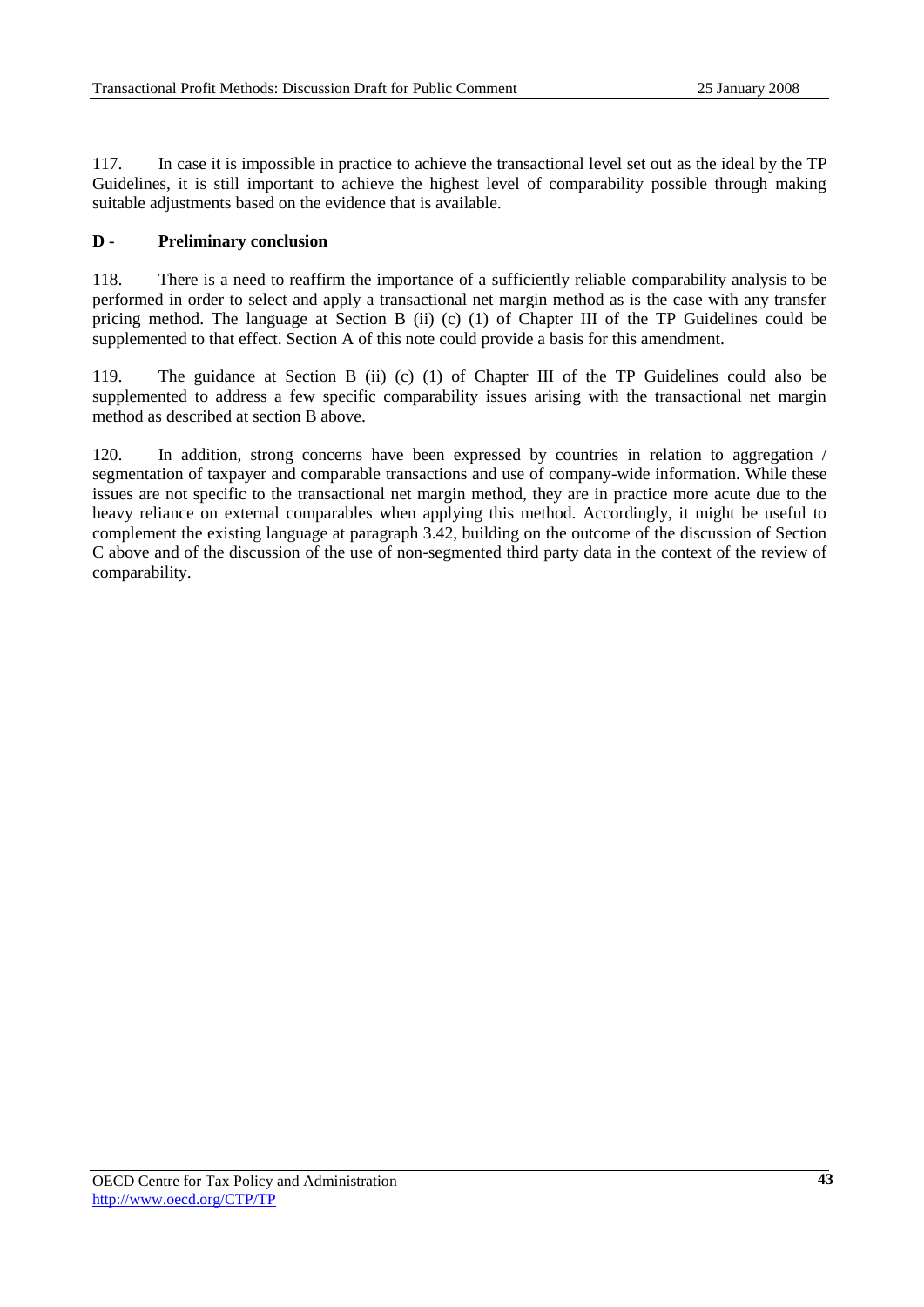#### **6. APPLICATION OF THE TRANSACTIONAL NET MARGIN METHOD: SELECTION AND DETERMINATION OF THE NET PROFIT MARGIN INDICATOR**

Note: The comments in this note relate to the application of a transactional net margin method in the situations where, given the facts and circumstances of the case and in particular the comparability (including functional) analysis of the controlled transaction and the nature and extent of information that is available on possible comparables, a transactional net margin method is considered the most reliable method to be used.

#### **Introduction**

121. Paragraph 3.26 of the TP Guidelines defines the transactional net margin as follows:

"The transactional net margin method examines the net profit margin relative to an appropriate base (*e.g.* costs, sales, assets) that a taxpayer realizes from a controlled transaction (or transactions that are appropriate to aggregate under the principles of Chapter I). Thus, a transactional net margin method operates in a manner similar to the cost plus and resale price methods. […]"

122. There is however no definition of the net profit margin in the TP Guidelines. Paragraph 3.27 contains a reference to "return on assets, operating income to sales, and possibly other measures of net profit". Paragraph 3.41 indicates that:

"In applying the transactional net margin method, various considerations should influence the choice of margin used. For example, these considerations would include how well the value of assets employed in the calculations is measured (*e.g.* to what extent there is intangible property the value of which is not captured on the books of the enterprise), and the factors affecting whether specific costs should be passed through, marked up, or excluded entirely from the calculation."

Besides that, the TP Guidelines do not contain much guidance on when costs, sales, assets or any other factor would be the appropriate base.

123. Business and country comments were invited on how to select a net margin indicator to apply the transactional net margin, in particular:

- What is a "net" margin: what are the expenses that should be treated as above or below the line? Does the response to this question differ depending on the functional analysis of the parties, *e.g.* on which party is responsible for what costs?
- In what cases should the net margin be weighted against costs, sales, assets, or another base?
- Where the indicator is the net margin to costs, what costs should be included in the base? In what cases would a net margin to costs be more reliable or more appropriate than a gross cost plus indicator and why?
- How to ensure that the costs and expenses deducted from the net margin calculation are those attributable to the transaction under review?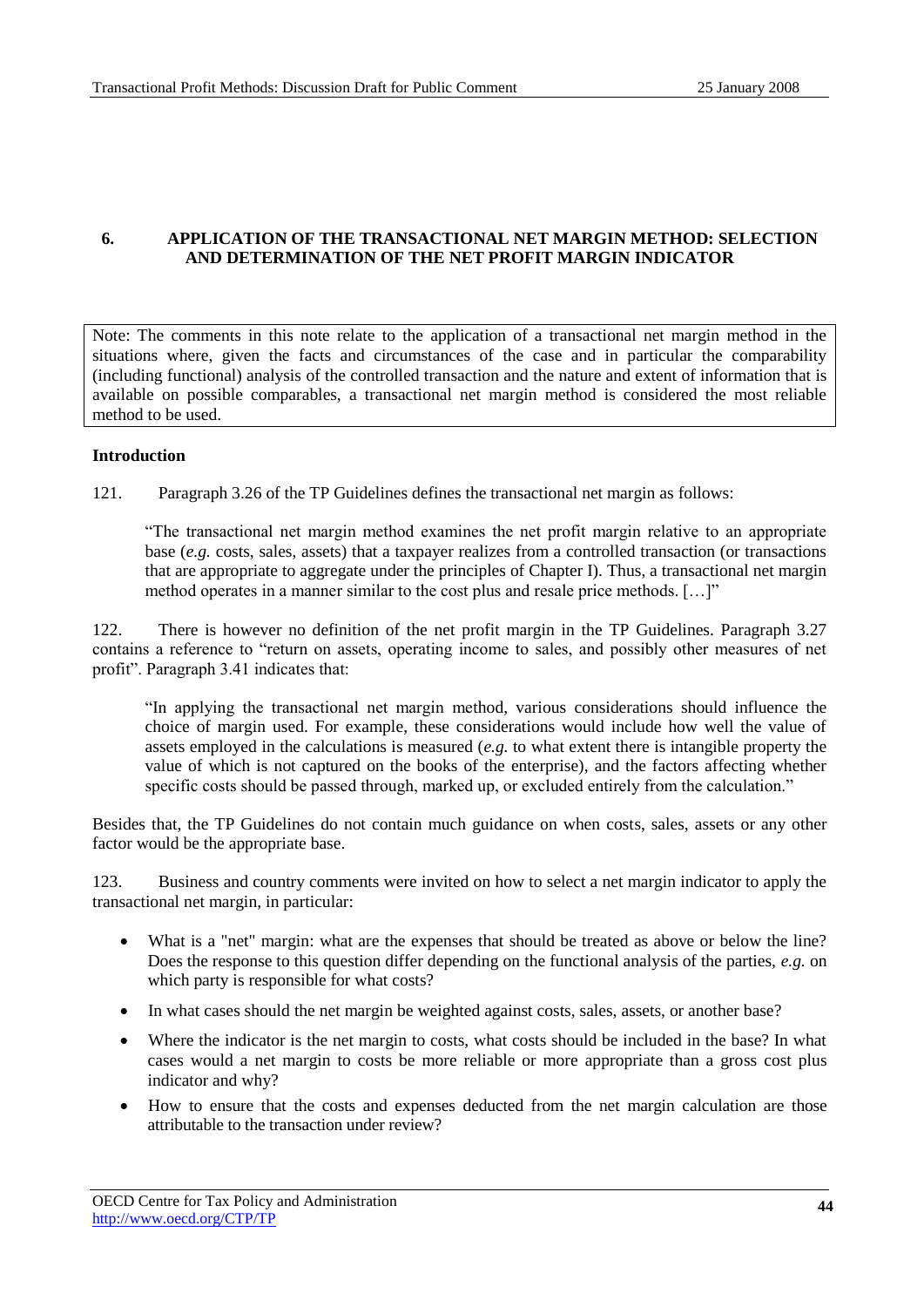- In what cases would a net margin to sales be more reliable or more appropriate than a gross resale minus indicator and why?
- Where the indicator is a net margin to assets, how should tangible and intangible assets be valued (market value or book value)?
- What other net margin indicators do you consider as relevant and in what cases?

124. The note below is intended to summarise the outcome of the Working Party's discussion of the comments received.

## **A - General comments**

125. Business commentators who responded to the questionnaire on profit methods consider that the choice of the net profit margin indicator should depend on the facts and circumstances of the case. The Working Party agrees that it would not be appropriate to draw a prescriptive list of situations where the use of one or another indicator would be required. The relative merits of the different measures of net profit margin vary depending upon the circumstances of the case. The two main factors influencing the choice of the appropriate net profit margin indicator should be:

- Its relevance to the circumstances of the case and in particular to the industry and comparability analyses, including the functional analysis and value drivers of the transaction under review.
- The availability of information on uncontrolled transactions to enable a meaningful and reasonably reliable comparison on the basis of that particular indicator. The same net profit margin indicator must be measured for the tested party and the uncontrolled comparable(s) to compare like with like and sufficient information on the uncontrolled comparable(s) must be available to give reasonable comfort as to the reliability of that measure.

126. When applying a transactional net margin method, taxpayers or tax administrations can be expected to show that the indicator they select is appropriate to the circumstances of the case and enables a reasonably reliable measure at the level of both the taxpayer's controlled transaction and the uncontrolled transactions used as comparables.

## **B - Determining the net profit margin**

127. As a matter of principle, only those items that directly or indirectly relate to the controlled transaction at hand and are of an operating nature should influence the determination of the net profit margin for the application of the transactional net margin method. Specific consequences of these two conditions are discussed below.

*Exclusion of costs and revenues that are not related to the controlled transaction under review* 

128. As noted at paragraph 3.42 of the TP Guidelines,

"An analysis under the transactional net margin method should consider only the profits of the associated enterprise that are attributable to particular controlled transactions. Therefore, it would be inappropriate to apply the transactional net margin method on a company-wide basis if the company engages in a variety of different controlled transactions that cannot be appropriately compared on an aggregate basis with those of an independent enterprise."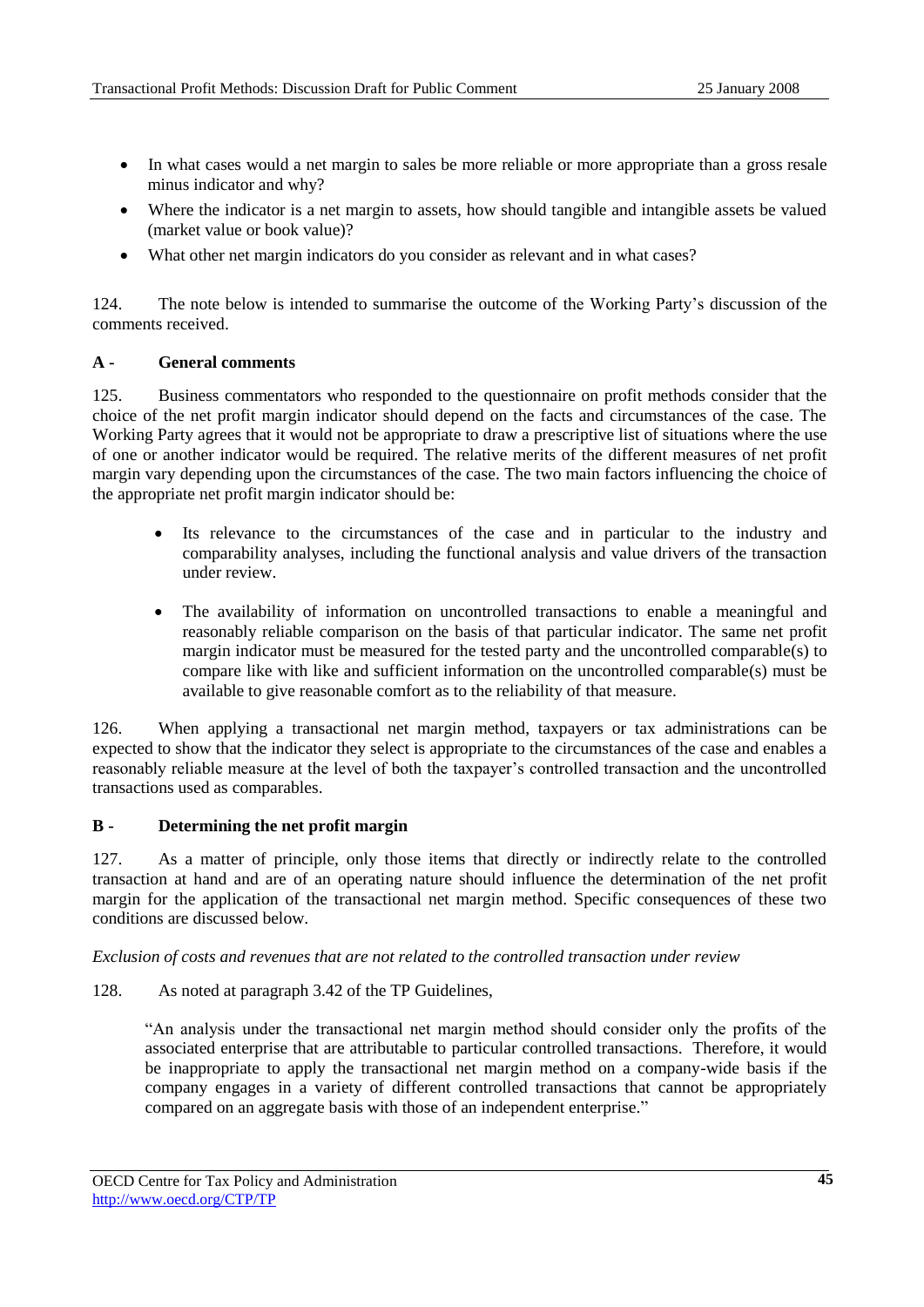129. As a consequence, an appropriate level of segmentation of the taxpayer's financial data is needed when determining or testing the net profit margin it earns from a controlled transaction (or from transactions that are appropriately aggregated according to the guidance at paragraph 1.42 of the TP Guidelines – subject to this guidance being updated as a result of the review of comparability).

# *Exclusion of non-operating items*

130. Income taxes should be excluded from the determination of the net profit margin indicator because they are not of an operating nature.

131. Exceptional and extraordinary items of a non-recurring nature should generally be excluded. This however is not always the case as there may be situations where it would be appropriate to include them, depending on the circumstances of the case and on the functions being undertaken and risks being borne by the tested party (see for instance discussion of termination costs below). Even where exceptional and extraordinary items are not taken into account in the determination of the net margin, it will generally be useful to review them because they can provide valuable information for the purpose of comparability analysis (for instance by reflecting that the tested party bears a given risk).

## *Financial items*

132. Interest income and expenses other than those on trade receivables and payables should generally be excluded when applying the transactional net margin method to non-financial transactions, where they relate to the capital structure of the business and not to the operating return from the business activities. Earnings before Interest and Tax (EBIT) is therefore one of the most commonly used indicators for non-financial transactions.

133. It was suggested that in some cases it might be appropriate to include interest in respect of short-term working capital within the net profit margin calculation, *e.g.* if credit terms can affect sales prices or operating margins. An example would be where a large retail business benefits from long credit terms with its suppliers and from short credit terms with its customers, thus making it possible to derive excess cash that in turn may make it possible to have lower sales prices to customers than if such advantageous credit terms were not available. The Working Party agrees that in those cases where there is a correlation between the credit terms and the sales prices, it could be appropriate to reflect interest income within the calculation of the net margin and / or to proceed with a working capital adjustment (see discussion of comparability adjustments including working capital adjustments in the Discussion Draft on Comparability released on 10 May 2006, pp. 49-58).<sup>17</sup>

134. Whether foreign exchange gains and losses should be included or excluded depends on whether they are of a trading nature (*e.g.* exchange gain or loss on a trade receivable or payable that was not hedged) and on whether or not the tested party is responsible for them. In effect, if a transactional net margin is applied to a transaction in which the foreign exchange risk is borne by the tested party, foreign exchange gains or losses should be consistently accounted for (either in the calculation of the net profit margin indicator or separately).

135. For financial activities where interest is trade interest, as well as in other situations where the capital structure may heavily influence the prices, it will generally be appropriate to consider the effect of interest when determining the net profit margin.

l

**<sup>17.</sup>** [http://www.oecd.org/document/12/0,3343,en\\_2649\\_33753\\_36651660\\_1\\_1\\_1\\_1,00.html.](http://www.oecd.org/document/12/0,3343,en_2649_33753_36651660_1_1_1_1,00.html)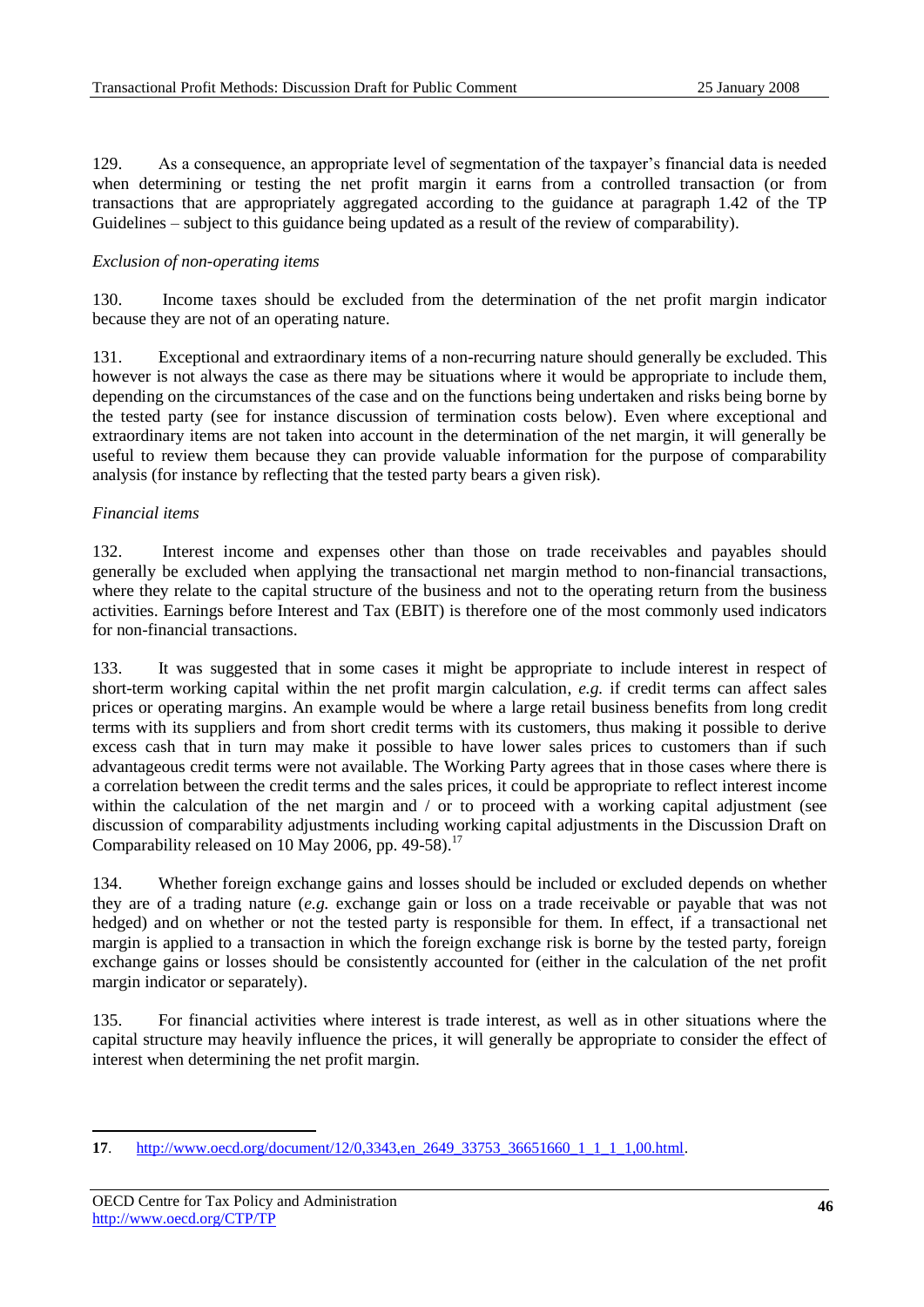# *Depreciation and amortisation*

136. Whether or not to include depreciation and amortisation costs depends on the circumstances of the case. Depreciation and amortisation charges are very susceptible to differences in accounting treatment and in particular in the deemed accounting life of the asset. This may materially distort the comparison between the tested party's results and those of third party comparables in asset-intensive industries and depending on the circumstances of the case a more reliable comparison might be achieved using a net profit margin ratio that does not include depreciation and amortisation.

137. It was for instance suggested that when companies have significant acquisitions that result in the revaluation of both tangible and intangible assets to "market" value, Earnings Before Interest, Tax, Depreciation and Amortisation (EBITDA) may be the most reliable measure, and that it may be appropriate to exclude book intangible assets from the analysis, as such book intangible assets are typically the result of acquisitions, and do not include internally developed intangibles.

138. Depreciation and amortisation can pose difficult comparability issues, for instance if two parties own and / or use comparable intangibles, but one has acquired them and amortised them over time, while the other has developed them and expensed them upfront.

139. For this reason, some commentators suggest that depreciation and amortisation ought to be excluded from the determination of the net profit margin indicator. On the other hand, in asset-intensive industries where assets are key value-drivers, excluding depreciation and amortisation might not lead to a meaningful outcome, and depreciation and amortisation would not be excluded if it can be reasonably assumed that they do not create material comparability issues. Where uncertainties of that type are material, the third party comparable concerned might have to be rejected. Where no or insufficient satisfactory comparables are available to apply the considered net margin indicator, another net margin indicator that is less sensitive to depreciation and amortisation costs might need to be considered.

## *Start-up costs and termination costs*

140. A further question is whether start-up costs and termination costs should be included in the determination of the net profit margin indicator. The response depends on the facts and circumstances of the case and on whether in comparable circumstances, independent parties at arm's length would have agreed either for the party performing the functions to bear the start-up costs and possible termination costs; or for part or all of these costs to be recharged with no mark-up to the customer / principal; or for part or all of these costs to be recharged with a mark-up, *e.g.* by including them in the calculation of the net profit margin indicator of the party performing the functions. One factor that is likely to affect the choice is whether the activity is created by the taxpayer for the exclusive benefit of one related party, or whether the taxpayer also has other (related or unrelated) customers for this activity (see also existing guidance on business strategies at paragraphs 1.31-1.35 of the TP Guidelines).

## *Pension costs and stock options*

141. Pension costs and stock options can raise difficult issues in particular with respect to comparability where the accounting treatment of those items by third party comparables is unclear or does not allow reliable measurement or adjustment. Where employee stock options are elements of remuneration, there is no economic reason for treating them differently from other elements of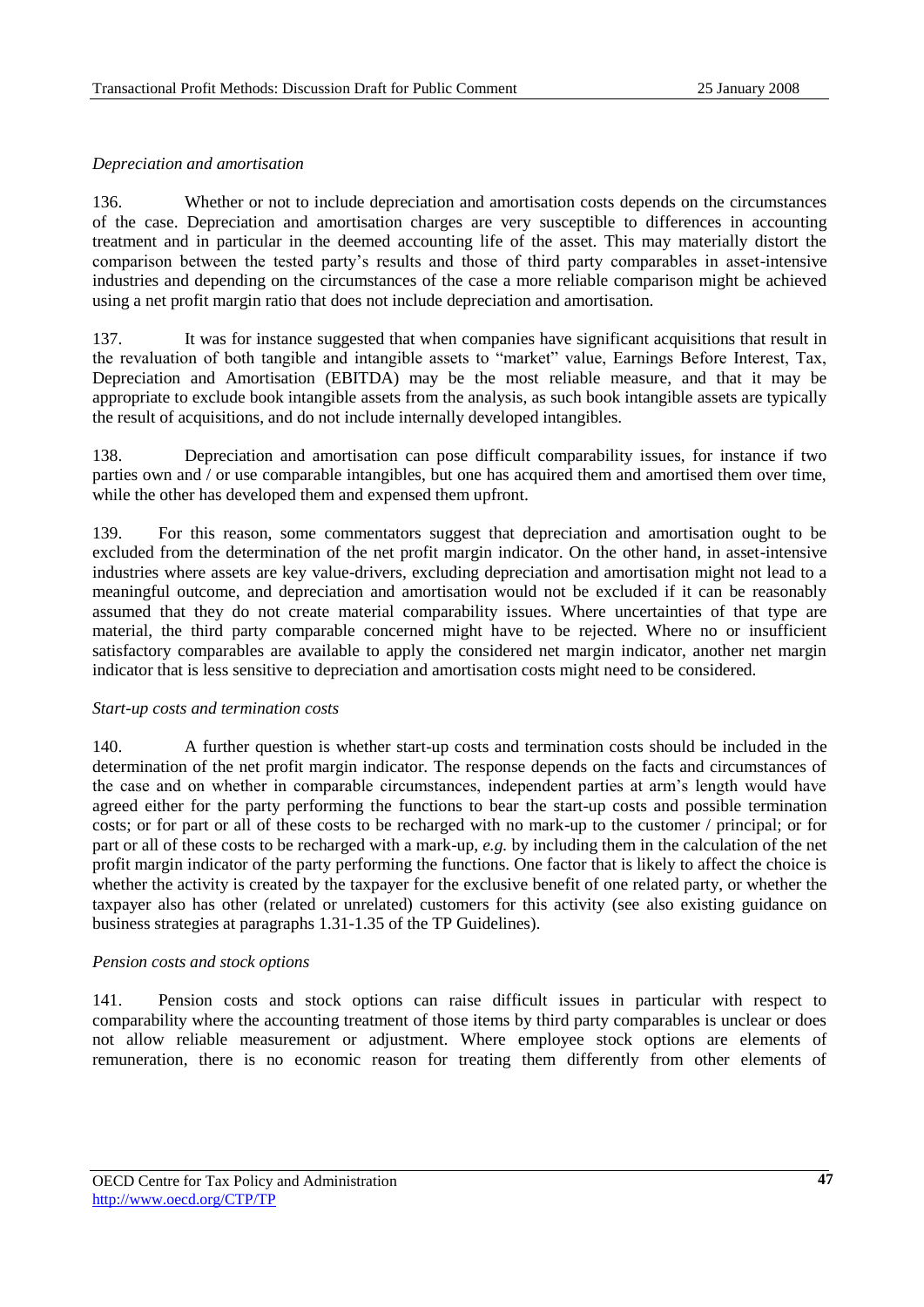remuneration.<sup>18</sup> Moreover, where personnel costs are key value-drivers, they should be included in the net profit margin indicator.

142. However, this can pose difficult comparability issues in those cases where there are material uncertainties as to whether or not third party employees involved in the performance of the comparable uncontrolled transactions benefit from stock options, or if they are known to benefit from a material amount of stock options which cannot be valued in a reasonably accurate manner. Where uncertainties of that type are material, the third party comparable concerned might have to be rejected. Where no or insufficient satisfactory comparables are available to apply the considered net margin indicator, another net margin indicator that is less sensitive to remuneration costs might need to be considered.

## **C - Weighting the net margin**

## *C.1 Choosing the denominator*

143. The TP Guidelines indicate that in applying the transactional net margin method, the net profit margin should be determined relative to an appropriate base (*e.g.* costs, sales, assets) that a taxpayer realises from a controlled transaction (or transactions that are appropriate to aggregate). The following considerations may assist in choosing the appropriate base. In some cases, as discussed in the Issue note on the "Use of more than one method", a transactional net margin method might be used with two different financial indicia to which the guidance below should equally apply.

## *A denominator that is consistent with the comparability (including functional) analysis*

144. The choice of the denominator should be consistent with the comparability (including functional) analysis, and in particular it should reflect the allocation of risks among the parties (provided said allocation of risks is arm's length, see paragraph 1.27 of the TP Guidelines). For instance, capital-intensive activities such as certain manufacturing activities may involve significant risk due to the significance of the investments, even in those cases where the operational risks (such as market risks or inventory risks) might be limited. Where a transactional net margin method is applied to such cases, the investment-related risks are reflected in the net profit margin indicator if the latter is a return on investment (*e.g.* return on assets or return on capital employed).Such indicator might need to be adjusted depending on what party to the

l **18**. See the Study "Employee stock option plans: impact on transfer pricing" that was published in September 2004 in the OECD Tax Policy Studies series under the responsibility of the Secretary-General, [http://www.oecd.org/dataoecd/35/37/33700408.pdf.](http://www.oecd.org/dataoecd/35/37/33700408.pdf) The analysis in this study starts with the premise that the granting of stock options is an element of remuneration just like performance-related bonuses or benefits in kind, even when stock options are issued by an entity that is distinct from the employer. The introduction notes that there might be exceptional cases where this premise would not work, but that such cases are not discussed in the Study. Section G of the Study tentatively concludes that:

<sup>&</sup>quot;The existence of an employee stock option plan, and its accounting treatment, can influence transfer pricing of other transactions when such pricing is sensitive to the employee remuneration of one of the parties to the transaction and the stock options are material. Accounting standards vary among countries and currently not all countries regard stock options as entailing an expense to the profit and loss accounts of the company that issues them. When conducting comparability analysis it is important to ensure consistency in the cost basis of both the tested entity and the potential comparable, and it may be necessary to make adjustments to the accounts of the either or both entities. Such adjustments, where decided, may pose significant practical difficulties however, notably the difficulty of gaining access to information about the value of the options granted to employees or categories of employees and determining the period to which the adjustments relate. When, in material cases, it is not possible to make satisfactory adjustments, another transfer pricing method that is less sensitive to the employee remuneration may be considered, either in the first instance or as a consistency test."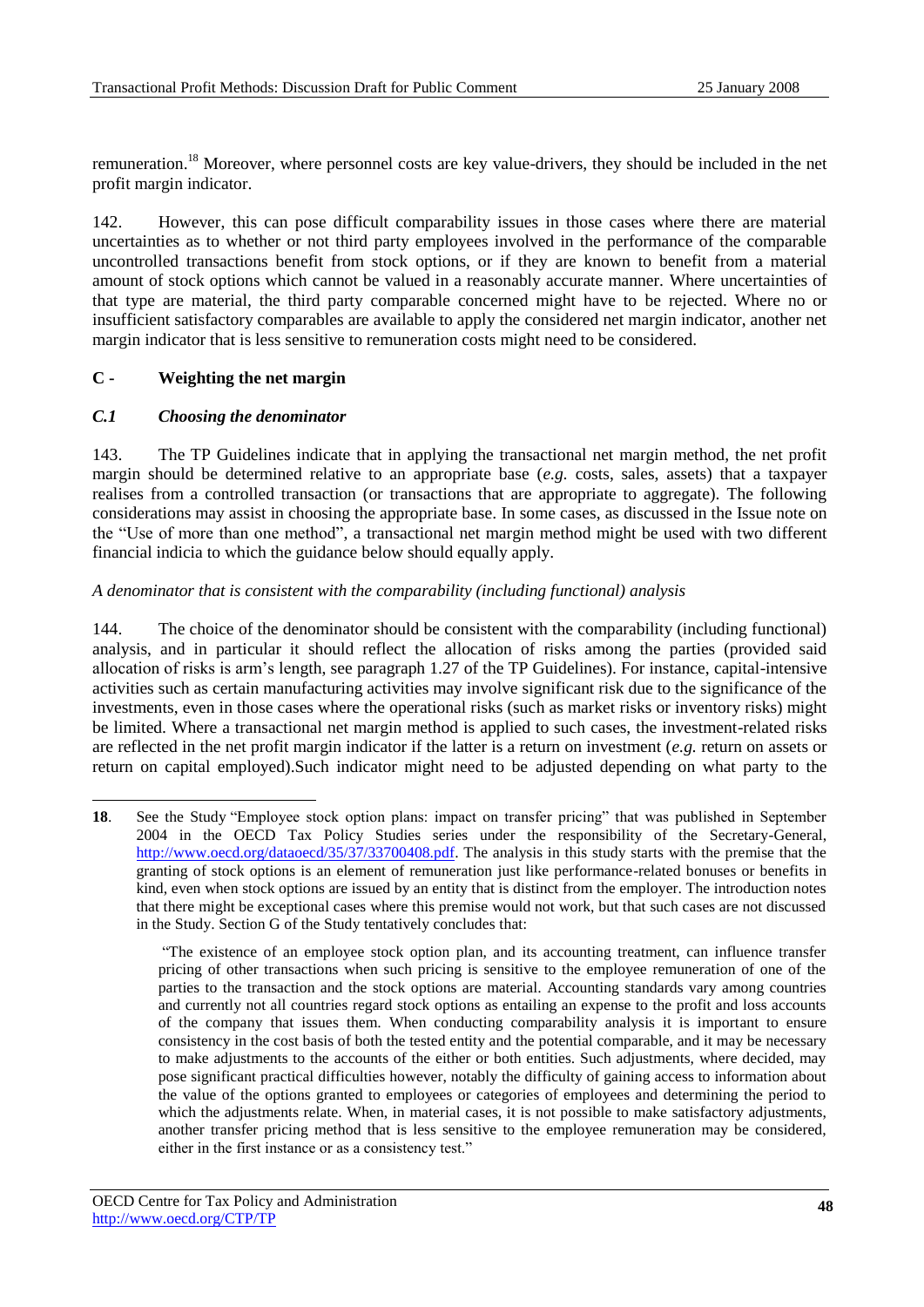controlled transaction bears that risk, as well as for different levels of risk that may be found in the taxpayer's controlled transaction and in comparables.

145. A concern was raised that in practice the transactional net margin method is often used by taxpayers or tax administrations in a way that sets a net remuneration minimum or maximum threshold regardless of the specific individual circumstances of the enterprise. This issue should be addressed in light of the discussion of extreme results and of loss-making comparables in the comparability Discussion Draft released in May 2006 (see pages 70 and 72-74).<sup>19</sup>

## *A denominator that is focussed on the main value-driver for the particular transaction*

146. The appropriate base should be focussed on the main value driver(s) of the transaction under review. Typically, and subject to a review of the facts and circumstances of the case and to the comments under Sections C.2, C.3 and C.4 below, sales or distribution / operating expenses may be an appropriate base for distribution activities, full costs or operating expenses may be an appropriate base for a service or manufacturing activity, operating assets may be an appropriate base for capital-intensive activities such as certain manufacturing / utilities. Other bases can also be appropriate depending on the circumstances of the case (see Section D below).

## *A denominator that is reasonably independent from transfer pricing formulation*

147. A basic principle is that the net profit margin should be weighted against an appropriate base which is reasonably independent from transfer pricing formulation, *i.e.* the denominator should not be the transfer price of the controlled transaction under review, otherwise there would be no objective starting point. For instance, when analysing a transaction consisting in the purchase of goods by a distributor from a related party for resale to unrelated customers, one could not weight the net margin against the cost of goods sold because these costs are the controlled costs for which consistency with the arm's length principle is being tested. Similarly, for a controlled transaction consisting in the provision of services to a related party, one could not weight the net margin against the revenue from the sale of services because these are the controlled sales for which consistency with the arm's length principle is being tested. Where the denominator is materially affected by related party costs that are not the object of the testing (such as head office charges, rental fees or royalties paid to a related party), caution should be exercised to ensure that said related party costs do not materially distort the analysis.

#### *A denominator that can be reasonably reliably measured and compared*

148. The appropriate base should be one that is capable of being measured in a reasonably reliable and consistent manner at the level of the taxpayer's controlled transactions. In particular, the taxpayer's allocation of indirect expenses to the transaction under review should be reasonable and consistent over time.

149. In addition, the appropriate base should be one that is capable of being measured in a reasonably reliable and consistent manner at the level of the comparable uncontrolled transactions. This in practice limits the ability to use exotic indicators for which there is not sufficient public information. This also raises measurement issues in cases where the net profit margin is weighted to assets, as discussed in Section C.4 below.

l

**<sup>19.</sup>** [http://www.oecd.org/document/12/0,3343,en\\_2649\\_33753\\_36651660\\_1\\_1\\_1\\_1,00.html.](http://www.oecd.org/document/12/0,3343,en_2649_33753_36651660_1_1_1_1,00.html)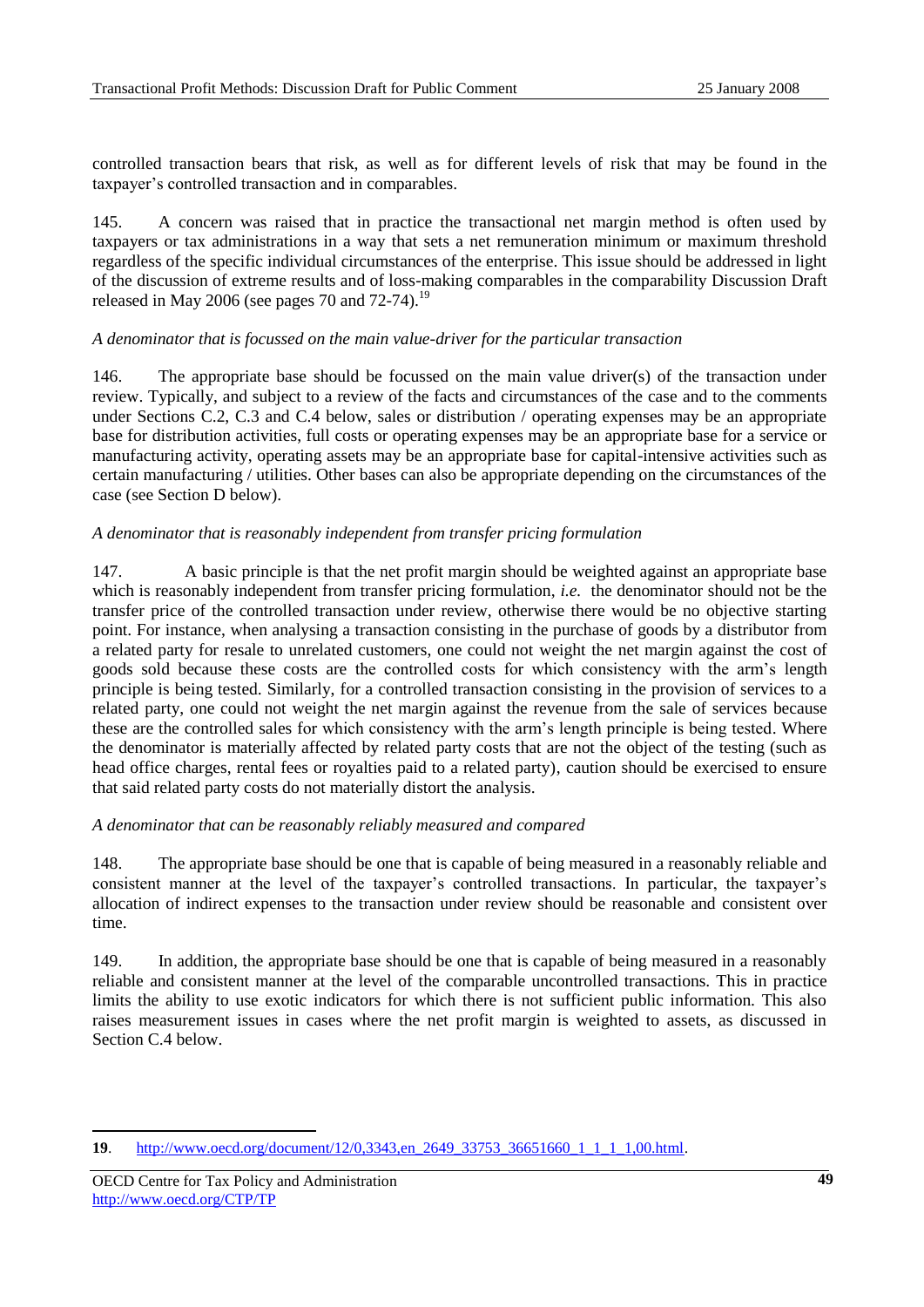# *C.2 Cases where the net profit margin is weighted to sales*

150. In case the net profit margin indicator is weighted against sales, the sales figure should be the sales related to the transaction under review (or transactions aggregated in accordance to the principle at paragraph 1.42 of the TP Guidelines as may be updated further to the review of comparability and discussion of portfolio approaches in the note "Application of the transactional net margin method: standard of comparability", Section C.2) and for which the net profit margin indicator was measured. In particular, sales revenue that is derived from uncontrolled activities (purchase from unrelated parties, sales to unrelated parties) should not be included in the determination or testing of the remuneration for controlled activities, unless the controlled and uncontrolled activities are so closely linked that they cannot be evaluated adequately on a separate basis. One example of the latter situation can sometimes occur in relation to uncontrolled after-sales services or sales of spare parts provided by a distributor to unrelated end-user customers where they are closely linked to controlled purchase transactions by the distributor for resale to the same unrelated end-user customers.

151. One question that arises in practice is how to account for rebates and discounts that may be granted to customers by the taxpayer or the comparables. Depending on the accounting standards, rebates and discounts may be treated as a reduction of sales revenue or as an expense. Similar difficulties can arise in relation to foreign exchange gains or losses. Where such items materially affect the comparison, the key is to compare like with like and follow the same accounting principles for the taxpayer and for the comparables.

#### *C.3 Cases where the net profit is weighted to costs: what costs should be included in the denominator?*

152. The choice of a particular transfer pricing method and financial indicator is aimed at providing a reasonable approximation of the conditions that would have been made between independents at arm's length in comparable circumstances and should not be used in a formulaic manner. In particular, cost-based methods (cost plus and cost-based TNMM) should only be used in those cases where costs are a relevant indicator of the value of the functions performed, assets used and risks assumed by the tested party. In addition, the determination of what costs should be included in the cost base should derive from a careful review of the facts and circumstances of the case as discussed below.

## *Costs that relate to the controlled transaction under review*

153. Where the net profit margin indicator is weighted against costs, only those costs that directly or indirectly relate to the controlled transaction at hand should be taken into account. Accordingly, an appropriate level of segmentation of a taxpayer's accounts is needed in order to exclude from the denominator costs that relate to other activities or transactions. This is an issue similar to the one discussed at Section B above.

154. Moreover, in most cases only those costs which are of an operating nature should be included in the denominator. The discussion of exceptional or extraordinary items, of financial items, of depreciation and amortisation and of start-up and termination costs at Section B above also applies to costs as denominator.

155. In practice, in applying the transactional net margin method, fully loaded costs are often used, including all the direct and indirect costs attributable to the activity or transaction, together with an appropriate allocation in respect of the overheads of the business.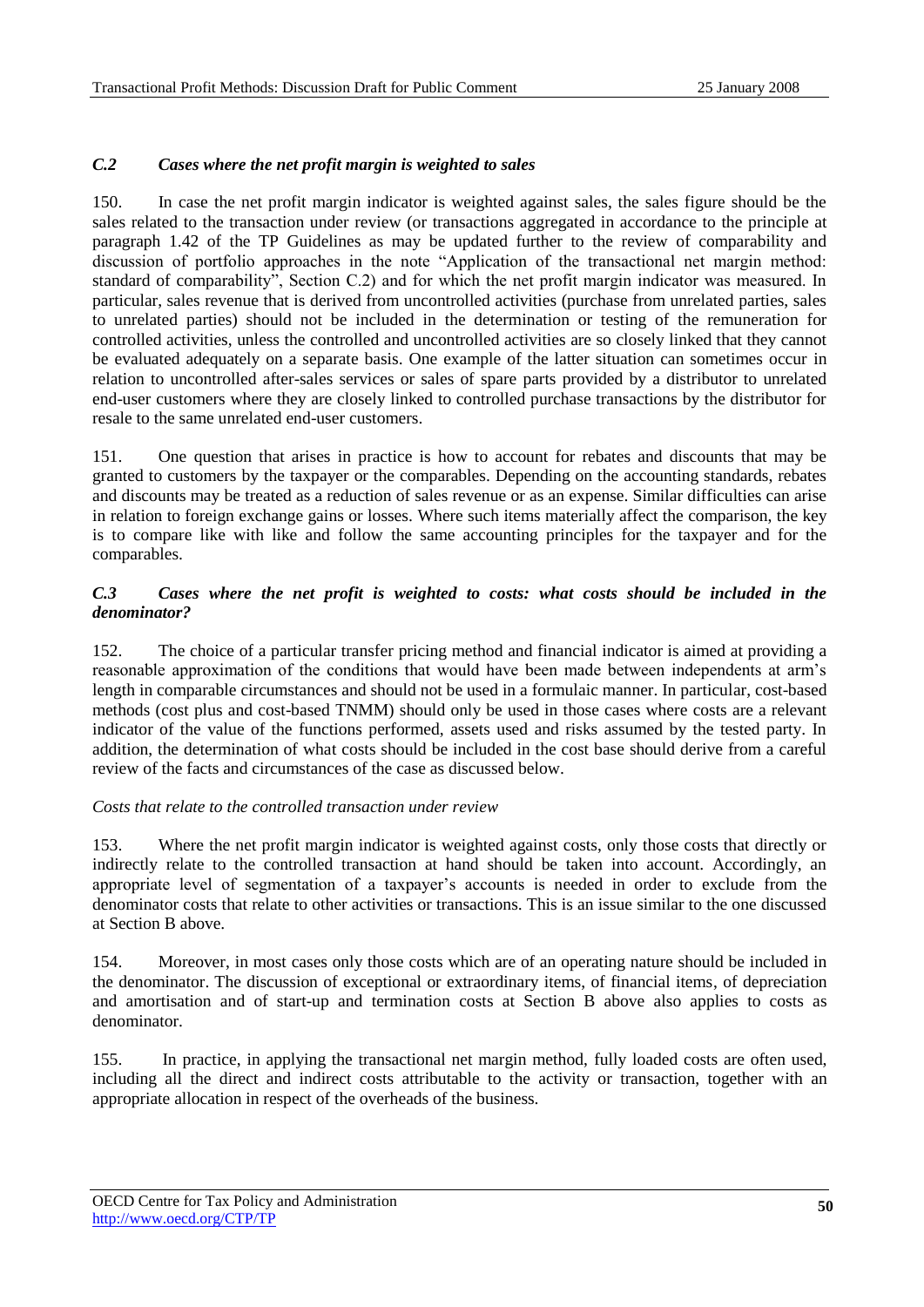## *Total costs or value-added costs only?*

156. With respect to the determination of an arm's length cost basis, the question arises whether and to what extent it is acceptable at arm's length to treat a significant portion of the taxpayer's costs as passthrough costs to which no profit element is attributed.<sup>20</sup> Paragraph  $3.41$  of the TP Guidelines notes that:

"In applying the transactional net margin method, various considerations should influence the choice of margin used. For example, these considerations would include […] the factors affecting whether specific costs should be passed through, marked up, or excluded entirely from the calculation."

157. The TP Guidelines do not provide specific guidance on what costs should be passed through or marked up. For instance, there are examples of taxpayers treating "internal" costs such as labour costs and depreciation as "value-added costs" while "external costs" such as purchases of raw materials, of components or services from third parties are treated as "pass-through costs". In doing so, some taxpayers have argued that "external costs" already include a profit element charged by the external provider. This raises two main questions as discussed below.

158. The first question is the extent to which it is consistent with the arm's length principle to treat costs as pass-through costs, *i.e.* to what extent would an independent party at arm's length accept not to be remunerated on part of the expenses it incurs. The response should not be based on a mere classification of costs as "internal" or "external" costs, but rather on a thorough comparability (including functional) analysis, and in particular on a determination of the value added by the tested party in relation to those costs. For instance, depending on the case at hand, the value of manufactured goods may or may not be an indicator of the value added by a manufacturer, and accordingly inventories may or may not be treated as pass-through costs at arm's length.

159. Where treating costs as pass-through costs is found to be arm's length, a second question arises as to the consequences on comparability and on the determination of the arm's length range. Because it is necessary to compare like with like, if "pass-through costs" are excluded from the denominator of the taxpayer's net profit margin indicator, comparable costs should also be excluded from the denominator of the comparable net profit margin indicator. However, while the information on breakdown of the cost of the tested party is generally available in practice, that of a comparable party is usually difficult to obtain. Therefore it can be quite difficult to exclude "pass-through costs" from the costs of a comparable party. In practice the net profit margin rate on a base that is limited to "value-added costs" is expected to be higher than on a fully loaded base.

## *Actual costs, standard costs, budgeted costs*

160. Another issue relates to the question of whether actual costs, standard costs determined by the management of the company based on standard capacity utilisation, or budgeted costs based on the foreseeable activity, should be used in the application of the transfer pricing method. Using actual costs may raise an issue because the tested party may have no incentive to carefully monitor the costs. In third party arrangements it is not rare that a cost savings objective is factored into the remuneration method. It can also happen in unrelated party manufacturing arrangements that prices are set on the basis of standard costs, and that any decrease or increase in actual costs compared to standard costs is attributed to the manufacturer. Where they reflect the arrangements that would be taken at arm's length between independent parties, similar mechanisms could be taken into account in the application of the cost-based TNMM. See paragraph 2.45 of the TP Guidelines for a discussion of the same issue in relation to the cost plus method.

l **20.** A similar issue may arise in relation to "pass-through sales".

OECD Centre for Tax Policy and Administration http://www.oecd.org/CTP/TP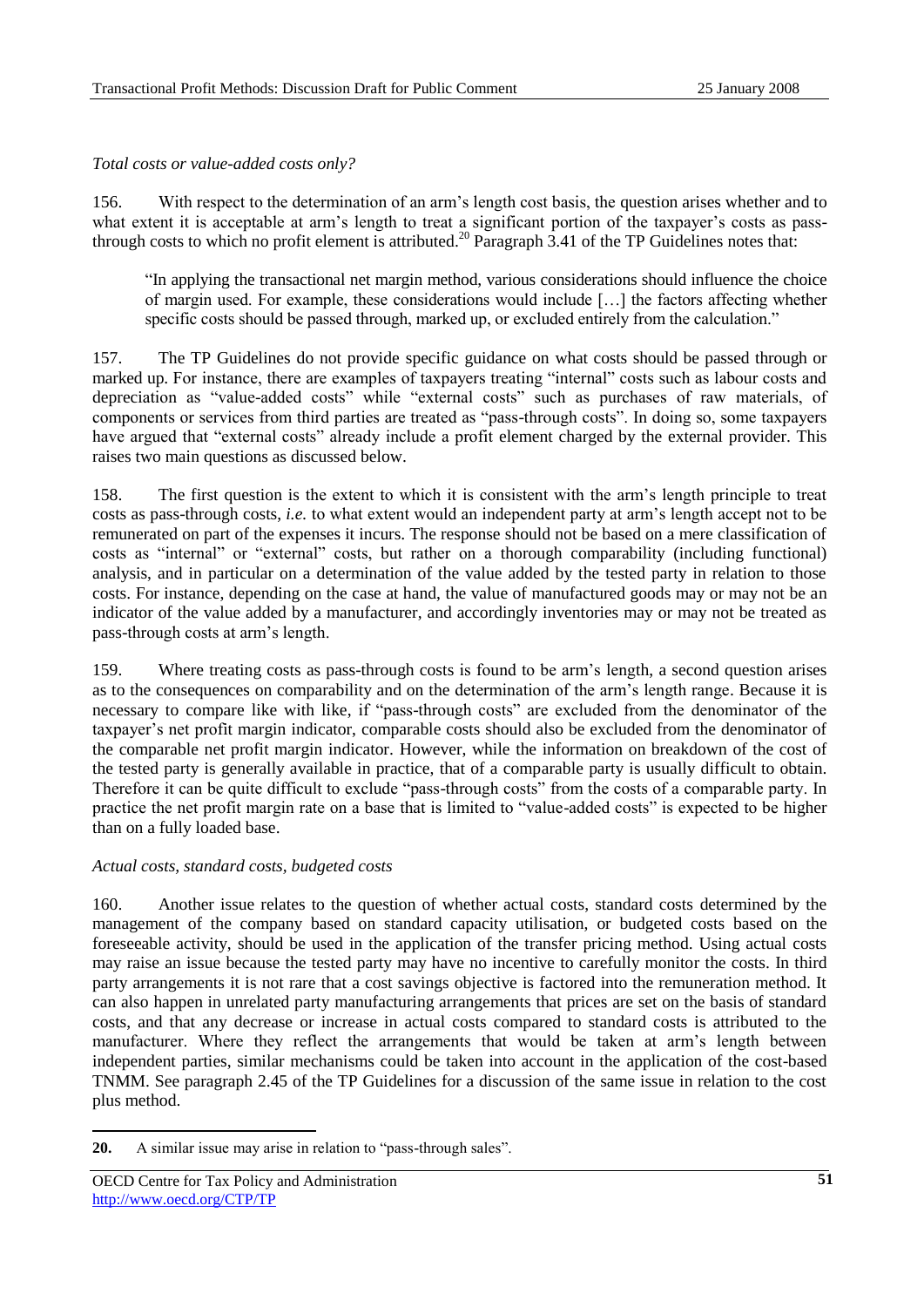# *The Berry ratio<sup>21</sup>*

161. "Berry ratios" are defined as ratios of gross margin to operating expenses. Interest and extraneous income are generally excluded from the gross margin determination; depreciation and amortisation may or may not be included in the operating expenses, depending in particular on the possible uncertainties they can create in relation to valuation and comparability (see Section C.4 below). Concerns have been expressed that Berry ratios are sometimes misused in cases where they are not appropriate, in a formulaic manner, without the caution that is necessary to the selection and determination of any transfer pricing method and financial indicator.

162. The Working Party's view is that the arm's length remuneration of selling activities (whether buy-and-sell activities, commissionnaires or sales agents) should generally be based on a sales-related indicator, unless in comparable circumstances independent parties at arm's length would agree otherwise. A combination of a cost-based indicator (*e.g.* Berry ratio) and of a sales-based indicator might also be acceptable in appropriate circumstances, for instance where the sales operation incurs significant promotional expenditure as a service performed for the principal in addition to its selling activities (see paragraph 2.24 of the TP Guidelines in relation to the resale price method).

163. On the other hand, Berry ratios can be useful to test the remuneration of intermediaries or service providers. In particular, subject to the comments below, Berry ratios can prove useful when applied to intermediary activities where a taxpayer purchases goods from a related party and on-sells them to other related parties. In such cases, the resale price method may not be applicable given the absence of uncontrolled sales, and a cost plus method that would provide for a mark-up on the cost of goods sold might not be applicable either where the cost of goods sold consists in controlled purchases. By contrast, operating expenses in the case of an intermediary may be reasonably independent from transfer pricing formulation, unless they are materially affected by related party costs such as head office charges, rental fees or royalties paid to a related party (see paragraph 147 above), so that a Berry ratio may be an appropriate indicator, subject to the comments below.

164. The choice of the appropriate financial indicator depends on the facts and circumstances of the case and in particular on the comparability analysis and on the availability of reliable information on comparables, see paragraph 125 above. In addition, in order for a Berry ratio to be appropriate to test the remuneration of an intermediary or service provider, it is necessary that:

- *(i)* The intermediary or service provider perform functions (taking account of assets used and risks assumed), the value of which is proportional to the extent of its activities performed as reflected in its operating expenses,
- *(ii)* It perform functions *(taking account of assets used and risks assumed)* the value of which is not materially affected by the value of the products distributed and
- *(iii)*It not perform any other significant function (*e.g.* manufacturing function) that should be remunerated using another method or financial indicator.

165. One common difficulty in the determination of Berry ratios is that they are very sensitive to classification of costs as operating expenses or not, and therefore can pose comparability issues. In addition, the issues raised above in relation to "pass-through costs" equally arise in the application of Berry ratios.

l **21.** See "Berry ratios: Their Use and Misuse" by Charles H. Berry, Journal of Global Transfer Pricing, April-May 1999, reprinted by CCH Inc.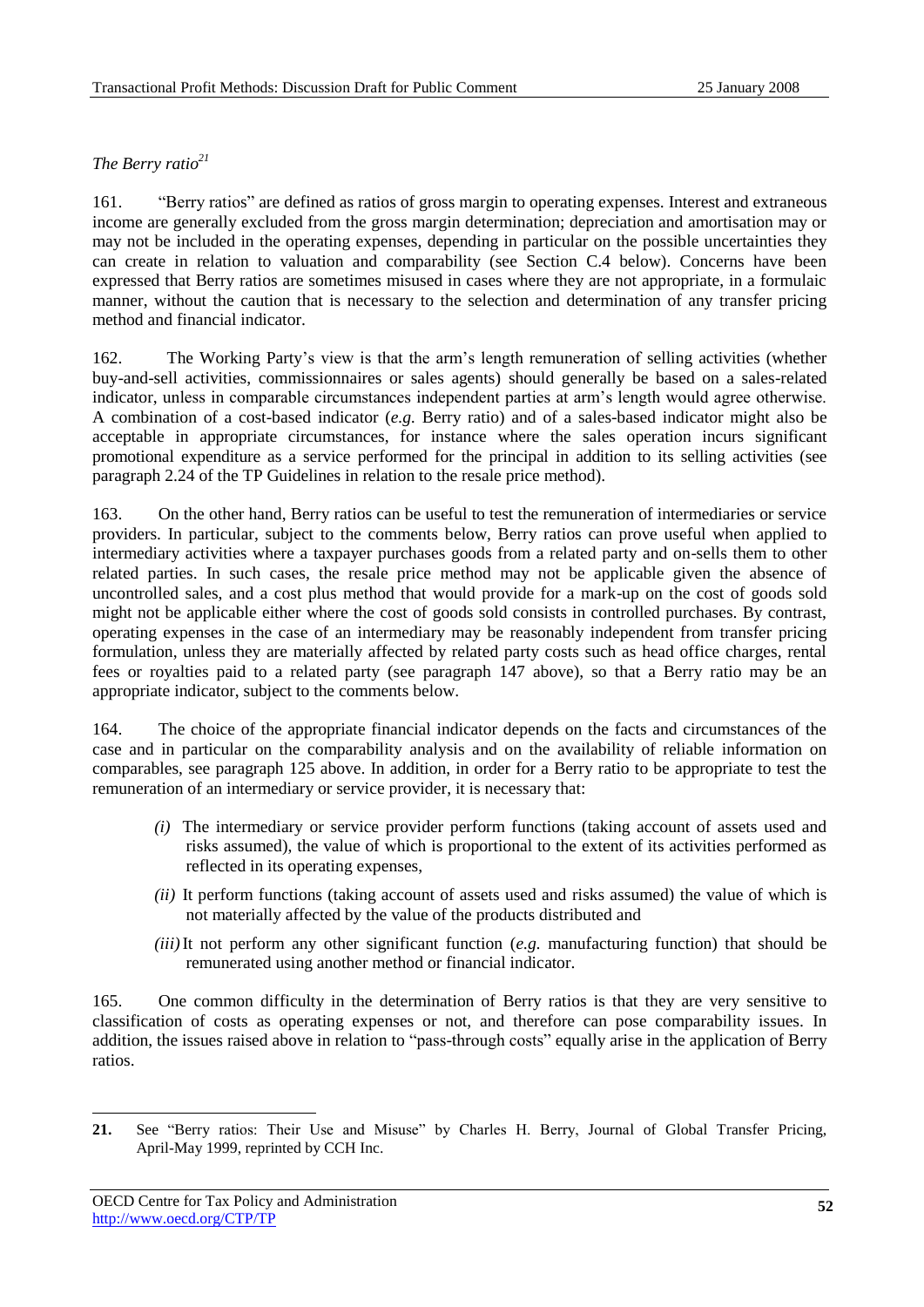# *C.4 Cases where the indicator is a net profit to assets*

166. According to one commentator, rates of return on assets (or on capital<sup>22</sup>) are "the more general measure of economic performance and conceptually allow for comparisons across a more diverse set of industries / economic activities than profit margin measures." Returns on assets (or on capital) can be appropriate in cases where assets (rather than costs or sales) are a reasonable indicator of the value added by the tested party, *e.g.* in certain asset-intensive manufacturing activities.

## *What assets should be included in the denominator?*

167. Where the indicator is a net profit weighted to assets, operating assets only should be used, excluding investments and cash balances. Operating assets include tangible operating fixed assets, including land and buildings, plant and equipment, operating intangible assets used in the business, such as patents and know-how, and working capital assets such as inventory and trade receivables (less trade payables).

168. One commentator suggested that for practical reasons, intangible assets should usually be excluded because this kind of asset is usually the one for which the discrepancy between book and market value may be highest. However, given the transactional net margin method will be tested at the level of the less complex party to the transaction, it is expected that there will be limited intangibles involved and that valuation of intangibles should not be a big issue in practice.

# *How should assets be valued?*

169. Business commentators who responded to the questionnaire on profit methods consider that while the market value of assets should ideally be used in the determination of the net profit to assets indicator, this is not feasible in practice. As a consequence business commentators recommend that for practical reasons, the TP Guidelines should accept (but not necessarily impose) that the analysis use book value of assets. For business commentators, the key issue in a market value approach is that while it may be possible to value the taxpayer's tangible and intangible assets at market value, although very time-consuming and costly, it would be practically impossible to determine the market value of the operating assets held by the third party comparable companies. As a result, the benefits associated with valuing the taxpayer's assets on a market value basis would appear limited as this would affect the comparability standard with regard to the independent companies. Business commentators therefore consider that imposing a market value approach would make the analysis either impractical or too uncertain or burdensome both for taxpayers and tax administrations. They recognise however that a book value approach also has limitations, in particular when there are significant differences between book and market value.

170. The Working Party discussed these comments and noted that using book value would possibly distort the result between those enterprises that have depreciated their assets and those that have more recent assets with on-going depreciation. Given that availability and reliability of comparable data is one of the criteria that should influence the choice of the transfer pricing method and of the most reliable financial indicator, the Working Party considers that in those cases where market value cannot practically be determined in a reasonably reliable manner for both the taxpayer and the comparables, and where book value is susceptible of producing distorted outcomes because of significant differences from market value, another financial indicator should be selected (for instance the net profit weighted against an appropriate base other than assets), or another transfer pricing method used that provides a more reliable answer.

l **22.** Return on capital employed (ROCE) is generally computed on an asset base that excludes cash and nonoperating investments. Similar comments as the ones on return on assets (ROA) apply to ROCE.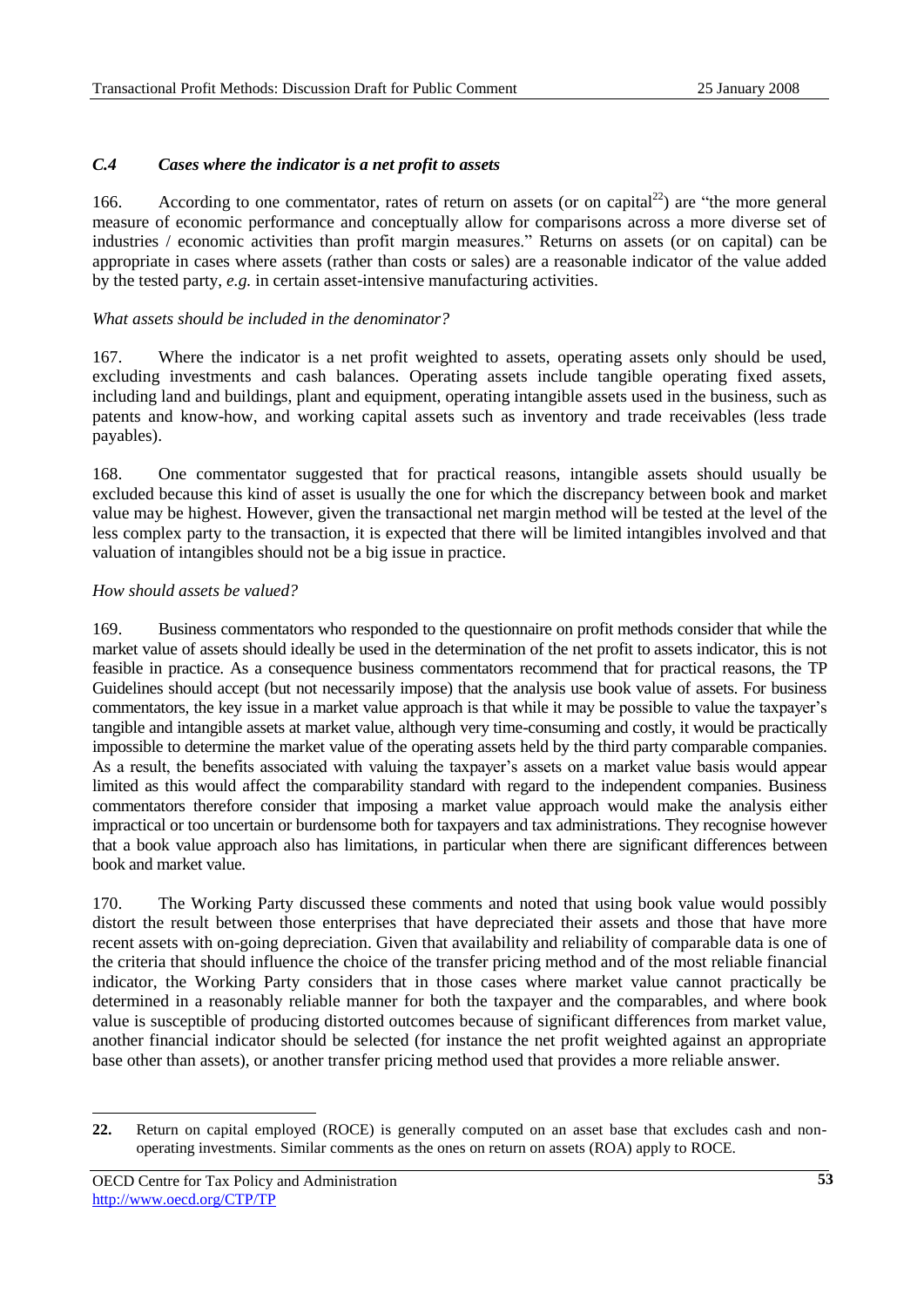# **D - Other possible net profit margin indicators**

171. The TP Guidelines only refer to the "net profit margin relative to an appropriate base (*e.g.* costs, sales, assets)". Some other types of financial indicators were however mentioned by business commentators in their responses to the questionnaire on profit methods.

172. It was suggested that depending on the industry, it may be useful to look at other denominators where independent data may exist, such as: square metres of retail points, weight of products transported, number of employees, time, distance, etc. While there is no reason to rule out the use of such other possible bases where they provide a reasonable indication of the value added by the tested party to the controlled transaction, they should only be used where it is possible to obtain reliable enough comparable information to support the application of the method (see paragraph 125 above).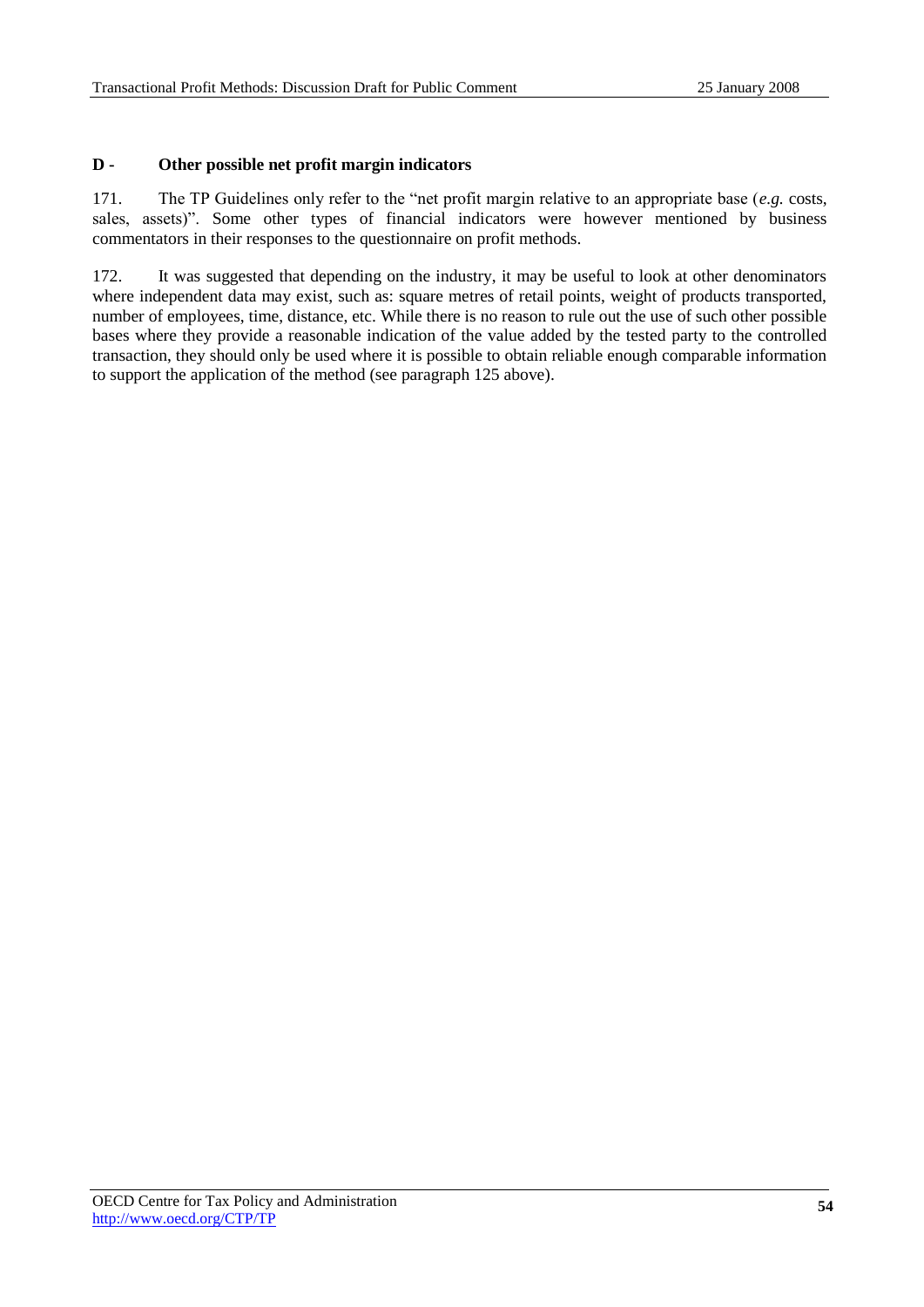# **7. APPLICATION OF A TRANSACTIONAL PROFIT SPLIT METHOD: DETERMINING THE COMBINED PROFIT TO BE SPLIT**

Note: The comments in this note relate to the application of a transactional profit split method in the situations where, given the facts and circumstances of the case and in particular the comparability (including functional) analysis of the transaction and the review of the information available on uncontrolled comparables, such a method is found to be the most reliable method to be used.

# **Introduction**

173. As noted at paragraph 3.5 of the TP Guidelines, "the profit split method first identifies the profit to be split for the associated enterprises from the controlled transactions in which the associated enterprises are engaged. […] The combined profit may be the total profit from the transactions or a residual profit intended to represent the profit that cannot readily be assigned to one of the parties, such as the profit arising from high-value, sometimes unique, intangibles."

174. The TP Guidelines do not provide much guidance as to how to determine the combined profit. This note discusses two main types of issues in this respect: issues in relation to accounting standards (Section A) and issues in relation to the selection of net, operating or gross profits as the basis for a transactional profit split (Section B).

175. It should be noted that under the transactional profit split method, the same principles should be applied to split losses as to split profits. References to "combined profits to be split" should therefore be taken as applying equally to combined losses in appropriate circumstances. Note that in order to be arm's length, a loss split should be in line with an arm's length allocation of risks between the parties (see in particular paragraph 1.27 of the TP Guidelines).

## **A - Accounting standards**

176. There is wide recognition, among countries and business commentators who responded to the questionnaire on profit methods, of the significance of the issues posed by the lack of harmonised accounting standards when determining the combined profit to be split in a transactional profit split method. In order to determine the combined profit, the accounts of the parties need to be put on a common basis as to accounting practice and currency, and then combined. Several commentators note that the determination of the combined profit is one of the most important and difficult issues when applying a profit split method.

177. It is also fair to recognise that similar issues surrounding the definition of the appropriate measure of profits may arise in the application of a cost plus, resale minus or transactional net margin method. One example is the effect of different asset-depreciation rules in the application of a cost plus or cost-based TNMM.

178. The Working Party considers that the OECD should not be prescriptive as to the choice of the accounting standards or currency rate to be used in the determination of the combined profits. Rather, a flexible approach should be favoured, that will take account of the facts and circumstances of each case. Because the choice of accounting standards can have significant effects on the determination of the profits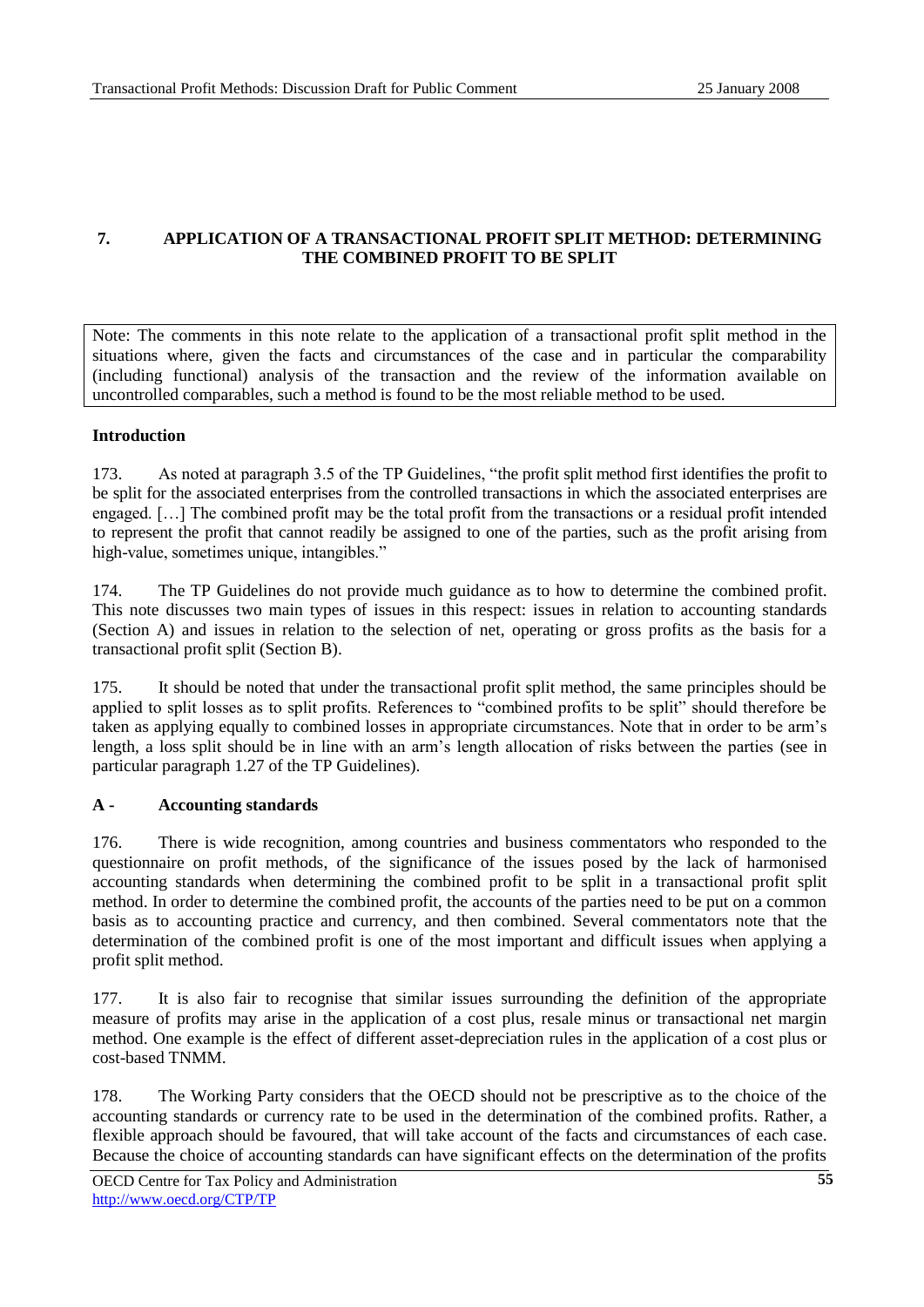to be split, the choice should be made in advance of applying the method, should be documented, and should be applied consistently over the lifetime of the arrangement.

179. As noted above, the transactional profit split method identifies the profit to be split for the associated enterprises *from the controlled transactions* [emphasis added] in which the associated enterprises are engaged. Accordingly, the combined profit to be split should only be that arising from the controlled transaction(s) under review. In determining that profit, it is essential to first identify the relevant transactions to be covered by the profit split. It is also essential to identify the level of aggregation, see paragraph 1.42-1.44 of the TP Guidelines.

180. Where a taxpayer has controlled transactions with more than one associated enterprise, it is also necessary to identify the parties in relation to those dealings and the profits to be split among them.

181. Financial accounting will generally be the starting point for determining the profit to be split in the absence of harmonized tax accounting standards. In this respect, the ongoing convergence between IAS/IFRS and US GAAP standards is expected to simplify the tasks of tax authorities and taxpayers in the future.

182. The use of cost accounting should be permitted where such accounts exist, are reliable, auditable, and sufficiently transactional. In this context, product-line income statements or divisional accounts may prove to be the most useful accounting records. Experience shows however that the use of multiple allocation keys to arrive at the expenses and/or income attributed to the product-line or division may lessen the reliability of the data for these purposes. Care should be exercised in evaluating whether this cost accounting data is sufficiently reliable to be of use in the application of the arm's length principle. See also Section B of the Issues note "Access to the information needed to apply or review the application of a transactional profit method".

183. Once the combined profit is determined using a common set of accounting rules such as financial or cost accounting, and the arm's length allocation of that combined profit among the parties is determined, a variety of mechanisms can be implemented to achieve the arm's length profit split. For instance, a joint venture or partnership agreement is sometimes set up among the parties in order for them to share the combined profit from the controlled transaction. In other cases, the transfer price for the controlled transaction (*e.g.* a licence to use intangibles) is set according to a formula that seeks to achieve the arm's length profit split between the parties (*e.g.* between the licensor and the licensee). These mechanisms and the transactions that go with them are subject to domestic tax rules in order to determine the taxable profits in each jurisdiction. In other words, the transactional profit split only determines which profits (or losses) should be attributed to the parties to a controlled transaction. It does not deal with the issue of how these profits (or losses), once attributed, are taxable (or deductible) since this is a matter to be determined by domestic law.

## **B - The use of operating or gross profits in the transactional profit split method**

184. This Section discusses different possible measures of profits arising from controlled transactions when applying a transactional profit split method (see paragraphs 179 above in relation to the transactional focus of this method),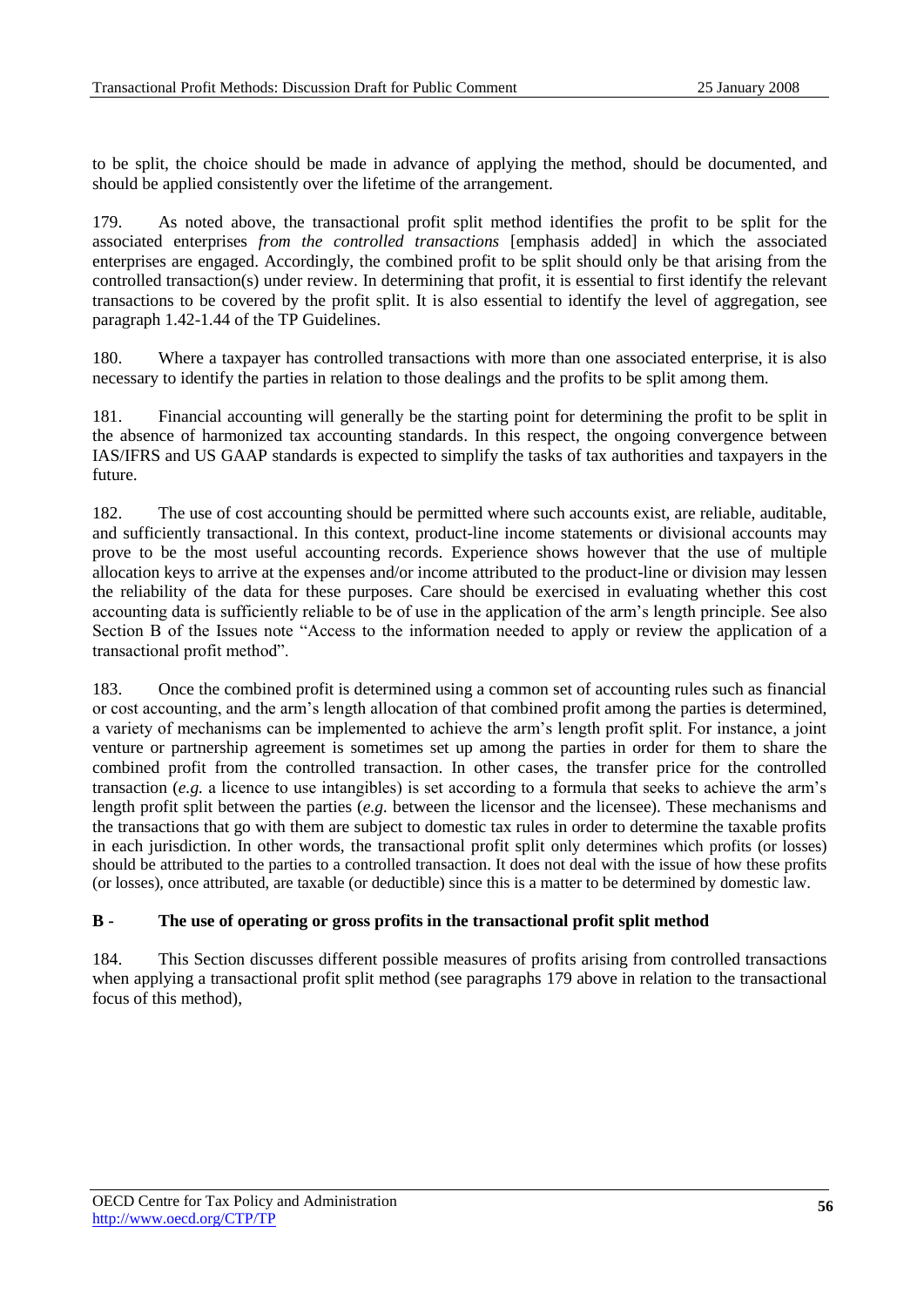# *B.1 Different measures of profits*

185. As noted at paragraph 3.17 of the TP Guidelines, generally, the combined profit to be split is the operating profit.<sup>23</sup> However, occasionally, it may be appropriate to carry out a split of gross profits and then deduct the expenses incurred in or attributable to each relevant enterprise (and excluding expenses taken into account in computing gross profits).

186. In some circumstances, revenue splits have been observed, whereby the parties share only the revenues and no costs. One example is found in the consultancy business where a team of consultants from several entities located in different jurisdictions is formed to serve a client on a single project and agrees to share the fees amongst them.

187. Depending on the facts and circumstances of the case, the combined profits to be split can also be determined at an intermediary level below gross profits but above operating profits. For example, if the thrust of the method is to use operating profits, specific items may need to be excluded from the calculation because they do not relate to the transaction under review (such as certain corporate overheads in some circumstances).

188. This can be illustrated as follows. Assume A and B are two related companies situated in two different tax jurisdictions. Both manufacture the same widgets and incur expenditure that results in the creation of an intangible asset which they can mutually use. For the purpose of this example, it is assumed that the nature of this particular asset is such that the value of the asset contribution attributable to each of A and B in the year in question is proportional to A and B's relative expenditure on the asset in that year. (It should be noted that this assumption will not always be true in practice. This is because there may be cases where the relative values of asset contributions attributable to each party would be based on accumulated expenditure from the prior, as well as current years.) Assume A and B exclusively sell products to third parties. Assume that it is determined that the most reliable method to be used is a residual profit split method, that the manufacturing activities of A and B are benchmarkable transactions that should be allocated an initial return of  $10\%$  of the Cost of Goods Sold<sup>24</sup> and that the residual profit should be split in proportion to A's and B's intangible asset expenditure. The following figures are for illustration only:

|                              | $\mathbf{H}$ |     | Combined $A+B$ |
|------------------------------|--------------|-----|----------------|
|                              |              |     |                |
| <b>Sales</b>                 | 100          | 300 | 400            |
| <b>Cost Of Goods Sold</b>    | 60           | 170 | 230            |
| <b>Gross Profit</b>          | 40           | 130 | 170            |
| <b>Overhead expenses</b>     |              |     |                |
| Other operating expenses     |              |     |                |
| Intangible asset expenditure | 30           |     | 70             |
| <b>Operating Profit</b>      |              |     | 85             |

l **23.** While paragraph 3.17 of the TP Guidelines was drafted in the context of a contribution analysis, it applies in fact to the splitting of the combined profit to be split, whether determined under a contribution or under a residual analysis (see paragraph 1 above for a definition of the combined profit to be split).

**<sup>24.</sup>** See Issues note "Transactional profit split method: reliability of a residual analysis and a contribution analysis", Section A for a discussion of benchmarkable functions, assets and risks and of the initial return allocated under a residual analysis.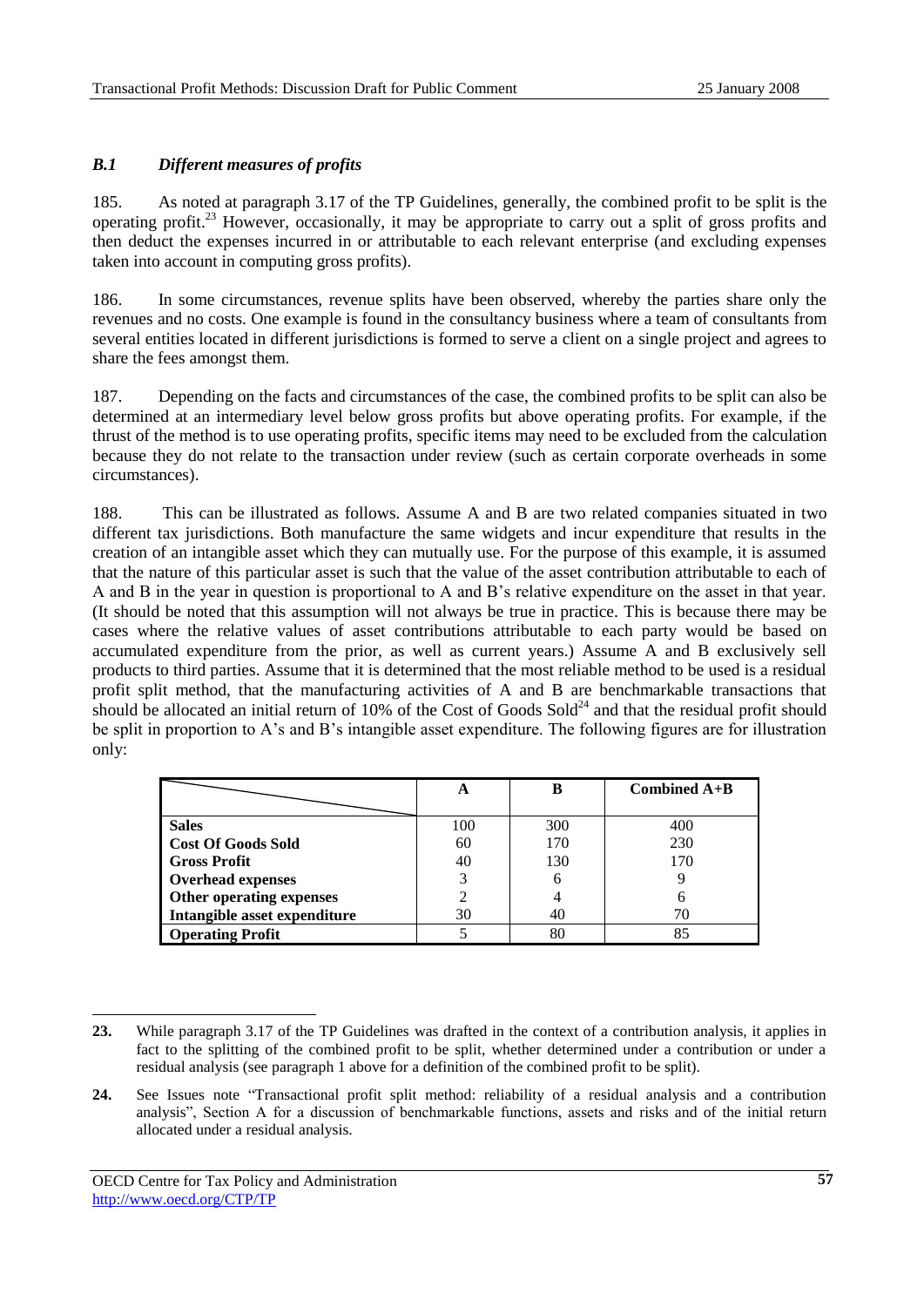#### *Step one: determining the initial return for the benchmarkable manufacturing transactions (Cost of Goods Sold + 10% in this example)*

A : 60 + (60 \* 10 %) = 66  $\rightarrow$  initial return for the manufacturing transactions of A = 6 B : 170 + (170 \* 10 %) = 187  $\rightarrow$  initial return for the manufacturing transactions of B = 17 Total (profit allocated through initial returns):  $6 + 17 = 23$ 

*Step two: determining the residual profit to be split*

*a) In case it is determined as the operating profit:*

Combined Operating Profit: 85

Profit already allocated (initial returns for manufacturing transactions): 23 Residual profit to be split in proportion to A's and B's intangible asset expenditure: 62

Residual profit allocated to A :  $62 * 30/70 = 26.57$ Residual profit allocated to B :  $62 * 40/70 = 35.43$ 

Total profits allocated to A : 6 (initial return) + 26.57 (residual) =  $32.57$ <br>Total profits allocated to B : 17 (initial return) + 35.43 (residual) =  $52.43$ Total profits allocated to  $B : 17$  (initial return)  $+ 35.43$  (residual)  $Total = 85$ 

b*) In case it is determined as the operating profit before overhead expenses (assuming it is determined that the overhead expenses of A and B do not relate to the transaction examined and should be excluded from the determination of the combined profit to be split):*

|                                  | A   | в   | Combined $A+B$ |
|----------------------------------|-----|-----|----------------|
|                                  |     |     |                |
| <b>Sales</b>                     | 100 | 300 | 400            |
| <b>Cost Of Goods Sold</b>        | 60  | 170 | 230            |
| <b>Gross Profit</b>              | 40  | 130 | 170            |
| Other operating expenses         | 2   | 4   |                |
| Intangible asset expenditure     | 30  | 40  | 70             |
| Operating Profit before overhead | 8   | 86  | 94             |
| expenses                         |     |     |                |
| <b>Overhead expenses</b>         | 3   | 6   | Q              |
| <b>Operating Profit</b>          |     | 80  | 85             |

Combined Operating Profit before overhead expenses: 94

Profit already allocated (initial returns for manufacturing transactions): 23

Residual profit before overhead expenses to be split in proportion to A's and B's intangible asset expenditure: 71

Residual profit allocated to A :  $71 * 30/70 = 30.43$ Residual profit allocated to B :  $71 * 40/70 = 40.57$ 

| Total profits allocated to A : 6 (initial return) $+30.43$ (residual) - 3 (overhead expenses)  | $= 33.43$ |
|------------------------------------------------------------------------------------------------|-----------|
| Total profits allocated to B : 17 (initial return) $+40.57$ (residual) - 6 (overhead expenses) | $= 51.57$ |
| Total                                                                                          | $= 85$    |

189. As shown in the above example, excluding some specific items from the determination of the combined profit to be split implies that each party remains responsible for its own expenses in relation to it. As a consequence, the decision whether or not to exclude some specific items must be consistent with the comparability (including functional) analysis of the transaction.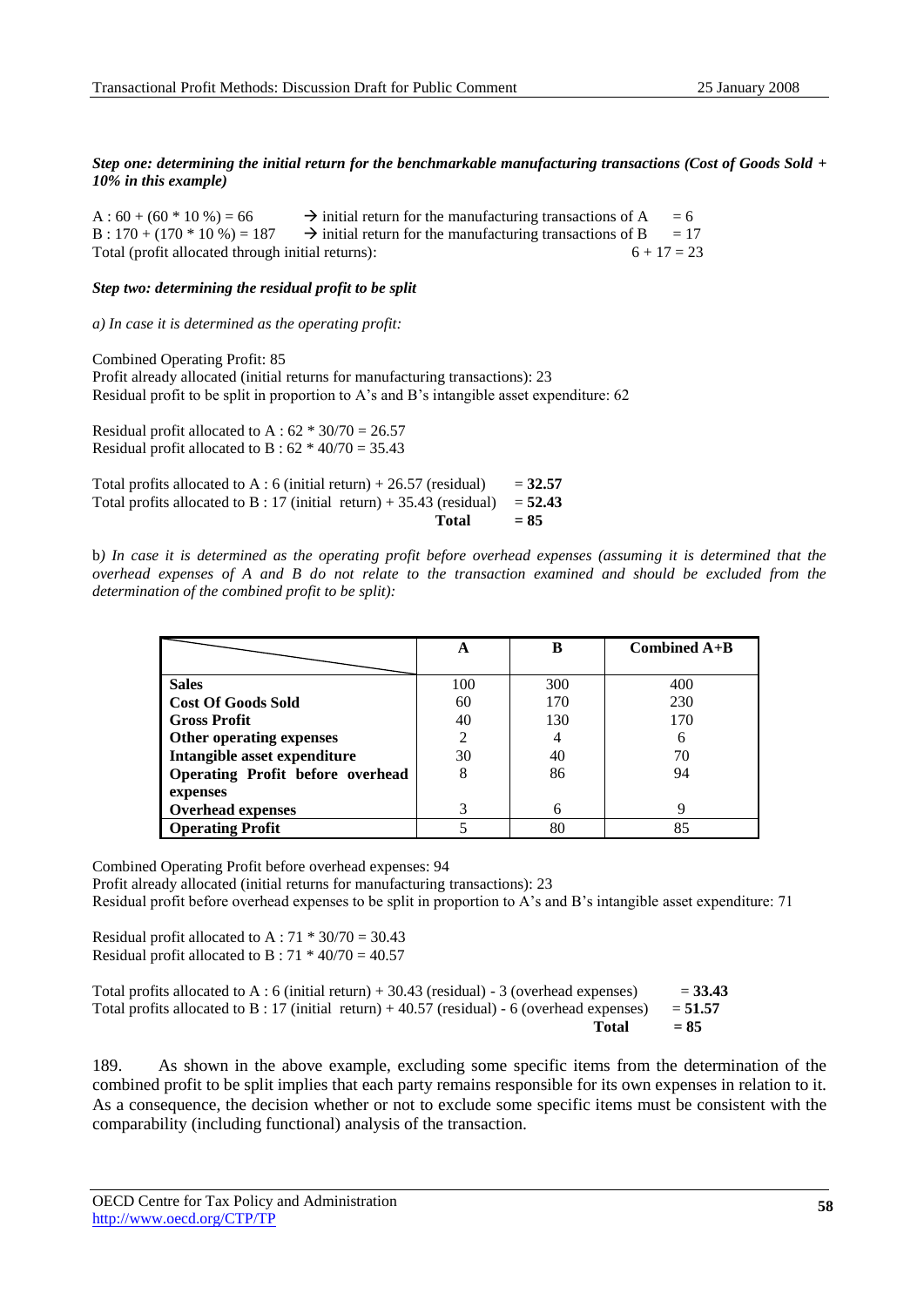190. As another example, in some cases it may be appropriate to back out a category of expenses to the extent that the allocation key used in the residual profit split analysis relies on those expenses. For example, in cases where relative expenditure contributing to the development of an intangible asset is determined to be the most reliable profit split factor, residual profits can be based on operating profits *before* that expenditure. After determining the split of residual profits, each associated enterprise then subtracts its own expenditure.

191. This can be illustrated as follows. Assume the facts are the same as in the example at paragraph 188 above and assume the overhead expenses are not excluded from the determination of the residual profit to be split.

#### *Step one: determining the basic return for the manufacturing activities (Cost of Goods Sold + 10% in this example)*

Same as at paragraph 188.

#### *Step two: determining the residual profit to be split*

*a) In case it is determined as the operating profit after intangible asset expenditure:*

Same as at paragraph 188, case a)

b*) In case it is determined as the operating profit before* intangible asset expenditure*:*

|                                   | A   | B   | Combined $A+B$ |
|-----------------------------------|-----|-----|----------------|
|                                   |     |     |                |
| <b>Sales</b>                      | 100 | 300 | 400            |
| <b>Cost Of Goods Sold</b>         | 60  | 170 | 230            |
| <b>Gross Profit</b>               | 40  | 130 | 170            |
| <b>Overhead expenses</b>          |     |     |                |
| Other operating expenses          |     |     |                |
| Operating Profit intangible asset | 35  | 120 | 155            |
| expenditure                       |     |     |                |
| Intangible asset expenditure      | 30  | 40  | 70             |
| <b>Operating Profit</b>           |     | 80  | 85             |

Combined Operating Profit before intangible asset expenditure: 155

Profit already allocated (initial returns for manufacturing transactions): 23

Residual profit before intangible asset expenditure to be split in proportion of A's and B's intangible asset expenditure: 132

Residual profit allocated to A :  $132 * 30/70 = 56.57$ Residual profit allocated to B :  $132 * 40/70 = 75.43$ 

| Total profits allocated to A : 6 (initial return) $+ 56.57$ (residual) - 30 (intangible asset expenditure) = 32.57 |        |
|--------------------------------------------------------------------------------------------------------------------|--------|
| Total profits allocated to B : 17 (initial return) + 75.43 (residual) - 40 (intangible asset expenditure) = 52.43  |        |
| Total                                                                                                              | $= 85$ |

*i.e.* A and B are allocated the same profits as in the case where the profit to be split is determined as the operating profit after intangible asset expenditure, see case a) above.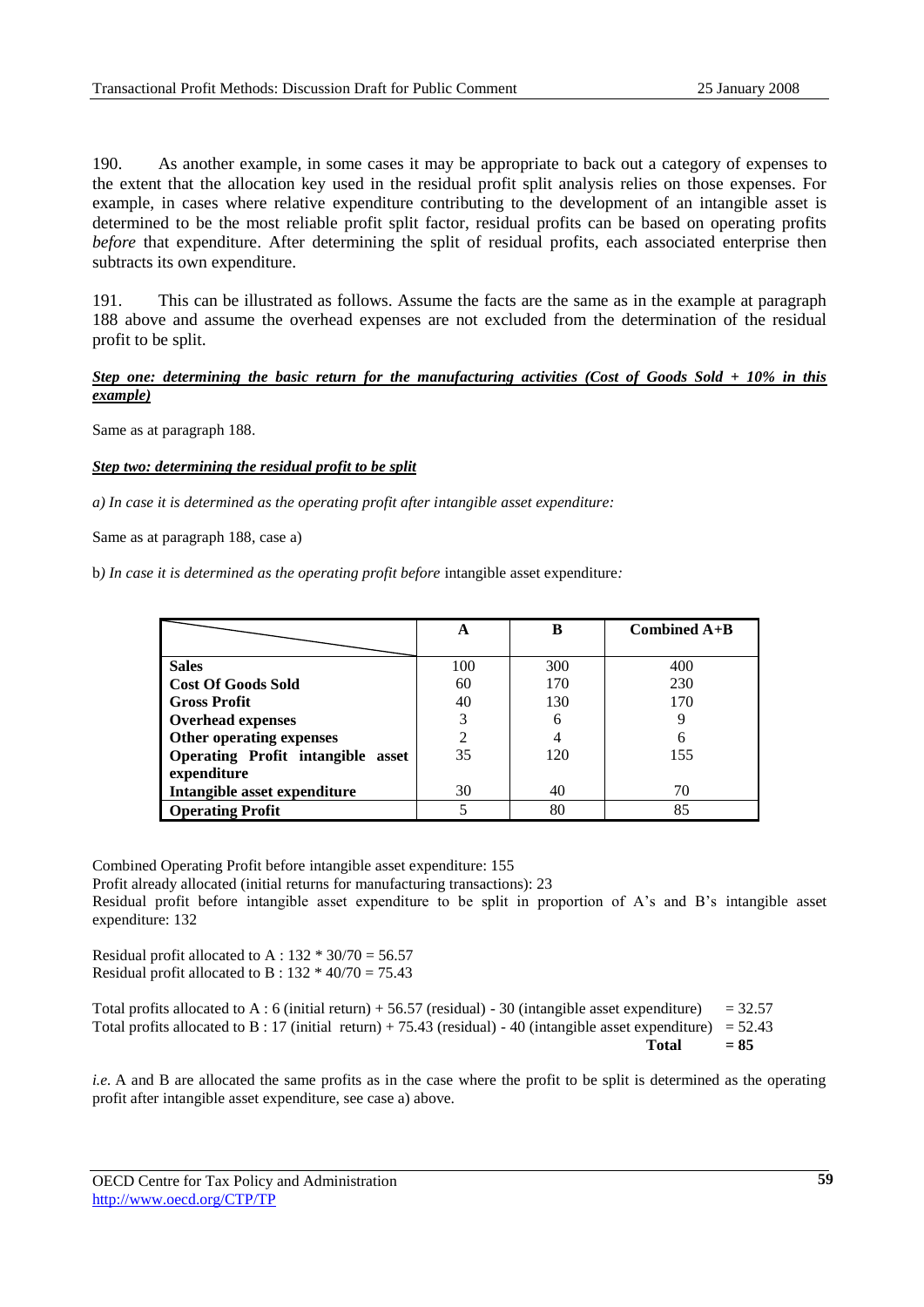192. This example illustrates the fact that, when the allocation key used to split the residual profit relies on a category of expenses incurred during the period, it is indifferent whether the residual profit to be split is determined before said expenses and the expenses are deducted by each party, or whether the residual profit to be split is determined after said expenses. The outcome can however be different in the case where the split factor is based on the accumulated expenditure of the prior as well as current years (see paragraph 188 above).

193. Where the combined profit to be split is determined as the gross profit or as a profit measure that is above operating profits, each party then subtracts its own expenses that are below the level of the combined profit. One implication is that it is possible in such cases that one party makes operating profits while the other makes operating losses after the application of the profit split.

# *B.2 Factors that may affect the choice among various measures of profits*

194. The choice of what measure of profits to use should depend on the facts and circumstances of the case, in particular on the comparability (including functional) analysis of the controlled transactions under review.

195. For example, in some cases corporate overheads might be left for the account of the parties, *i.e.* the combined profits might be calculated before deduction of these costs. On the other hand, in such a case, any related party expense that may be included below the line (*e.g*. management fees or fees for other services) would deserve careful consideration in order to ensure that it is at arm's length and does not distort the application of the method.

196. It is essential to make a sufficiently reliable determination in advance of the implementation of the method of which party is responsible for what costs and risks as well as for what revenue items, and to ensure that such allocation is consistent with the arm's length principle.

197. Given the significant effects the choice of a measure of profits can have on the outcome of the application of the method, the choice should be made in advance of applying the method (at least in cases where the profit split method is used by the taxpayer to set the remuneration of controlled transactions<sup>25</sup>), should be documented, and should be applied consistently over the lifetime of the arrangement.

198. The choice of the profit measure may also be affected by the extent to which the taxpayer is able to analyse its financial results. Gross profit splits may pose consistency issues due to the differences that may exist in different accounting rules for the allocation of certain expenses between cost of sales, selling and distribution expenses and operating expenses.

199. Operating profits are generally defined in a more consistent manner, but they require an allocation of operating expenses to be made to the controlled transactions under review. Where a transactional profit split is applied at the level of operating profits, operating expenses that can be identified with a particular transaction should be allocated to it. Where operating expenses might justifiably relate to more than one transaction, a credible allocation key that is appropriate to the circumstances of the case (*e.g.* third party turnover, time) would be required. It is important to ensure that the allocation key does not distort the segmented results for the purposes of the arm's length analysis.

200. In appropriate circumstances, the choice between operating or gross profits may also be affected by the availability of comparable external data to support the profit split.

l **25**. In cases where the profit split is used as an *ex post facto* sanity check, prior documentation might not be available.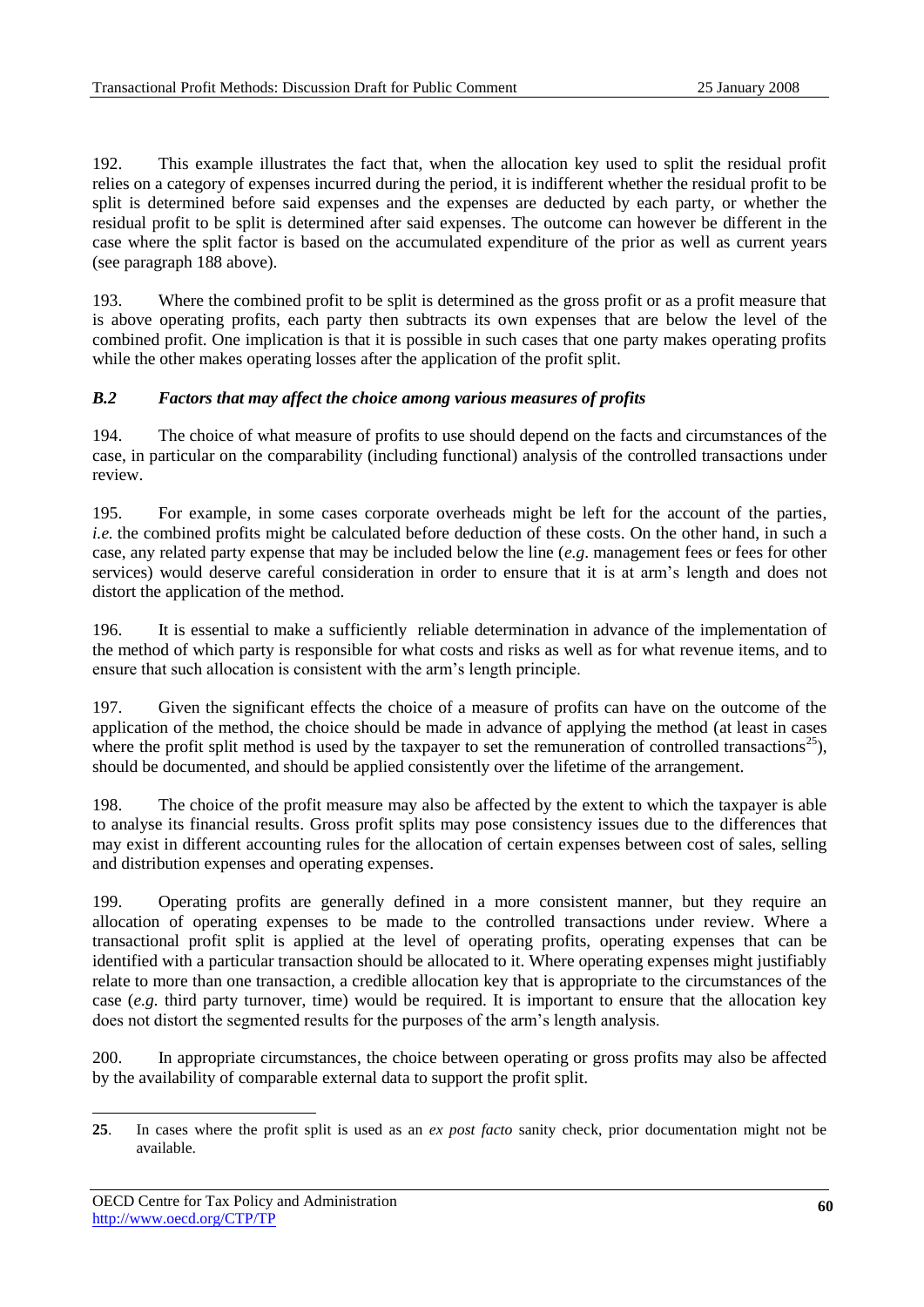# *B.3 Gross profits*

201. The TP Guidelines at paragraph 3.17 give one example of the use of a gross profit split in the case of an MNE that engages in highly integrated worldwide trading operations, involving various types of property. In addition several business commentators consider that a split of gross profits may be more reliable in the case of global trading operations and in certain other contexts.

**Countries have contrasting experiences with the use of gross profit splits in global trading operations and countries have expressed scepticism in this respect. Comments from the business community are invited on whether the example at paragraph 3.17 of the TP Guidelines is still regarded as a valid one.** 

# *B.4 Operating profits*

202. Operating profits generally refer to operating profits before exceptional items, interest and tax. In effect income taxes are generally not taken into account in the determination of the combined profits to be split as they are generally not relevant to the determination of transfer prices. Outside the financial industry, non-trading interest income and expenses and non-trading foreign exchange gains and losses are also generally to be excluded. However, there are also very exceptional cases where interest and / or taxes should be taken into account at arm's length in the determination of the profit to be split.

203. Exceptional and extraordinary items of a non-recurring nature are also generally excluded although there may be particular cases where it would be appropriate to include them, *e.g.* where they are related to the controlled transaction under review (for instance, exceptional depreciation of a capital asset that is a value driver of the transaction under review) and where independent parties at arm's length would have agreed to share them. Even where exceptional and extraordinary items are excluded from the determination of the combined profits to be split, it may be useful to review them because they can provide useful information, for instance on the risks borne by the taxpayer.

204. Issues around the determination of operating profits in a profit split, such as issues in relation to depreciation and amortisation, are similar to those encountered when determining the net profit margin in the context of a TNMM. See Issues note "Application of TNMM: selection and determination of the net profit margin indicator".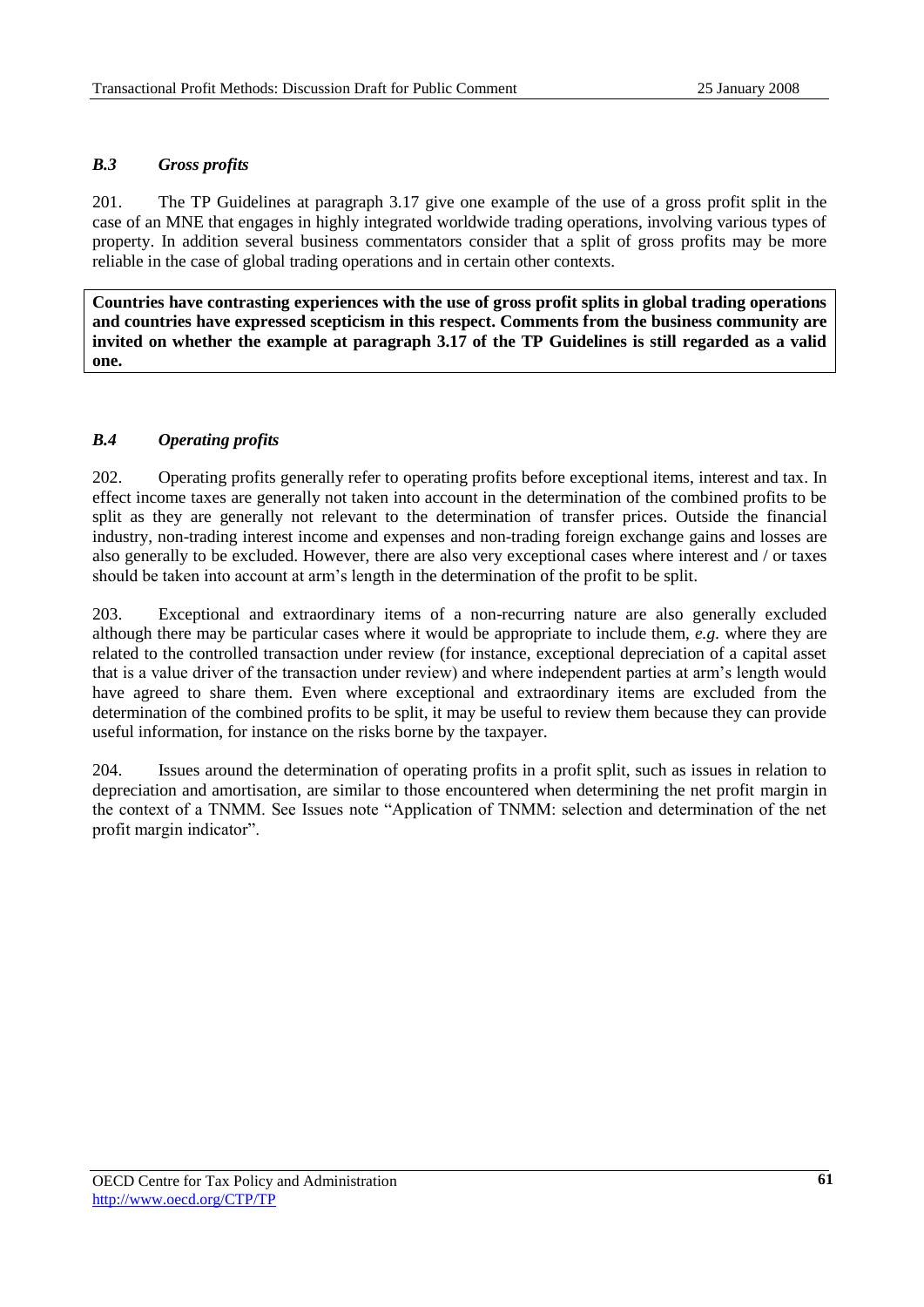# **8. TRANSACTIONAL PROFIT SPLIT METHOD: RELIABILITY OF A RESIDUAL ANALYSIS AND A CONTRIBUTION ANALYSIS**

Note: The comments in this note relate to the application of a transactional profit split method in the situations where, given the facts and circumstances of the case and in particular the comparability (including functional) analysis of the transaction and the review of the information available on uncontrolled comparables, such a method is found to be the most reliable method to be used.

205. The TP Guidelines note at paragraph 3.15 that "[t]here are a number of approaches for estimating the division of profits, based on either projected or actual profits, as may be appropriate, that independent enterprises would have expected, two of which are discussed in the following paragraphs. These approaches -- contribution analysis and residual analysis -- are not necessarily exhaustive or mutually exclusive." Paragraph 3.23 further notes that "[t]his Report does not seek to provide an exhaustive catalogue of ways in which the profit split method may be applied. Application of the method will depend on the circumstances of the case and the information available, but the overriding objective should be to approximate as closely as possible the split of profits that would have been realised had the parties been independent enterprises operating at arm's length."

206. This note discusses the cases where a residual analysis can be more reliable than a contribution analysis and the cases where a contribution analysis can be more reliable than a residual analysis.

207. There is consensus among countries and among the business commentators who responded to the questionnaire on profit methods that there appears to be no reason to set a hard and fast hierarchy for the profit split methods and that the choice between a contribution analysis, a residual analysis or any other possible approach should be made in the light of the particular facts and circumstances of each case. The use of either approach may present risks and difficulties and the choice should always come down to which is the most appropriate in each case. For either approach, full information relating to the comparability including functional analysis of the controlled transaction under review is essential, in particular information about the functions, assets and risks of all the enterprises involved in the transaction.

208. In fact, as noted at paragraph 3.15 of the TP Guidelines, the contribution analysis and residual analysis are not necessarily mutually exclusive. The allocation of a residual profit may be seen as a contribution analysis relating to the residual profit, even where the entirety of the residual profit is allocated to one party.

## **A - When a residual analysis can be more reliable than a contribution analysis**

209. When applying a transactional profit split, in general, a residual analysis is likely to be more reliable than a contribution analysis where one or more party(ies) to the transaction perform(s) functions, use(s) assets or assume(s) risks (hereafter the "benchmarkable functions, assets and risks") for which an arm's length remuneration can be determined using either a traditional transaction method or a transactional net margin method, on the basis of comparisons with comparable uncontrolled transactions (whether internal or external comparables). In such cases, a residual analysis that first attributes an arm's length remuneration to said benchmarkable functions, assets and risks before determining the residual profit to be split can be more reliable than a contribution analysis alone. Typically, a residual analysis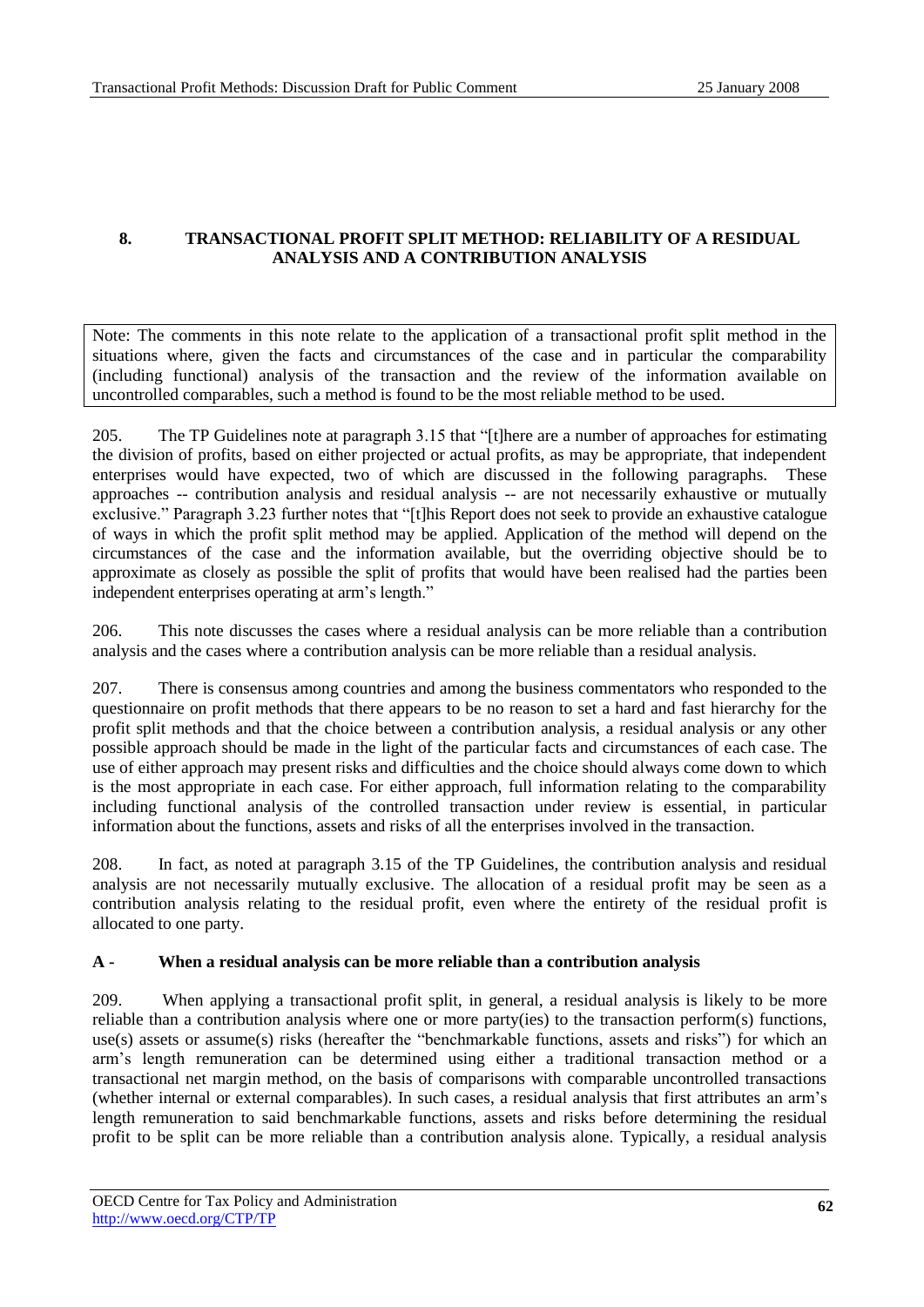would be used where the parties perform differing benchmarkable functions but all use valuable nonbenchmarkable intangible assets and / or bear significant non-benchmarkable risks.

210. It is accordingly suggested to amend paragraphs 3.19 to 3.21 of the TP Guidelines in order to provide a clearer definition of the residual approach and to replace in these paragraphs the words "basic return" in order to reflect the fact that the key point is not whether the return is "basic", "low" or "high", but rather whether there are uncontrolled transactions comparable to segments of the controlled transaction under review, for which an arm's length remuneration can be determined using a traditional transaction method or a transactional net margin method. The suggested redraft of these paragraphs is as follows (note that further consistency changes might be required in other parts of the TP Guidelines):

3.18a As noted at paragraphs 3.15 and 3.23, there are a number of approaches to profit splits, so that the approaches to residual analyses that are described below are not intended to rule out other possible approaches that may be found more reliable in relevant circumstances.

3.19 A residual analysis divides the combined profit from the controlled transactions under examination in two stages. In the first stage, each participant is allocated sufficient profit to provide it with a basic return appropriate for the type of transactions in which it is engaged. Ordinarily this basic return would be determined by reference to the market returns achieved for similar types of transactions by independent enterprises. Thus, the basic return would generally not account for the return that would be generated by any unique and valuable assets possessed by the participants. In the second stage, any residual profit (or loss) remaining after the first stage division would be allocated among the parties based on an analysis of the facts and circumstances that might indicate how this residual would have been divided between independent enterprises. Indicators of the parties' contributions of intangible property and relative bargaining positions could be particularly useful in this context. Ordinarily, in the first stage, each participant is allocated an arm's length remuneration for its benchmarkable functions performed, assets used and risks assumed in the controlled transactions in which it is engaged. Ordinarily this initial remuneration would be determined by applying one of the traditional transaction methods or a transactional net margin method, by reference to the remuneration of comparable transactions between independent enterprises. Thus, the initial remuneration would not account for the return that would be generated by any nonbenchmarkable functions performed, assets used and risks assumed by the participants. In the second stage, any residual profit (or loss) remaining after the first stage division would be allocated among the parties based on an analysis of the facts and circumstances following the same guidance as described at paragraphs 3.16 to 3.18 for splitting the combined profit under a contribution analysis. Indicators of the parties' contributions of intangible property, of the risks they assume and of the functions they perform could be particularly useful in this context.

Note: Definition to be added to the Glossary: "Benchmarkable functions, assets and risks are functions, assets and risks for which reasonably reliable comparables exist."

3.20 The residual could derive from the application of other methods. For example, market data from traditional transaction methods could assist in the preliminary ascertainment of normal profits attributable to associated enterprises where one enterprise manufactures a unique product using proprietary processes and then transfers the product to another associated enterprise for further processing using other proprietary processes and for distribution

3.21 One An alternative approach to a residual analysis would could seek to replicate the outcome of bargaining between independent enterprises in the free market. In this context, in the first stage, the basic return initial remuneration provided to each participant would correspond to the lowest price an independent seller reasonably would accept in the circumstances and the highest price that the buyer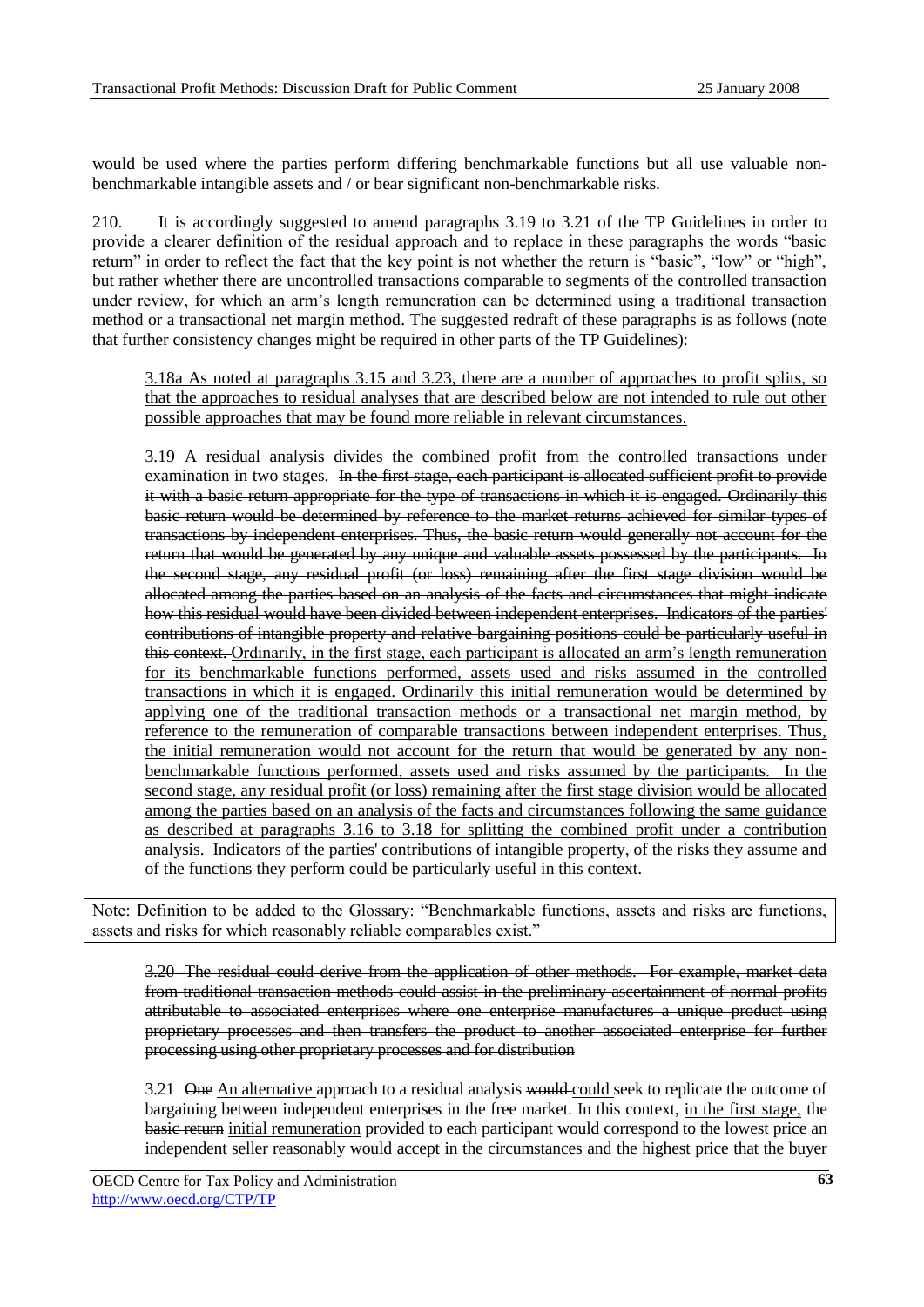would be reasonably willing to pay. Any discrepancy between these two figures could result in the residual profit over which independent enterprises would bargain. In the second stage, Tthe residual analysis therefore could divide this pool of profit based on an analysis of any factors relevant to the associated enterprises that would indicate how independent enterprises might have split the difference between the seller's minimum price and the buyer's maximum price.

211. As noted by one business commentator, a residual profit split analysis can lead to attributing a preferential claim to profits to one set of activities (the benchmarkable functions), while the remaining activities share the profits or losses that exist after making such preferential payments. This illustrates the fact that whatever approach is taken, it should achieve a sharing among the parties of the profits or losses that is consistent with the comparability analysis and in particular with the functional analysis (*i.e.* the review of the functions performed taking account of the assets used and risks assumed) and with the contractual relationship of the parties to the extent it is at arm's length (see in particular paragraphs 1.27 to 1.29 of the TP Guidelines).

# **B - When a contribution analysis can be more reliable than a residual analysis**

212. Where it is not possible to apply a traditional transaction method or a transactional net margin method to allocate an arm's length initial remuneration for benchmarkable functions performed, assets used and risks assumed in the controlled transaction under review, for instance due to the lack of sufficiently reliable comparable data, a contribution analysis can be more reliable than a residual analysis.

213. A contribution analysis can also be more reliable than a residual analysis in the case where there are direct third party data that can be used to determine the profit split.

214. At least one country reports having successfully applied a contribution analysis approach to calculate the appropriate profit split for associated enterprises engaged in trade facilitation.

215. It is the experience of several OECD countries that, where an MNE group performs highly integrated business and the profit is derived from overall functions / activities, a contribution analysis can be useful. A typical example is global trading, in which human functions related to the transaction contribute largely to the making of profits, and the compensation of the people involved in the transaction is generally related to the profits derived. In such cases, a contribution analysis can be useful, based on people-related factors such as compensation which expressly reflects the performance of the people engaged in the transaction.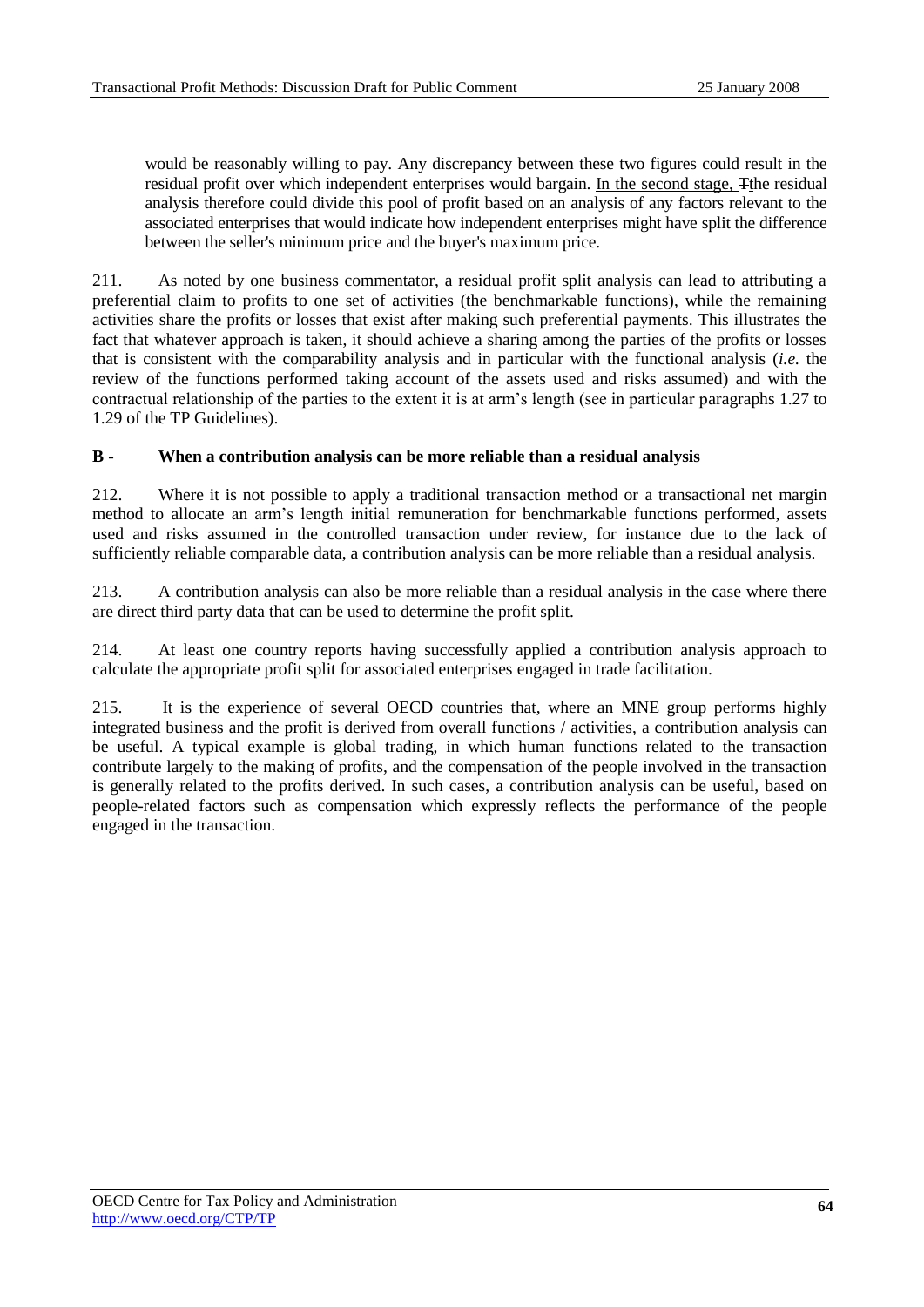# **9. APPLICATION OF A TRANSACTIONAL PROFIT SPLIT METHOD: HOW TO SPLIT THE COMBINED PROFIT**

Note: The comments in this note relate to the application of a transactional profit split method in the situations where, given the facts and circumstances of the case and in particular the comparability (including functional) analysis of the controlled transaction and the nature and extent of information that is available on possible comparables, a transactional profit split method is considered the most reliable method to be used.

# **A - General principle. What is an arm's length division of profits under a profit split method**

216. Existing guidance on how to achieve an arm's length division of profits in a profit split method is found at paragraphs 3.5 to 3.25 of the TP Guidelines.

217. In particular, paragraph 3.5 indicates that "the profit split method seeks to [determine] the division of profits that *independent enterprises would have expected to realise from engaging in the transaction or transactions* [emphasis added]" and that "profits between the associated enterprises [are to be split] on an economically valid basis that approximates the division of profits that would have been anticipated and reflected *in an agreement made at arm's lengt*h [emphasis added]." In the same vein, paragraph 3.13 notes that "In using the profit split method to establish the conditions of controlled transactions, the associated enterprises would seek to achieve the division of profit that independent enterprises would have realised." These paragraphs establish a clear benchmark against what independent parties in comparable conditions would have done.

218. In order to clarify the role of external data in applying a transactional profit split method, it is suggested to amend paragraphs 3.6, 3.11 and 3.16 of the TP Guidelines as follows (proposed additions in underlined font, proposed deletions in strikethrough font):

3.6 One strength of tThe profit split method is that it generally does not rely directly on closely comparable transactions, and it can therefore be used in cases when no such transactions between independent enterprises can be identified. Where available and reasonably reliable, external data from independent enterprises can be relevant in the profit split analysis to support the division of profits that would have been achieved between independent parties at arm's length. In the absence of more direct evidence of how independent parties at arm's length would have split the profit in comparable transactions, however, t<sub>The allocation</sub> of profits is based on the division of functions (taking account of the division of the assets and risks) between the associated enterprises themselves. External data from independent enterprises is can also be relevant in the profit split analysis primarily to assess the value of the contributions that each associated enterprise makes to the transactions, and not to determine directly the division of profit. In effect, the fundamental assumption in Chapter III of the TP Guidelines is that independents would have split the combined profit in proportion to the value of their respective contributions to the generation of profit in the transaction. As a consequence, the profit split method offers flexibility by taking into account specific, possibly unique, facts and circumstances of the associated enterprises that are not present in independent enterprises, while still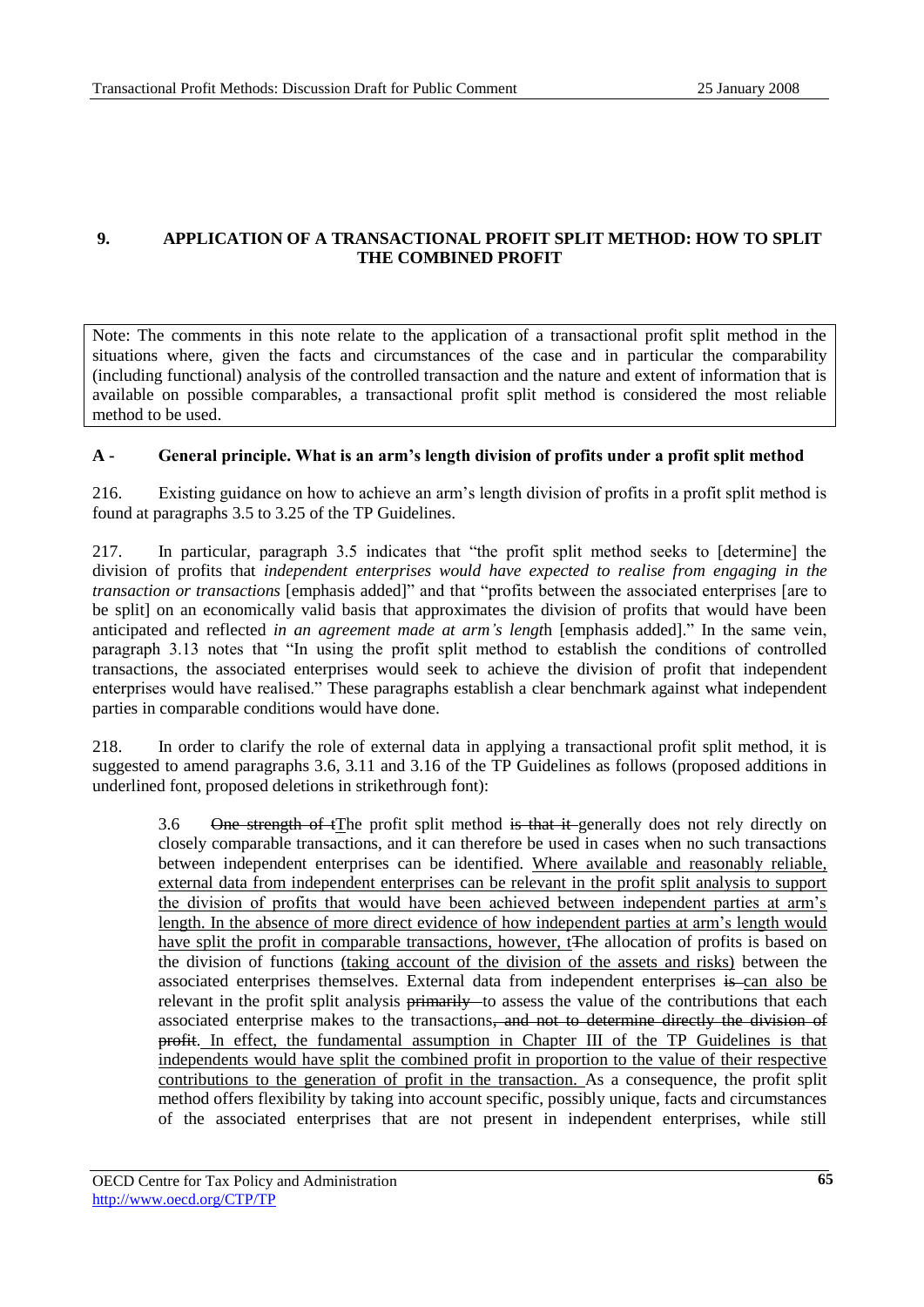constituting an arm's length approach to the extent that it reflects what independent enterprises reasonably would have done if faced with the same circumstances.

 $[...]$ 

3.11 If the profit split method were to be used by associated enterprises to establish transfer pricing in controlled transactions, then each associated enterprise would seek to achieve the division of profits that independent enterprises would have expected to realize from engaging in comparable transactions. One example is the case where independent enterprises would have established in a joint venture relationship. Generally, conditions established in this manner would have to be based upon projected profits rather than actual profits, because it is not possible for the taxpayers to know what the profits of the business activity would be at the time the conditions are established.

 $\Box$ 

3.16 Under a contribution analysis, the combined profits, which are the total profits from the controlled transactions under examination, would be divided between the associated enterprises based upon a reasonable approximation of what independent enterprises would have expected to realize from engaging in comparable transactions. This division can be supported by external data from independent enterprises where such data are available and reasonably reliable. In the absence of such reliable data, it is often based on the relative value of the functions performed by each of the associated enterprises participating in the controlled transactions, taking account of their assets used and risks assumed supplemented as much as possible by external market data that indicate how independent enterprises would have divided profits in similar circumstances. In cases where the relative value of the contributions can be measured directly, it may not be necessary to estimate the actual market value of each participant's contributions.

219. A transactional profit split method can be used either to establish set transfer pricing in a controlled transaction (*ex ante* approach) or to test whether the outcome of a controlled transaction is arm's length for instance as a sanity check (*ex post* approach). In an *ex ante* approach, the parties would be expected to agree in advance on the allocation keys or criteria that will be used to support the division of profits.

# **B** - **Criteria or allocation keys used to split the combined profit<sup>26</sup>**

## *B.1 General requirements*

l

220. As noted at paragraph 3.5 of the TP Guidelines, under the profit split method the combined profits are to be split between the associated enterprises on an economically valid basis that approximates the division of profits that would have been anticipated and reflected in an agreement made at arm's length. Business commentators who responded to the questionnaire on profit methods and countries all agree that the relevance of external or internal data and the criteria used to achieve an arm's length division of the profits depends on the facts and circumstances of the case.

**<sup>26.</sup>** As noted at paragraph 3.5 of the TP Guidelines, the combined profit may be the total profit from the transactions or a residual profit intended to represent the profit that cannot readily be assigned to one of the parties, such as the profit arising from high-value, sometimes unique, intangibles. In addition, as noted in the note on "Determining the combined profit to be split", references to "combined profits" should be taken as applying equally to combined losses in appropriate circumstances.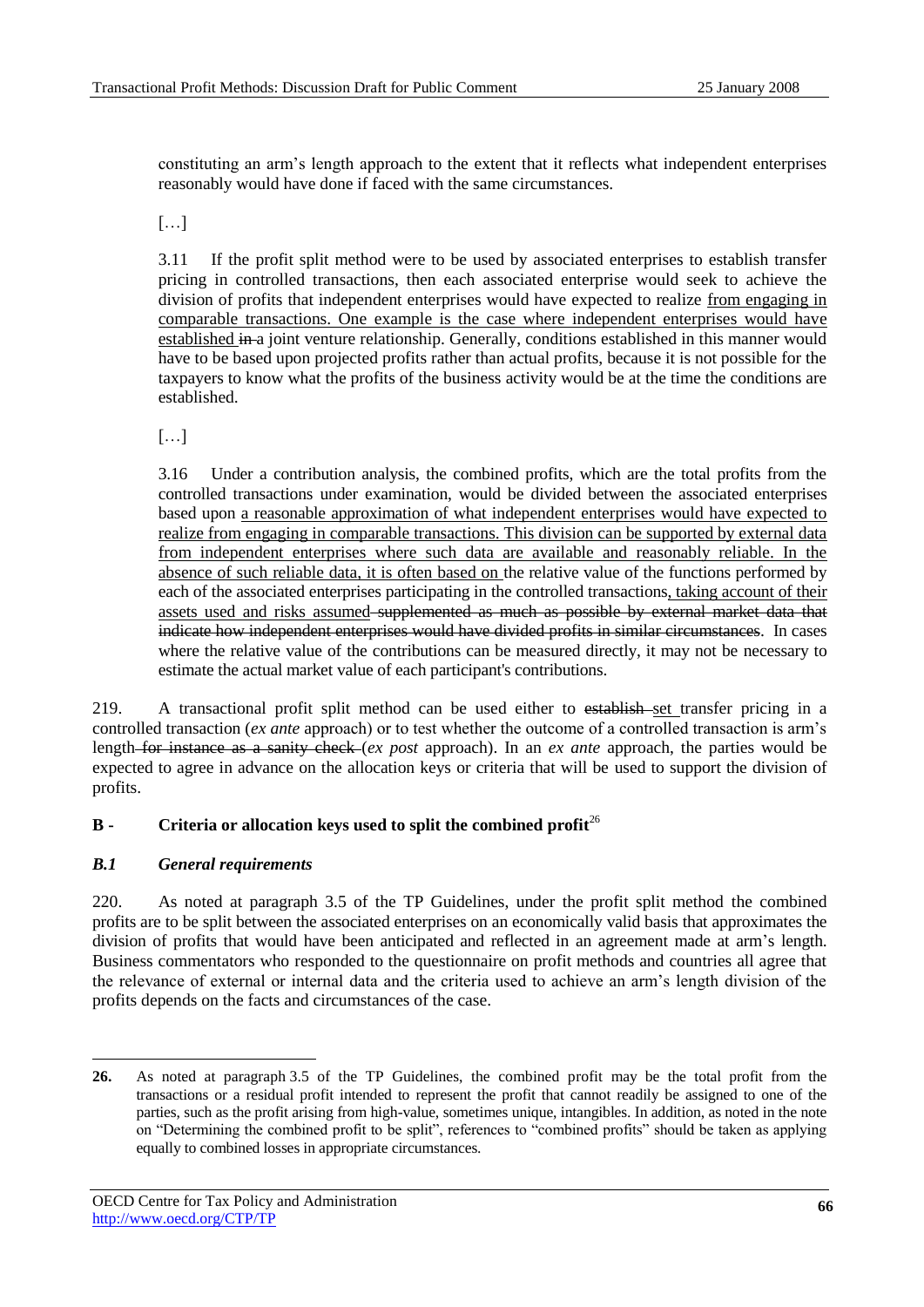221. It is therefore not desirable to establish a prescriptive list of criteria or allocation keys. It is however possible to identify a number of general requirements that should be satisfied by the criteria or allocation keys used, *i.e.* they should:

- Be consistent with the comparability (including functional) analysis of the controlled transaction under review, and in particular reflect the allocation of risks among those parties (subject to the risks being real and the allocation of risks being arm's length, see paragraph 1.27 of the TP Guidelines),
- Be consistent with those which would have been agreed between independents in comparable circumstances, given the profit split method seeks to determine the division of profits that independent enterprises would have expected to realise from engaging in the transaction (see paragraph 3.5 of the TP Guidelines)
- Be independent of transfer pricing policy formulation, *i.e.* they should be based on objective data (*e.g.* sales to unrelated parties), not on data relating to the remuneration of controlled transactions (*e.g.* sales to related parties),
- Be consistent with the type of profit split approach (*e.g*. contribution analysis, residual analysis, or other; *ex ante* or *ex post* approach),
- Be capable of being measured in a reasonably reliable manner.
- 222. In addition:
	- If a transactional profit split method is used to establish transfer pricing in controlled transactions (*ex ante* approach), the criteria or allocation keys should be agreed in advance of the transaction and documented,
	- The person using a transactional profit split method (taxpayer or tax administration) should be prepared to explain the choice of the method as well as the way it is implemented, and in particular the criteria or allocation keys used to split the combined profit, and
	- The criteria or allocation keys should be used consistently over the life-time of the arrangement, including during loss years, unless specific circumstances justify a renegotiation between the parties.

223. Finally, the criteria should be supported by external data, internal data, or both, as discussed in Sections C and D below.

# *B.2 Allocation keys*

224. In practice, the division of the combined profits under a profit split method is generally achieved using one or more allocation key(s). Depending on the facts and circumstances of the case, the allocation key can be a figure (*e.g.* a 30% - 70% split based on evidence of a similar split achieved between independent parties in comparable transactions), or a variable (*e.g.* relative value of participant's marketing expenditure or other possible keys as discussed below).

225. Considerable caution and judgment must be exercised in the use of allocation keys to ensure they remain appropriate to the particular circumstances of the case, provide a reasonably reliable approximation of the division of profits that would have been agreed between independent parties at arm's length, and do not become formulaic.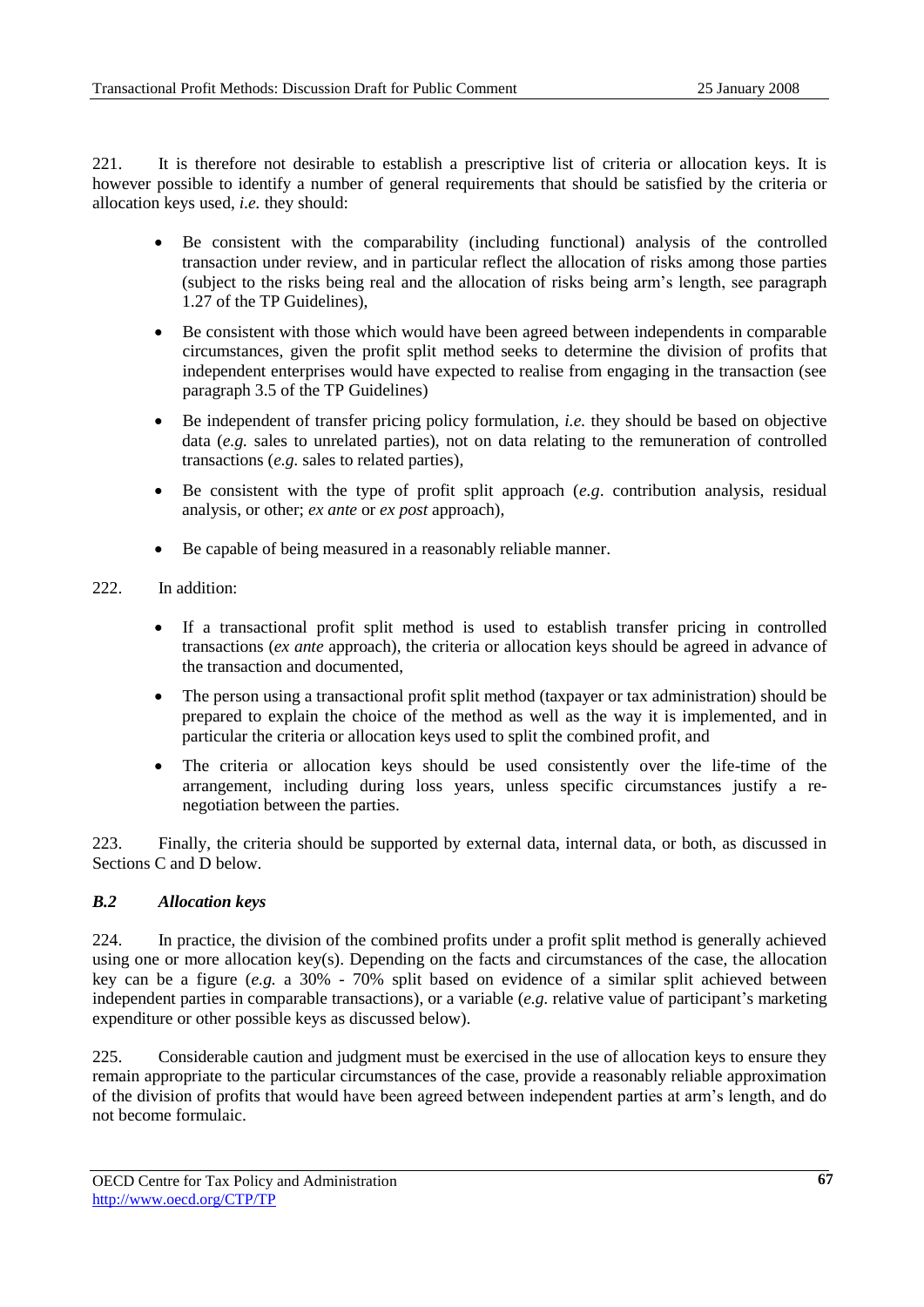# *Different allocation keys selected on a case-by-case basis*

226. It is not desirable to establish a prescriptive list of allocation keys to be used in profit splits, and the relevance and acceptability of any allocation key or combination thereof should be evaluated based on the facts and circumstances of the case. See paragraphs 220 to 223 above for a discussion of general conditions.

227. Where allocation key(s) are used to split the combined profits in proportion to the relative contributions of the parties, they should appropriately reflect the main value driver(s) of the transaction, *i.e.* there should be a strong correlation between their base and the creation of the combined profit in the context of the controlled transaction. In practice, allocation keys based on assets / capital (operating assets, fixed assets, intangible assets, capital employed) or costs (relative spending and / or investment in key areas such as research and development, engineering, marketing) are the most common. Other allocation keys based for instance on incremental sales, headcounts (number of individuals involved in the key functions that generate value to the transaction), time spent by a certain group of employees if there is a strong correlation between the time spent and the creation of the combined profits, number of servers, data storage, square footage of retail points, etc. are also sometimes encountered.

## *Asset-based allocation keys*

228. Asset-based or capital-based allocation keys can be used where there is a strong correlation between tangible or intangible assets / capital employed and creation of value in the context of the controlled transaction. See paragraph 3.24 of the TP Guidelines for a brief discussion of also of splitting the combined profit by reference to capital employed.

229. In order for an allocation key to be meaningful, it should be applied consistently to all the parties to the transaction. Book value of tangible or intangible assets may present significant discrepancies among the parties, for instance where one party has acquired and capitalised assets while the other has developed them internally and expensed them. It can be the case that the parties to the transaction follow different depreciation rules. It can also be the case that both parties employ assets of comparable market value, but which have been acquired in different time periods and therefore have materially different book values. While ideally the market value of assets employed (whether owned or rented) in the transactions should be used, such valuation might be extremely time-consuming and costly in practice, especially in relation to intangible assets.

230. One particular circumstance where the profit split method is used is the case where both parties to the transaction use significant unique intangibles. Intangible assets pose difficult issues in relation both to their identification and to their valuation.

231. Identification of intangibles can be difficult because not all valuable intangible assets are legally protected and registered and not all valuable intangible assets are recorded in the accounts. Relevant intangible assets might potentially include rights to use industrial assets such as patents, trademarks, trade names, designs or models, as well as copyrights of literary, artistic or scientific work (including software) and intellectual property such as know-how and trade secrets. They may also include customer lists, distribution channels, unique names, symbols or pictures. Depending on the nature of the intangible assets, on whether they were developed or acquired, and on the applicable accounting standards, intangibles might be recorded in the balance sheet or not. An essential part of a profit split analysis is to identify what intangible assets are owned by each party to the transaction and what their relative value is.

232. Existing guidance on valuation of intangible property is found at Chapter VI of the TP Guidelines. Intangible valuation should take account of both the perspective of the transferor and of the transferee (see paragraph 6.14 of the TP Guidelines). It is affected by a number of factors among which are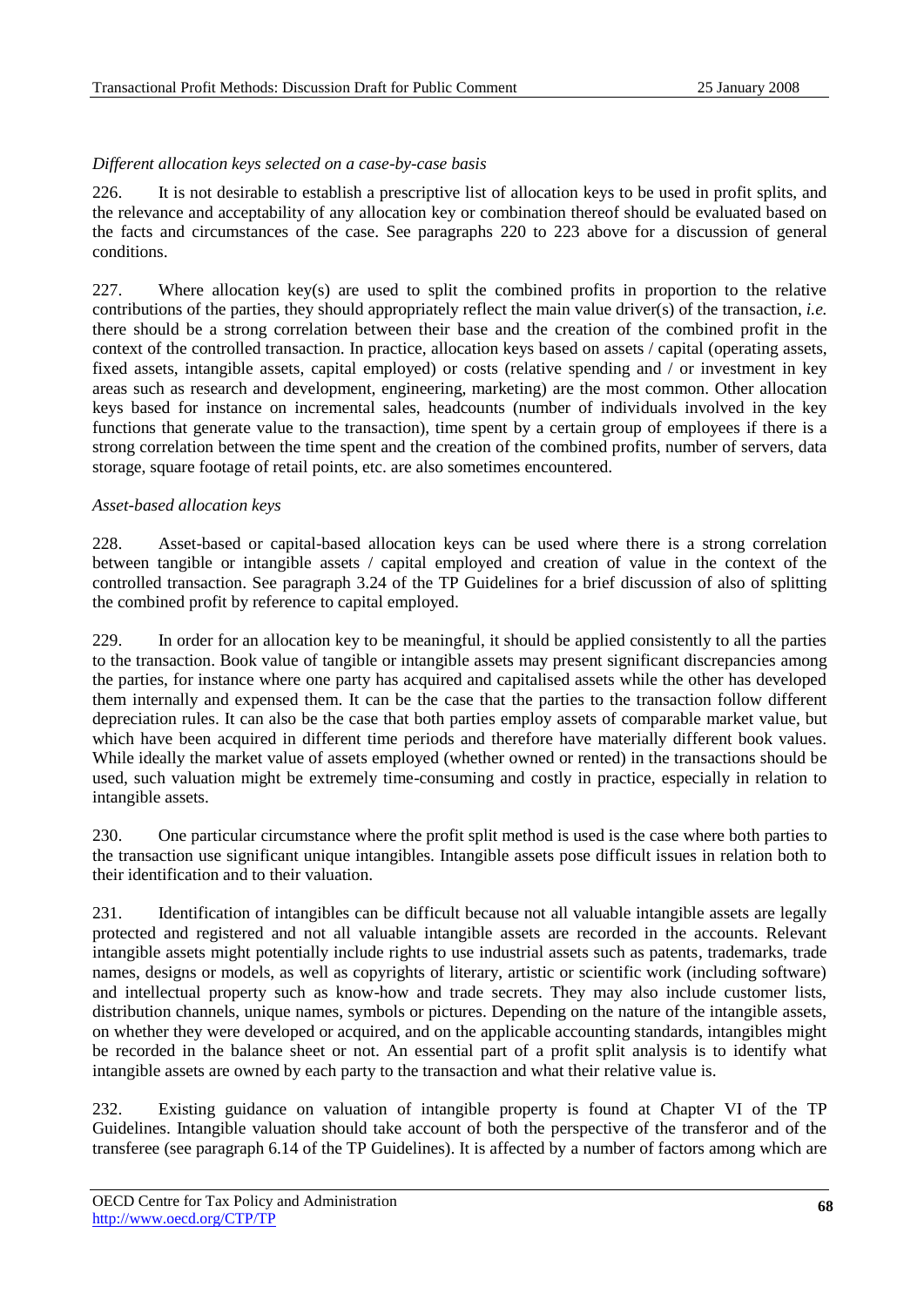the expected benefits from the intangible property, the nature of the property right and the restrictions that may be attached to it (restrictions in the way it can be used or exploited, geographical restrictions, time limitations), the extent and remaining duration of its legal protection (if any), and any exclusivity clause that might be attached to the right. See also examples at AN-15 of the TP Guidelines on intangible property and uncertain valuation.

# *Cost-based allocation keys*

233. An allocation key based on expenses may be appropriate where it is possible to identify a strong correlation between expenses incurred and value added. For example, marketing expenses may be an appropriate key for a distributor-marketer if advertisement generates material marketing intangibles, *e.g.* in consumer goods which are affected by advertisement. Research and development expenses may be suitable for a manufacturer if they relate to the development of significant trade intangibles such as patents. Compensation is frequently used in situations where people functions are the primary factor in generating the combined profit.

234. Cost-based allocation keys have the advantage of simplicity. It is however not always the case that a strong correlation exists between expenses and value.

235. One possible issue with cost-based allocation keys is that they can be very sensitive to accounting classification of costs. It is therefore necessary to clearly identify in advance what costs will be taken into account in the determination of the allocation key and to determine the allocation key consistently among the parties. Cost-based allocation keys can also pose consistency problems where they are applied to parties situated in countries with significantly different level of costs (*e.g.* a high labour-cost country and a low labour-cost country).

## *Timing Issues*

236. Another important issue is the determination of the relevant period of time from which the elements of determination of the allocation key (*e.g.* assets, costs, or others) should be taken into account. A difficulty arises because there can be a time lag between the time when expenses are incurred and the time when value is created, and it is sometimes difficult to decide which period's expenses should be used. For example, in the case of a cost-based allocation key, using the expenditure on a single-year basis may be appropriate for some cases, while in some other cases it may be more appropriate to use accumulated expenditure incurred in the previous as well as the current years. Depending on the facts and circumstances of the case, this determination may have a significant effect on the allocation of profits amongst the parties. As noted at paragraph 225 above, considerable caution and judgment must be exercised to ensure that the allocation key is appropriate to the particular circumstances of the case and provides a reasonably reliable approximation of the division of profits that would have been agreed between independent parties at arm's length.

## **C - Reliance on external data**

237. As noted at paragraph 3.5 of the TP Guidelines, in a transactional profit split method, the profits are to be split on an economically valid basis that approximates the division of profits that would have been anticipated and reflected in an agreement made at arm's length. External data where available can provide valuable information to support the division of profits. However, this is subject to the data being both relevant and reasonably reliable, as external data as well as internal ones should satisfy the general conditions outlined at paragraphs 220 to 223 above.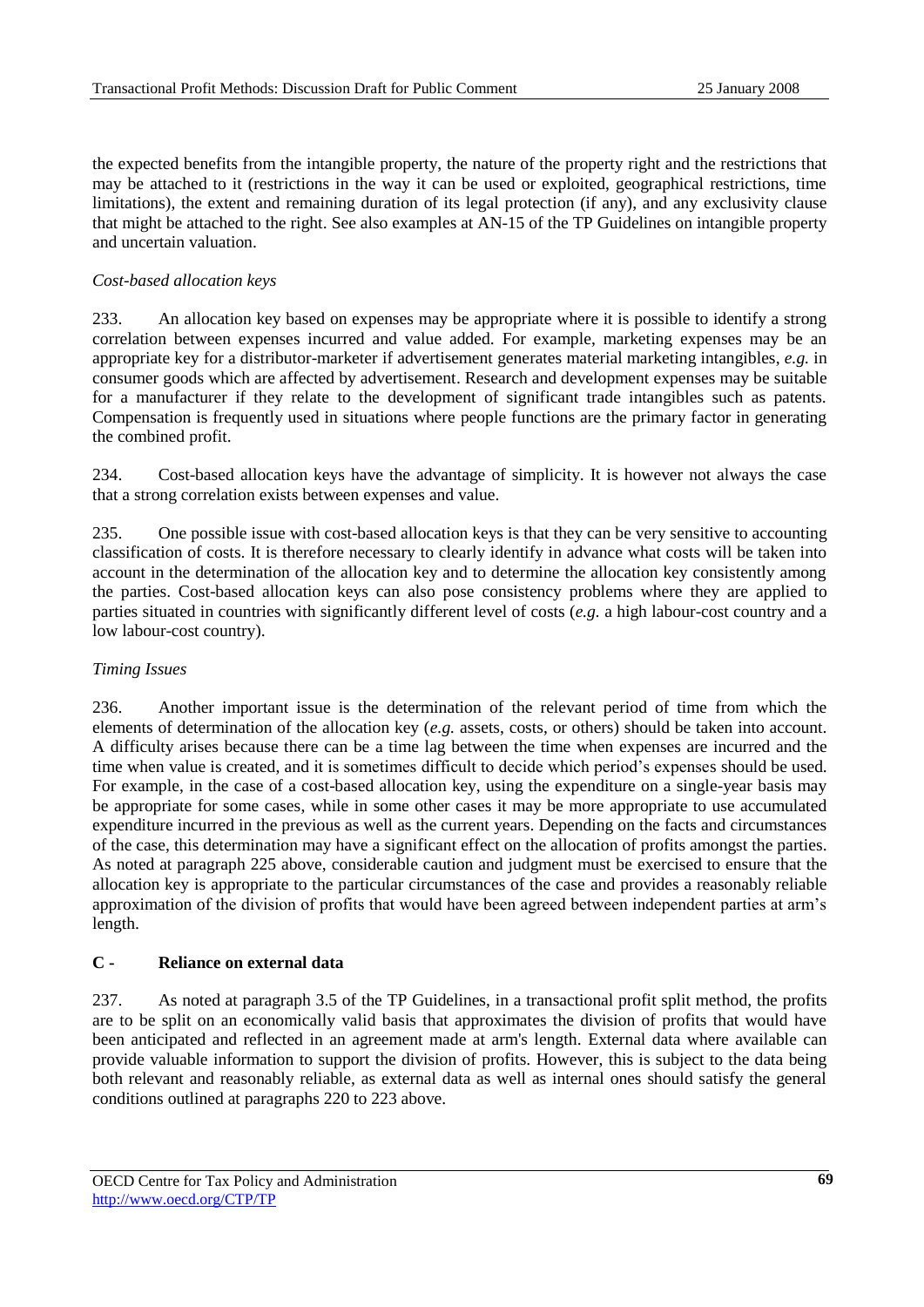238. Such external data are not abundant in practice. Business commentators who responded to the questionnaire on profit methods suggested some examples of possible sources of external data that might usefully assist the determination of criteria to split the profits, depending on the facts and circumstances of the case and of their satisfying the general conditions outlined at paragraphs 220 to 223 above:

- Joint-venture arrangements between unrelated parties under which profits are shared, such as development projects in the oil and gas industry; pharmaceutical collaborations, co-marketing or co-promotion agreements; arrangements between independent music record labels and music artists; uncontrolled arrangements in the financial services sector; etc.
- Franchise agreements showing how a franchisor and franchisee may expect to share the profit of the franchise.
- Uncontrolled license or other agreements that have pricing between the parties that is dependent upon profits, such as license agreements that call for an explicit sharing of profits, license agreements that have royalty rates that vary depending upon profits, or third party transactions with contingent payment terms generally.

# **D - Reliance on internal data**

239. As noted at paragraph 3.6 of the TP Guidelines, "[o]ne strength of the profit split method is that it generally does not rely directly on closely comparable transactions, and it can therefore be used in cases when no such transactions between independent enterprises can be identified." The fact that, in some cases, external data can be used to support the division of the combined profits under a profit split method does not invalidate the reliability of a profit split analysis that is not based on external data. In fact, several business commentators and countries indicate that they have no or very limited experience of using external data to support the division of the combined profits<sup>27</sup> in a profit split method. One obvious reason for this is that the profit split method is especially selected in those cases where there are no or insufficient reliable external data available.

240. Where relevant external data of sufficient reliability are lacking to support the division of the combined profit, consideration should be given to internal data, which are more available and may successfully be used as a means of establishing or testing the arm's length nature of the division of profits. The types of such internal data will depend on the facts and circumstances of the case and should satisfy the conditions outlined at paragraphs 220 to 223 above. They will frequently be extracted from the taxpayers' cost accounting or financial accounting.

241. For instance, where an asset-based allocation key is used, it may be based on data extracted from the balance sheets of the parties to the transaction. It will also often be the case that not all the assets of the taxpayers relate to the transaction at hand and that accordingly some analytical work is needed for the taxpayer to draw a "transactional" balance sheet that will be used for the application of the transactional profit split method.

242. Cost-based allocation keys (*e.g.* marketing expenses; research and development expenses; compensation; etc.) are generally based on data extracted from the taxpayers' profit and loss accounts. It may also be necessary to draw "transactional" accounts that identify those expenses that are related to the controlled transaction at hand and those that should be excluded from the determination of the allocation key. For instance, if it is found that in a particular case the combined profits could reasonably be split at

l **27**. See footnote 1. In a residual approach, external data are generally available to support the allocation of routine profit to routine functions, assets and risks.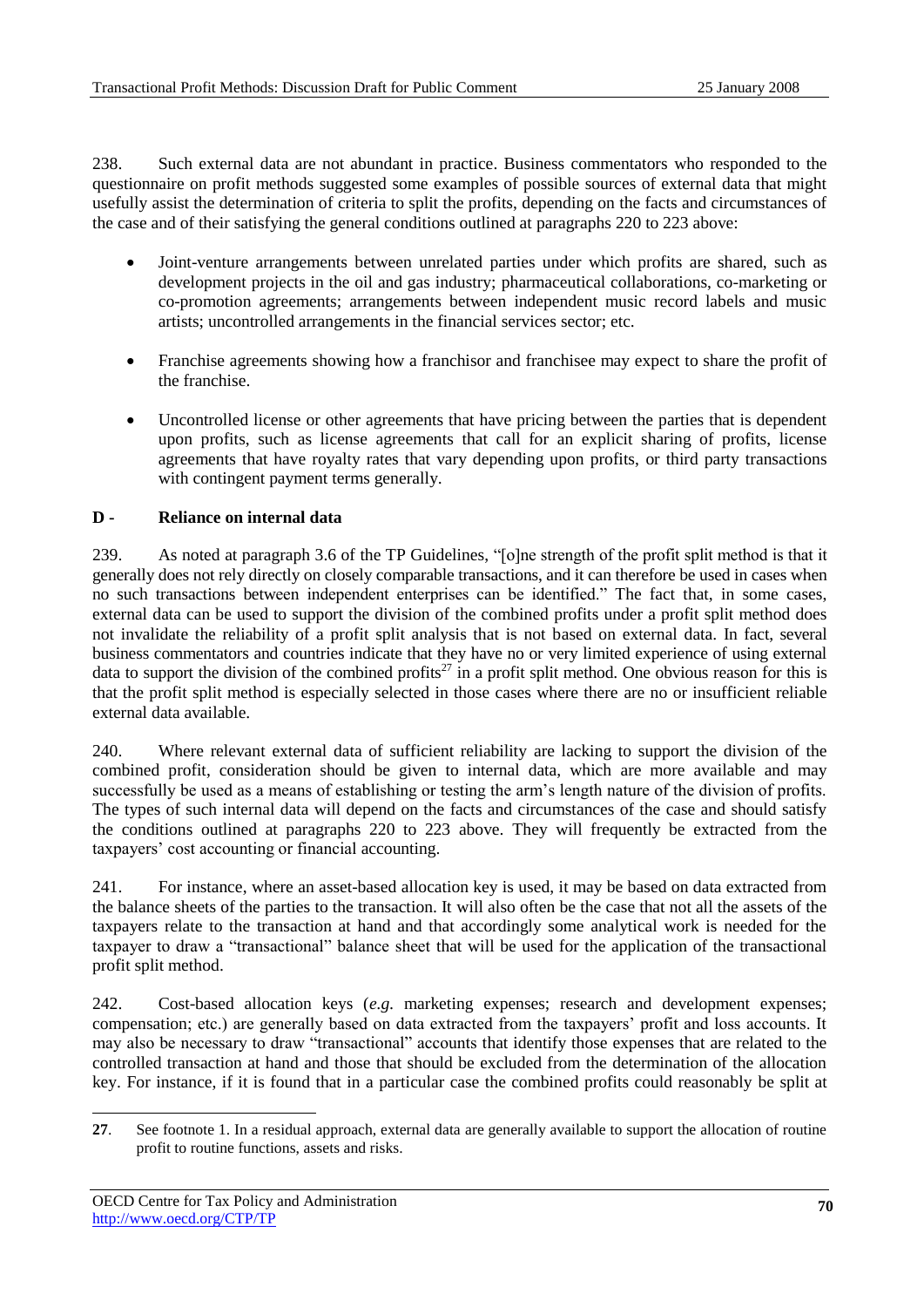arm's length based on the respective marketing efforts of each of the parties to the transaction, then the marketing expenditures related to the controlled transaction at hand could be extracted from the accounting systems of each of the participants to the transaction in order to determine the allocation key. The type of expenditure that is taken into account (*e.g.* salaries, depreciation, etc.) as well as the criteria used to determine whether a given expense is related to the transaction at hand or is rather related to other transactions of the taxpayer (*e.g.* to other lines of products not subject to this profit split determination) should be applied consistently to all the parties to the transaction.

243. Internal data may also be helpful where the allocation key is not a statutory accounting one but one that is found in the cost accounting system, *e.g.* headcounts involved in some aspects of the transaction, time spent by a certain group of employees on certain tasks, number of servers, data storage, square footage of retail points, etc. See comment on the use of multiple allocation keys at paragraph 182 of the Issues note "Determining the combined profit to be split".

244. Internal data are essential to assess the values of the respective contributions of the parties to the controlled transaction. The determination of such values should rely on an appropriate functional analysis which takes into account all the economically significant functions, assets and risks contributed by the parties to the controlled transaction, including an evaluation of the relative importance of those functions, assets and risks to the value added to the controlled transaction. In practice, the most difficult part is to identify the relevant contributions of the significant intangibles and significant risks and the importance, relevance and measurement of the factors which gave rise to these significant intangibles and risks. A discussion of how to split the combined profit in cases involving intangibles is found in a separate note "Application of transactional profit methods and unique contributions", Section B.2.

245. Internal data can be particularly difficult for tax administrations to verify in the context of audits, and taxpayers using internal data to support the division of profits under a profit split method should be prepared to provide tax administrations with all the information that might be needed to assess the reliability of such data, including, where appropriate, information from the other jurisdiction(s). This concern is generally alleviated when a profit split is used in the context of MAP cases or MAP APAs.